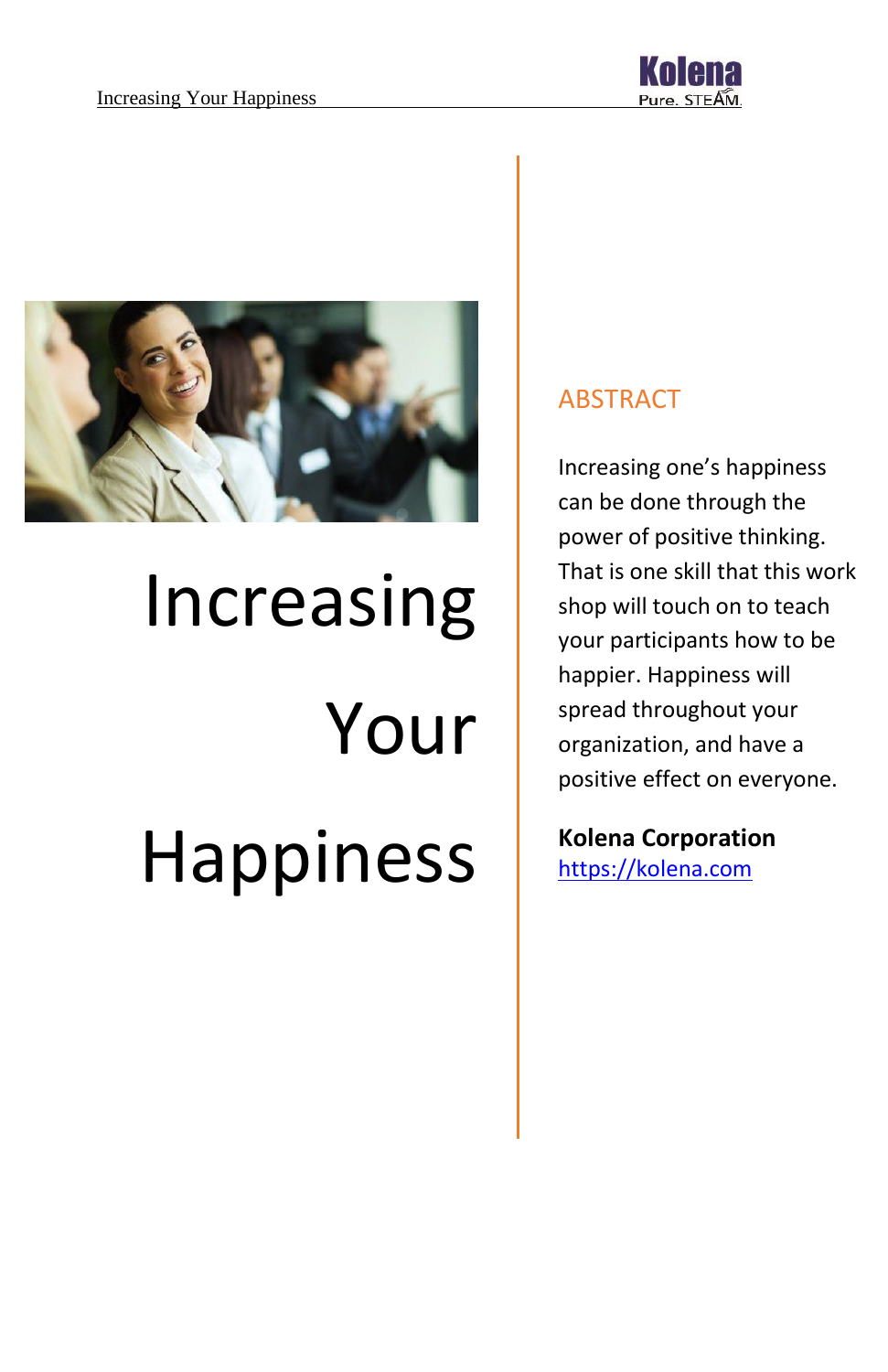

# **Copyright Notice**

Copyright © 2020 by Kolena Corporation.

All rights reserved. No part of this publication may be reproduced, distributed, or transmitted in any form or by any means, including photocopying, recording, or other electronic or mechanical methods, without the prior written permission of the publisher, except in the case of brief quotations embodied in critical reviews and certain other non-commercial uses permitted by copyright law. Permission requests should be submitted to the publisher in writing at one of the addresses below:

13110 NE 177<sup>th</sup> Place #1008 Woodinville, WA 98072 United States of America

Web: [https://Kolena.com](https://kolena.com/) Phone: 425.276.2523 Email: info@kolena.com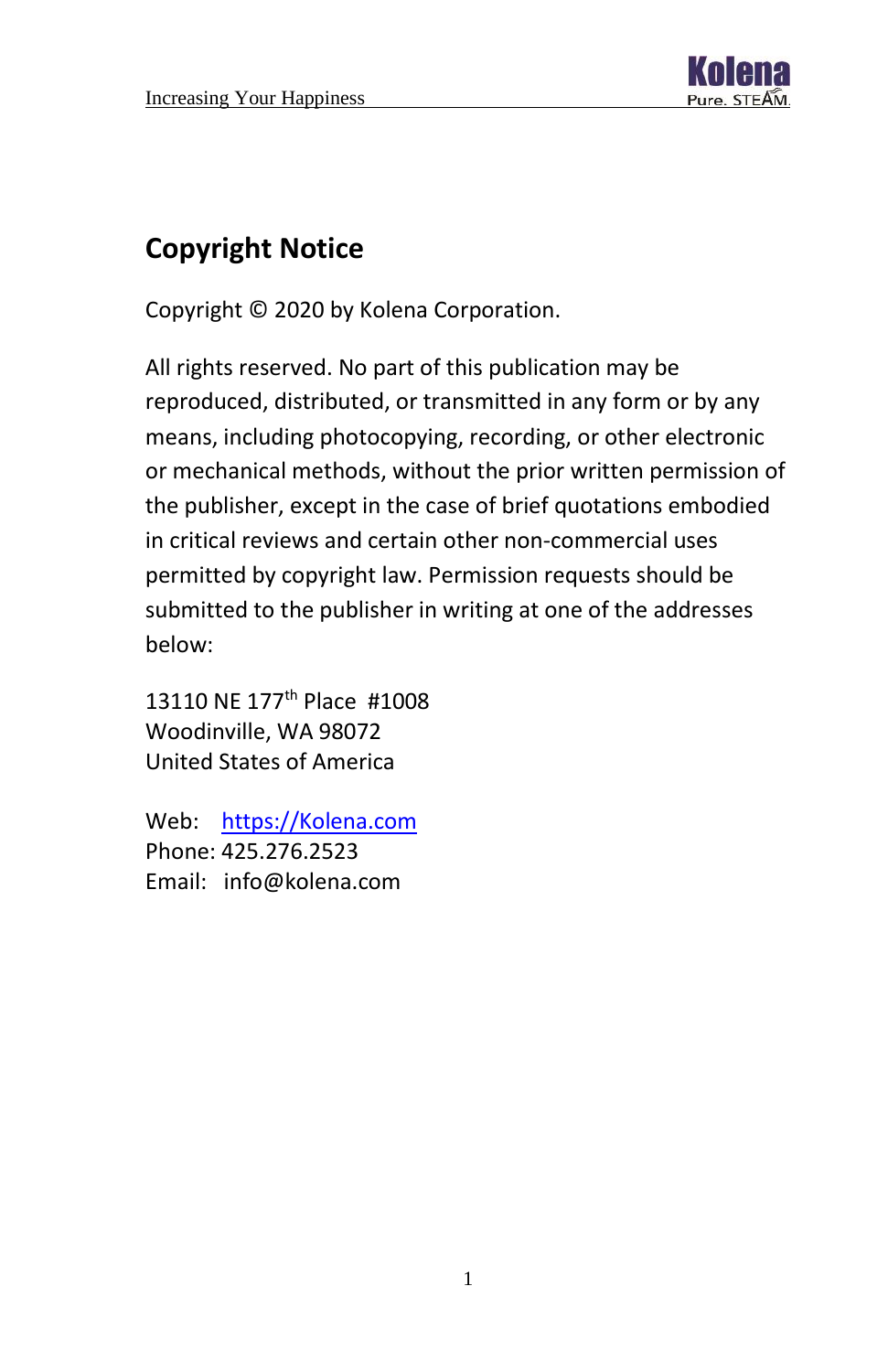

# **Table of Contents**

| Chapter Four: Go to Your Happy (Work) Space  23         |  |
|---------------------------------------------------------|--|
|                                                         |  |
|                                                         |  |
| Chapter Seven: Take Control of Your Career Happiness 38 |  |
|                                                         |  |
|                                                         |  |
|                                                         |  |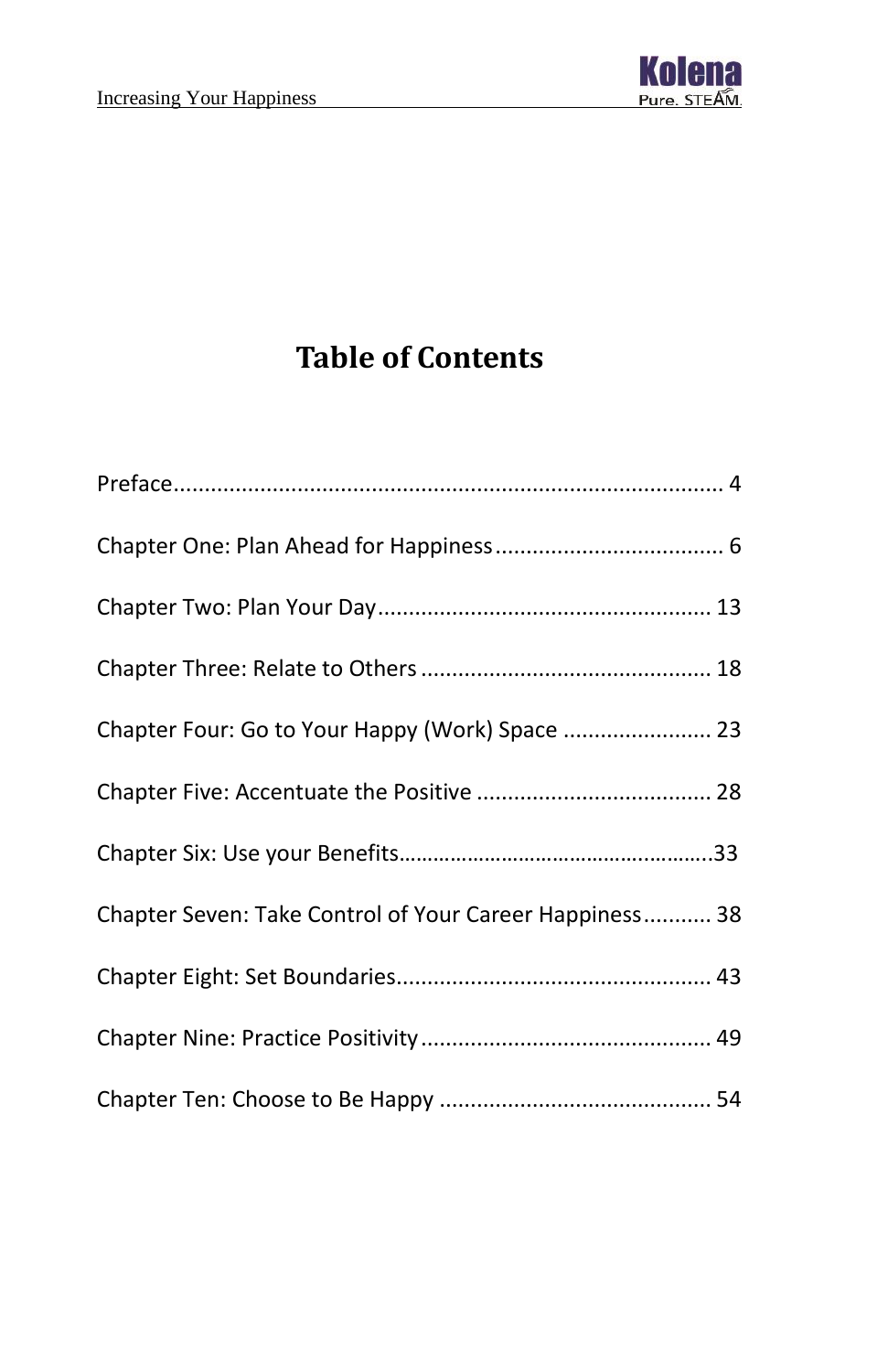

## We all live with the objective of being happy; our lives are all different and yet the same.

Ann Frank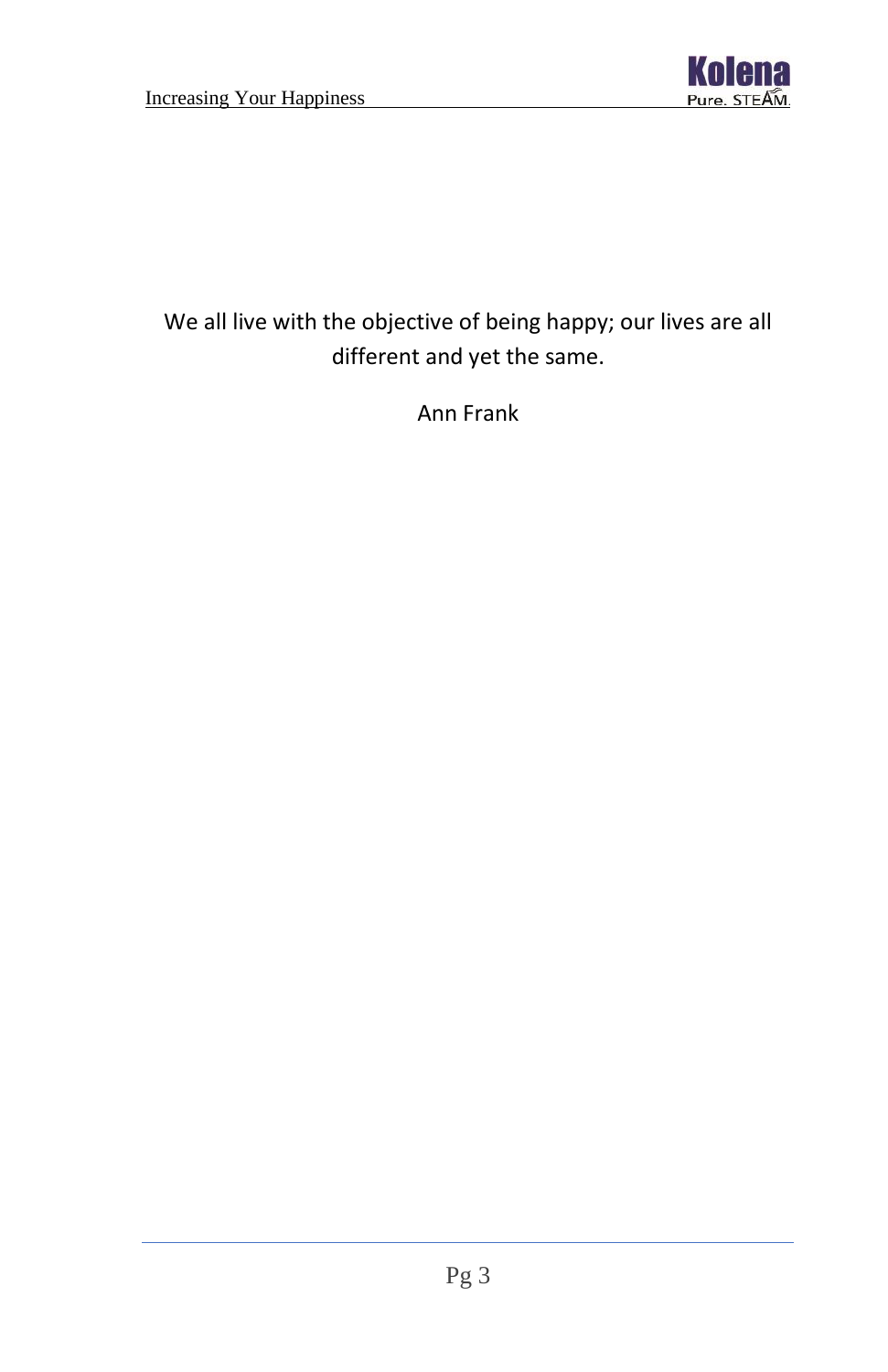

## <span id="page-4-0"></span>**Preface**

It might sound a little strange to say that we should be happy at work. After all, it's called *work*! But we spend more time at our jobs than we do engaged in almost any other activity. If we're unhappy at work, we're likely to feel the effects in other areas of our lives, too. Finding ways to be happy at work not only brings you greater productivity and greater job satisfaction, but will help you achieve greater overall mental, emotional, and physical health.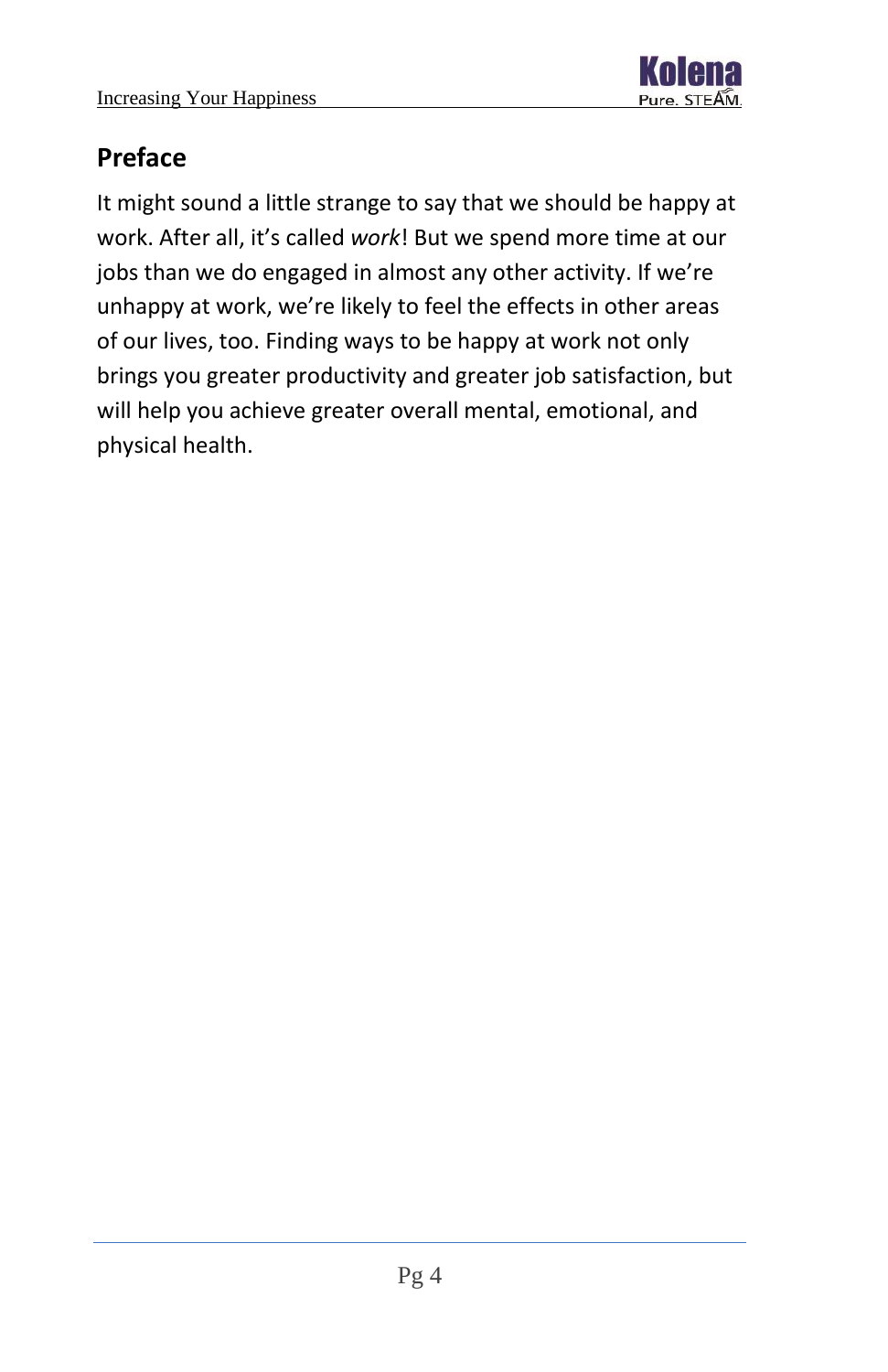

# *Happiness is not something ready-made. It comes through your own actions.*

## *The Dalai Lama*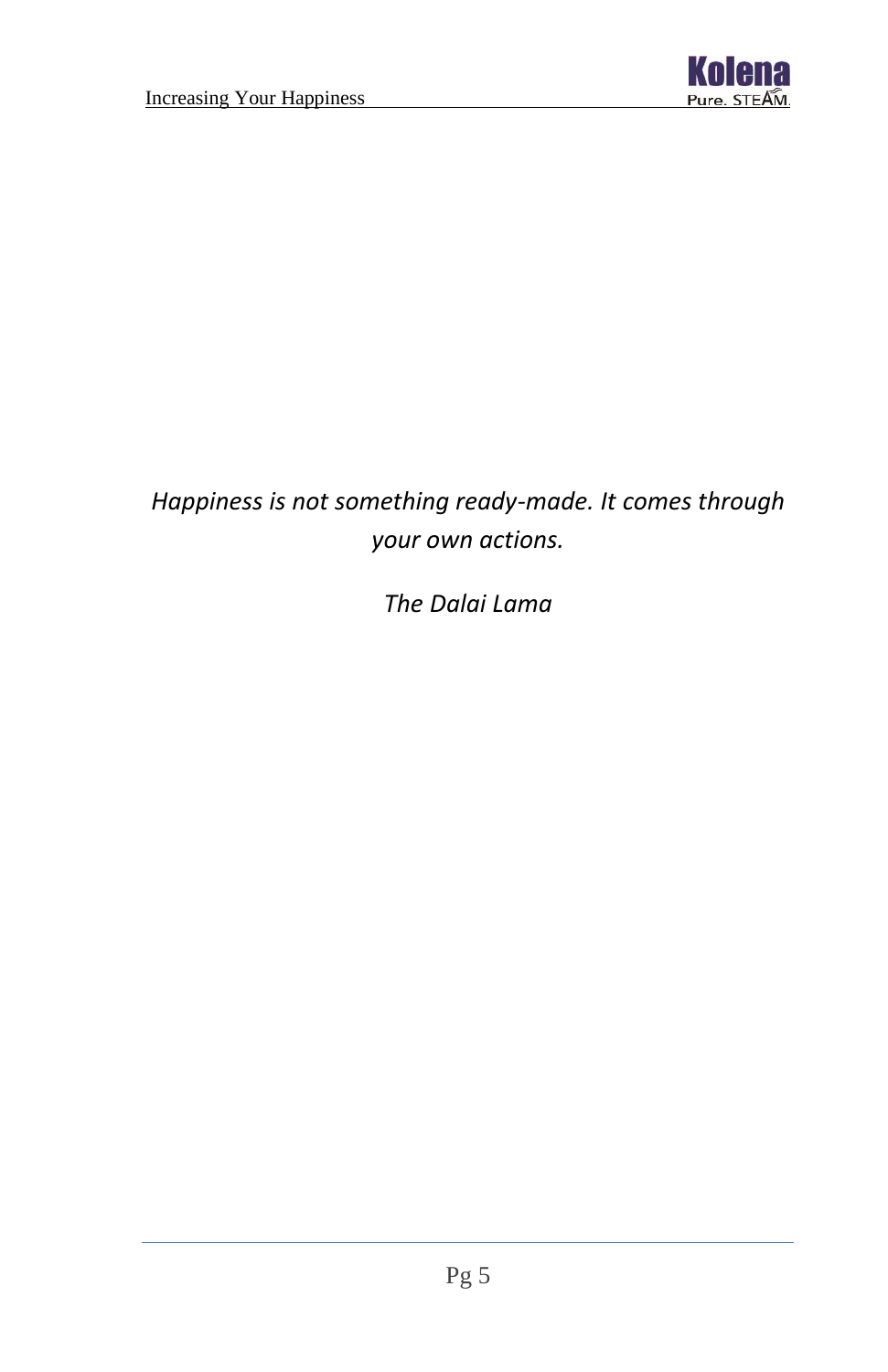

#### <span id="page-6-0"></span>**Chapter One: Plan Ahead for Happiness**

Most of us spend more time at work than we do engaged in any other activity other than sleeping. If we consider how much of our lives we spend in our workplace, it quickly becomes clear that spending this time unhappy, unfulfilled, and just counting the days until the weekend is a waste of time and energy. Finding ways to be happier at work can not only lead to better mental health, but can improve your productivity and overall work performance. One key way to cultivate more happiness at work is to plan for it! Develop habits that get your workday off to the right start, and you'll see greater happiness throughout the day and week.

#### **Have a Nightly Routine**

Nothing gets your day off on the wrong foot like rushing around in the morning! Lost keys, skipping breakfast, discovering that the pants you wanted to wear are not back from the dry cleaner – all this can throw your morning into chaos. Taking time the night before to organize what you need for the next day can help avoid this morning rush and let you start your day centered, organized, and with everything you need. Create a nightly routine – and follow it! Choose your clothes for the next day, set up your coffee maker (especially if it has a timer and automatic brew!), pack your lunch. Take time to place the things you will need for work the next day in your briefcase or bag. You might even choose a space near the door to be your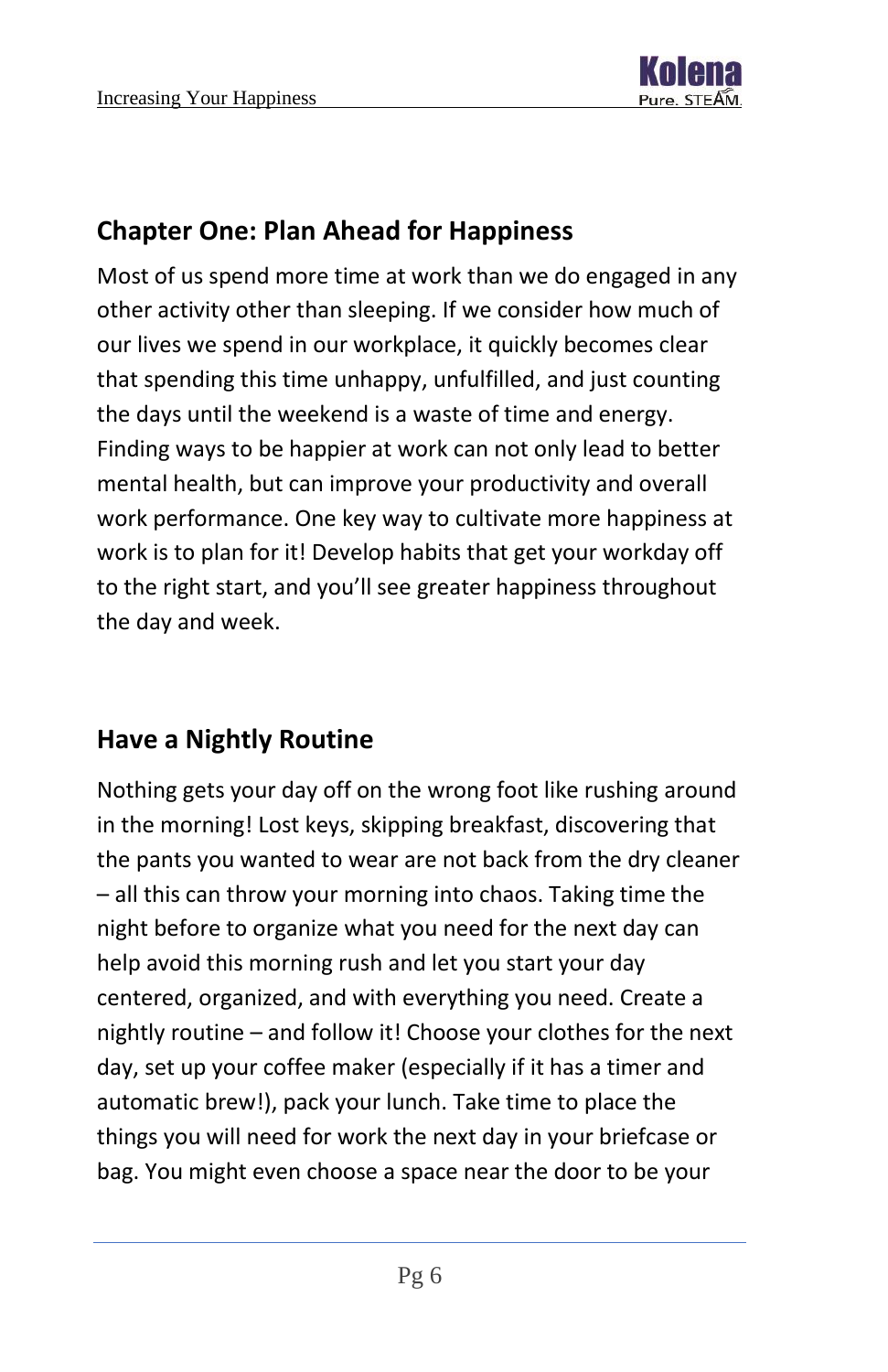

"launch pad," a space where everything you need for the day is in one place and easy to pick up. Your routine will vary depending on what you need each day, what your workday looks like, and what the needs of your family are. It might even help to make yourself a checklist until the routine truly becomes a habit.

## **Get at Least 8 Hours of Sleep**

Sleep deprivation is bad for your mental, emotional, and physical health. It's hard to feel productive, happy, and positive when you're exhausted! Making sure that you get at least 8 hours of quality sleep per night is one step you can take to help prepare yourself to be happier and healthier, both at work and in the rest of your life. Many of us are used to running on just a few hours of sleep, or to getting sleep that isn't truly restful. There are a few steps you can take to ensure that you get the most restful sleep possible and wake up ready to face the day with a positive attitude.

#### **Steps to Quality Sleep:**

- Go to bed and wake up at the same time every day  $$ including weekends.
- Have a nightly routine that prepares you for bed  $$ shower, tooth brushing, prayer or meditation, etc.
- Put away the electronic devices!
- Make your bedroom a sanctuary.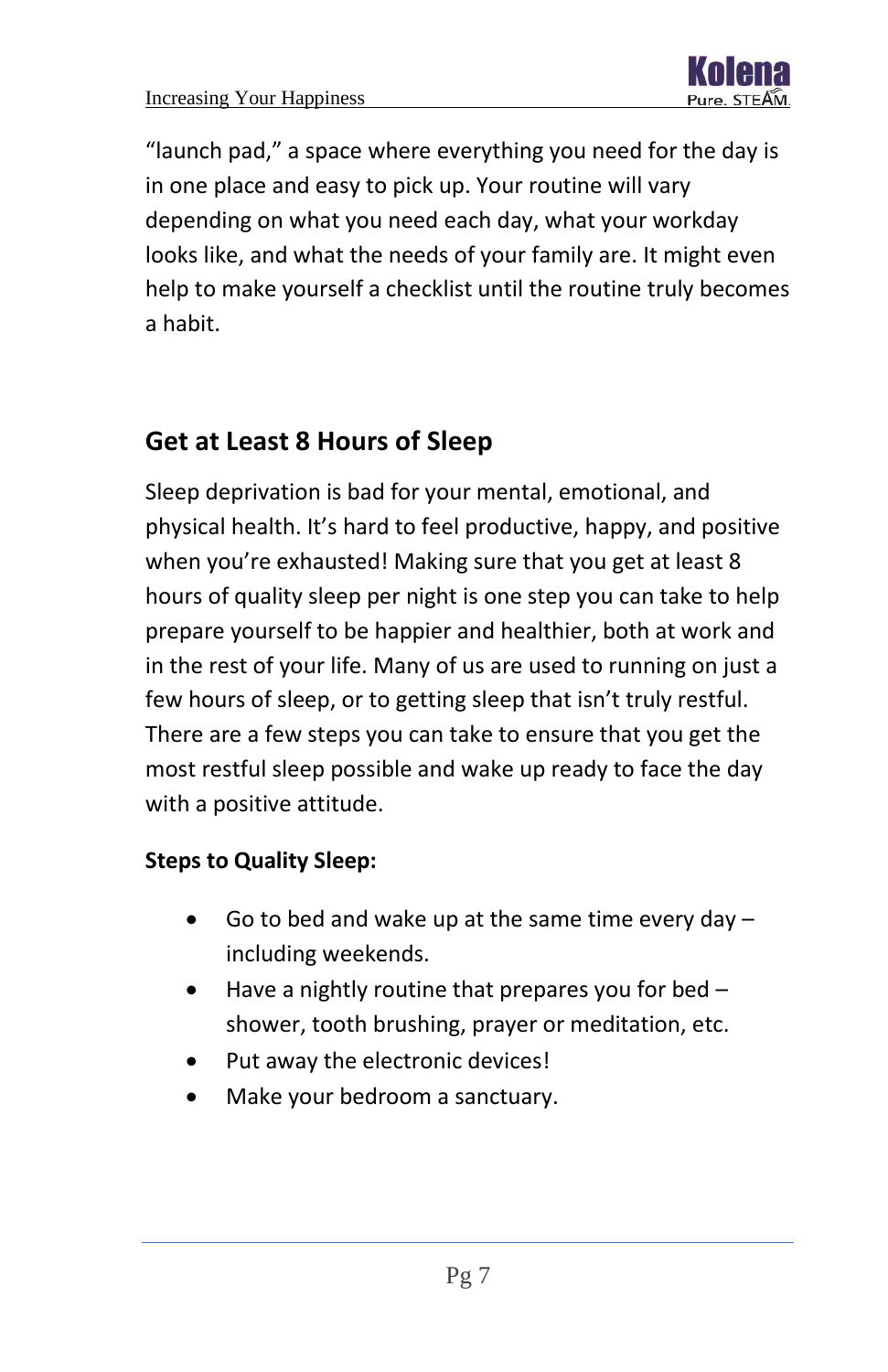

## **Wake Up Early Enough for Some "Me" Time**

Getting enough sleep is important, but waking up early enough so that you have time to transition into your day can also help foster happiness. If you usually hit the ground running and leave the house with just enough time to make it to the office on time, you are kicking your day off with anxiety. Waking up even 15 minutes earlier so that you can have some "me" time can help you ease into your day with a sense of centeredness instead of a sense of panic. Some people like to wake up very early and have an hour or more of "me" time, while others just need an extra 10 or 15 minutes to linger over a cup of coffee or tea. Figure out what works for you!

#### **Ways to Use Your "Me" Time:**

- Read the newspaper or a passage from a book you are enjoying.
- Pray or meditate.
- Do some light stretching or yoga.
- Linger over your coffee, tea, or breakfast.
- Spend time stroking your pet.

It's important **not** to use your "me" time to get a head start on your work day by reading emails, working on projects, or checking voicemail!

## **Give Yourself Time to Arrive at Work Early**

Commuting is often the most stressful part of the workday. Whether you drive, walk, bike, or take public transit to work,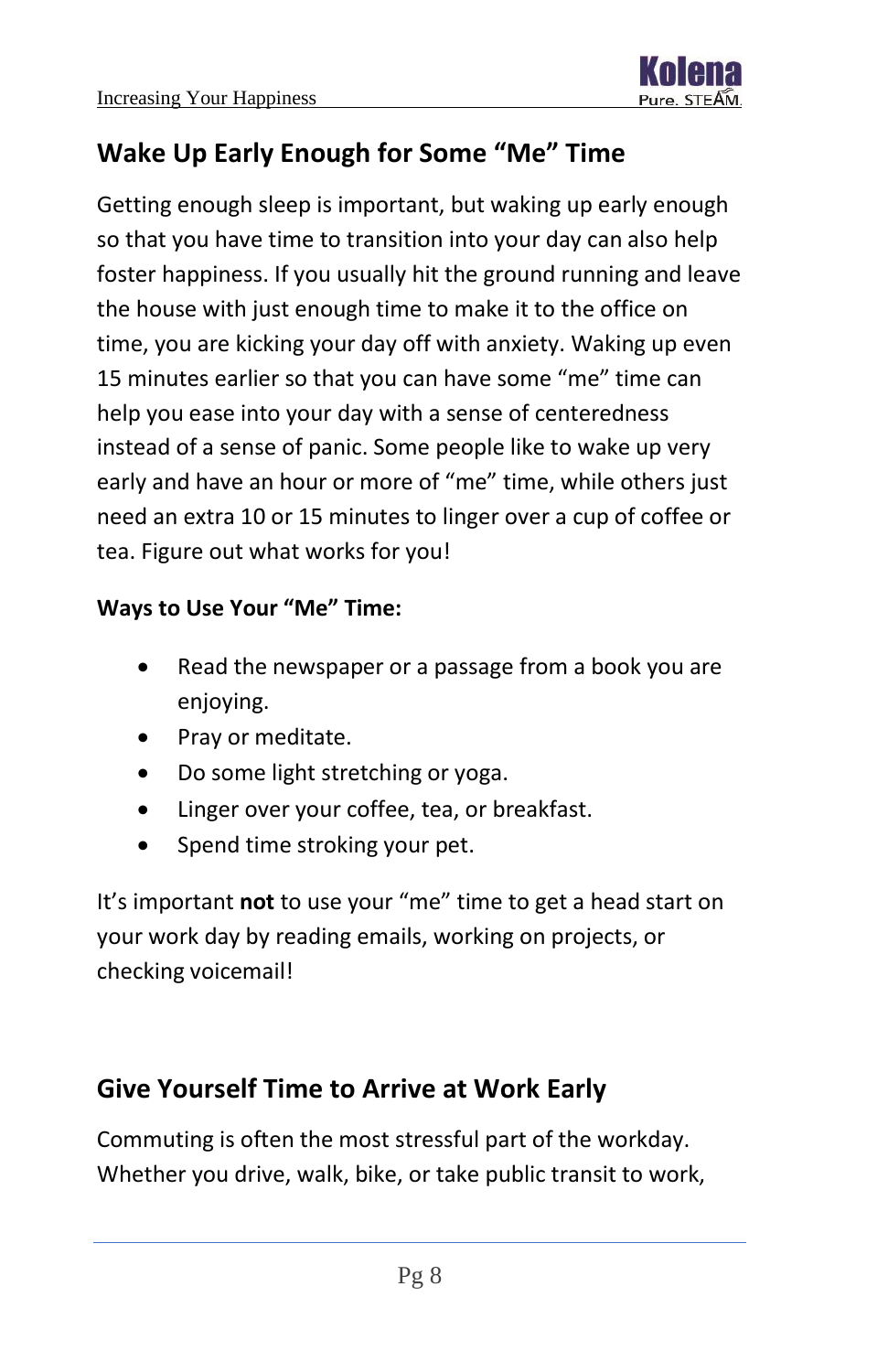

delays and traffic jams can get your day off to a stressful start. Too often we make this worse on ourselves by leaving for work at the last possible moment, meaning there's no room for error, and that we arrive at work with only moments to spare before we have to jump into our first project or meeting. All this can leave us frazzled, anxious, and short-tempered. Altering your morning commute so that you can arrive 10 to 15 minutes early for work helps you ease into your workday instead of having to throw yourself right in. And giving yourself that cushion can also give you much-needed wiggle room in your commute to account for the unexpected. When you arrive early, you have time to transition gradually into your work -- check email, get a cup of coffee, check your schedule and to do list, or simply say good morning to your coworkers. This helps you meet the day in a positive frame of mind.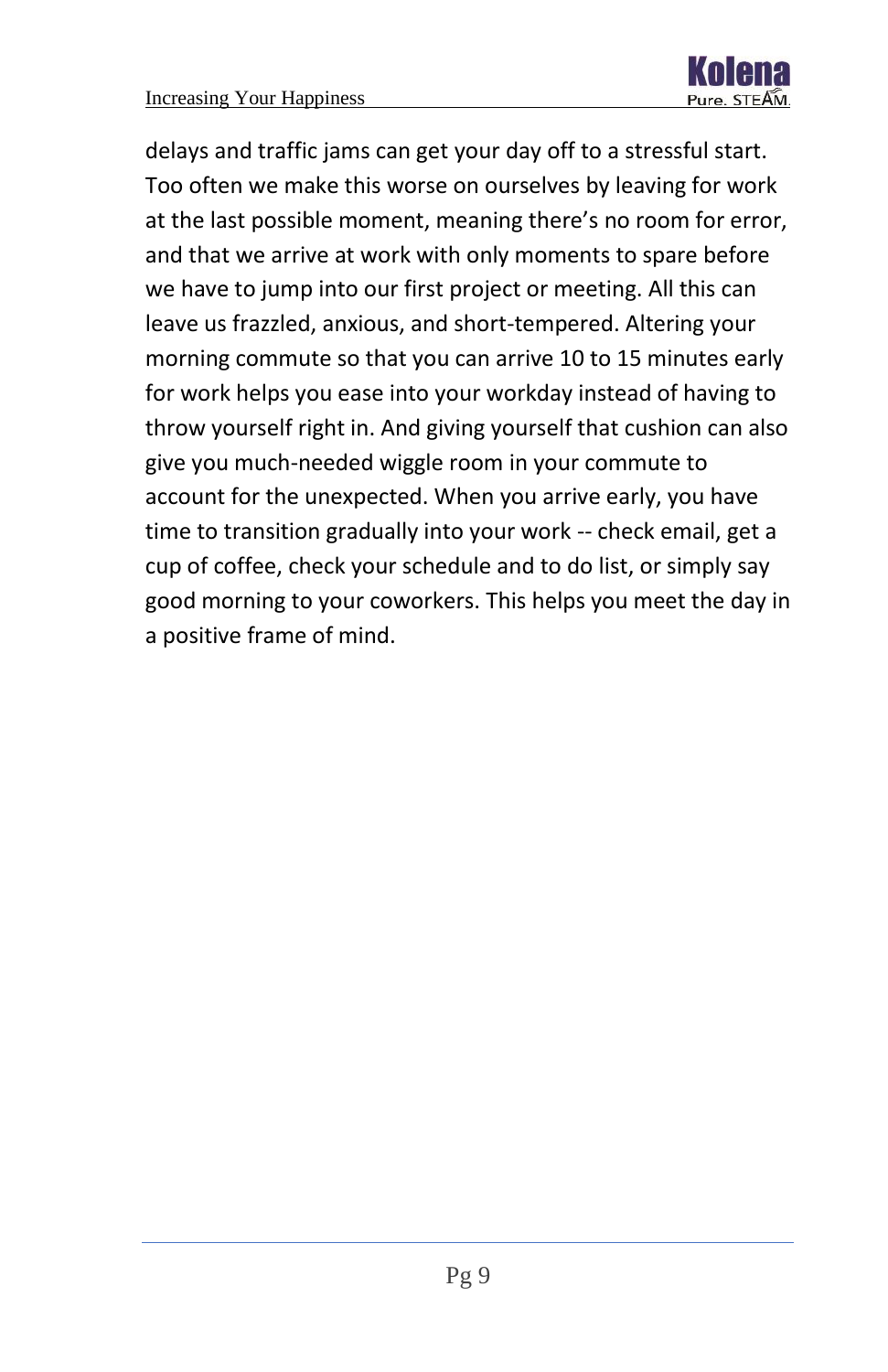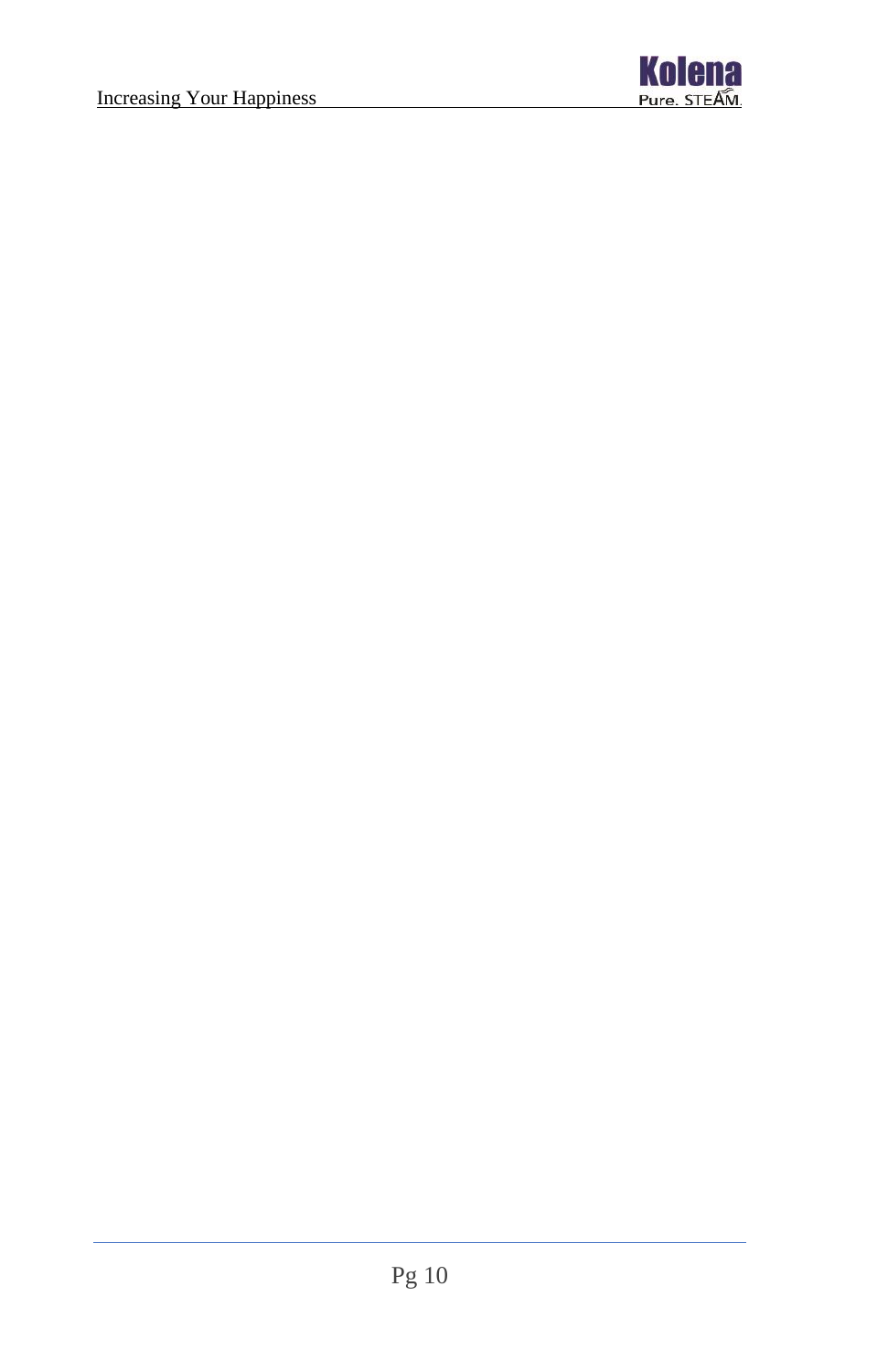

## **Practical Illustration**

Laura was a night owl. She was always most productive very late at night, she said. Some nights she only got 3 or 4 hours of sleep. She would hit the snooze button on her alarm clock until the last possible moment every morning, and then would have to hurry through her shower. Often she went to put on an outfit only to discover that parts of it were still in the laundry, meaning she had to choose something else. With no time for breakfast, she'd grab a coffee and a bagel on the way to work, but since she was leaving at the last possible minute, this stop often made her late. She'd come rushing into work and have to jump right into her first meeting or project or, more disastrously, make people wait for her to arrive. Her manager suggested that she try a nightly and morning routine to make her mornings less stressful. Laura was skeptical, but agreed to try. She set up her coffee maker and chose her clothes the night before. She even packed a lunch. Instead of staying up late on the computer, Laura went to bed earlier than normal and set her alarm for the morning. In the morning, instead of hitting snooze, she got up, ate breakfast, and dressed for work. She managed to arrive 15 minutes early, and was able to start her day with a cup of coffee and a chat with the receptionist. She was amazed at how much better she felt throughout the day.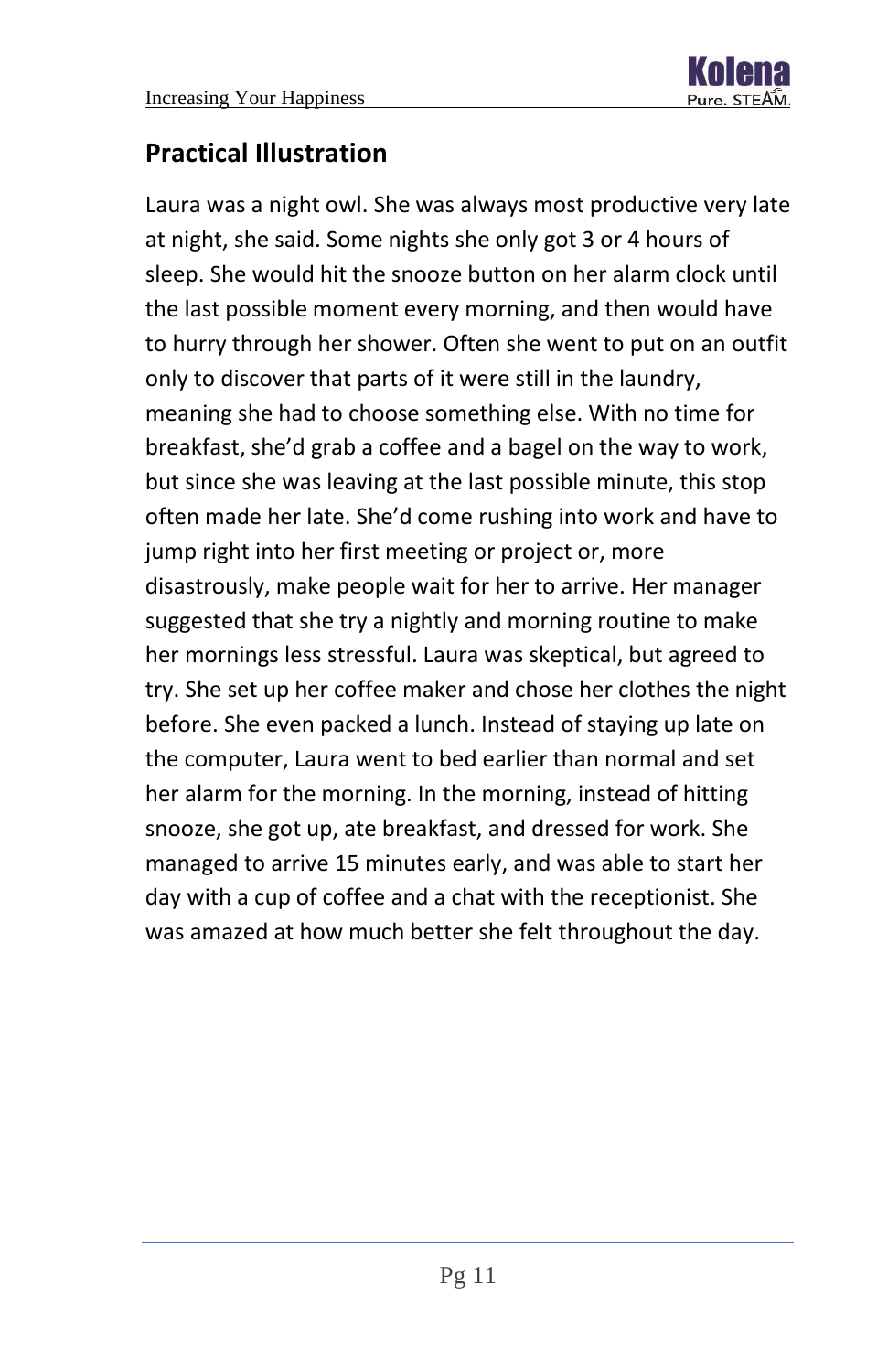

## *Most folks are as happy as they make up their minds to be.*

## *Abraham Lincoln*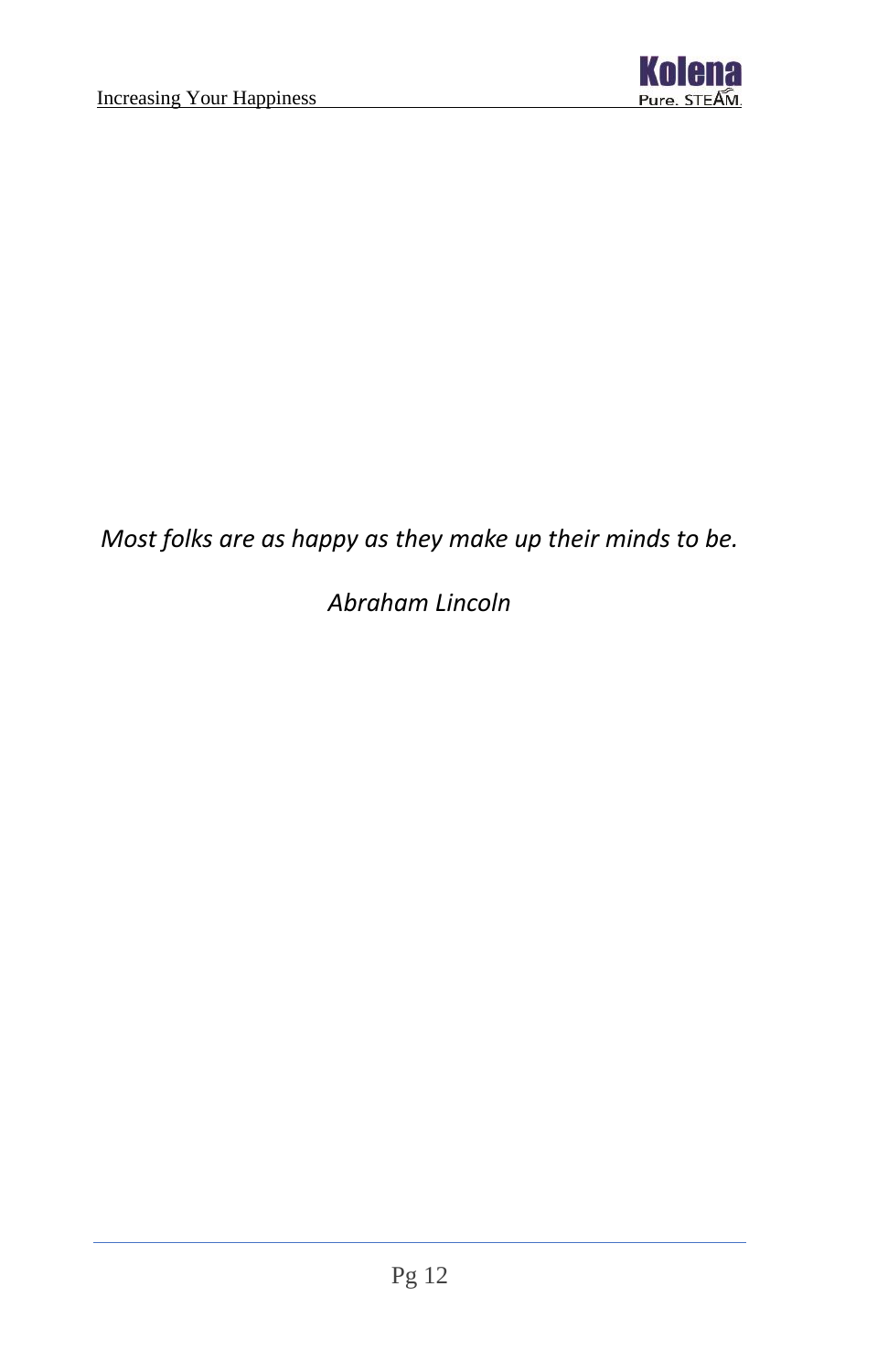

## <span id="page-13-0"></span>**Chapter Two: Plan Your Day**

Taking a few minutes to plan your day can help alleviate stress and promote happiness at work. You don't have to plan every minute, but having a sense of what needs to be done, what expectations need to be met, and what time and resources you'll need throughout the day can make your workday run much more smoothly.

## **Arrive 10-15 Minutes Early**

Arriving at work early is one simple step you can take to foster your happiness at work. When you arrive early, you have time to think about your day and make a plan, rather than having to immediately start with tasks and meetings. Planning ahead so that you arrive early means that you can get settled into your day by greeting coworkers, checking mail, email, and voicemail, take a look at your calendar, and otherwise get an overall picture of what your day will involve.

#### **Check for Action Items**

It sounds like common sense, but the most important thing you can do to plan your day is to check for action items. Use your time immediately after arrival at work to check your mail, voicemail, email, and calendar or agenda for action items. Being sure to check all these places helps ensure that you don't miss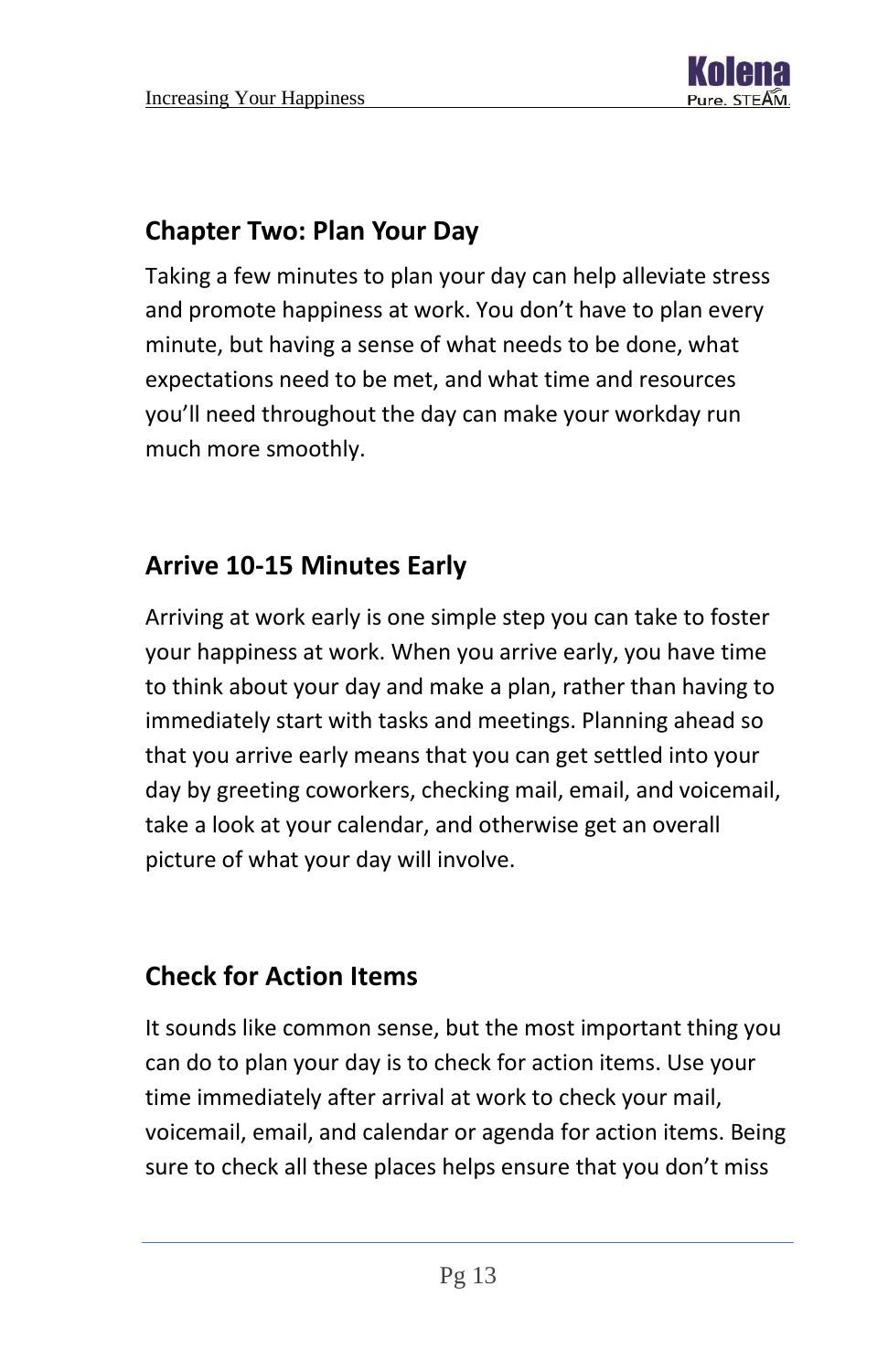

an important item. Once you know what your action items for the day are, you are better able to plan your time and resources. Additionally, knowing what must be acted on helps you fit in longer-term projects into your schedule. Taking even 10 minutes each morning to check for action items can go a long way towards reducing stress and promoting your workplace happiness.

## **Create a To-Do List for the Day**

Once you've checked for action items, take a few minutes to make a to-do list for the day. This gives you a picture of how your time will be used, what resources you will need, and any other people you may need to involve. How you set up your todo list is up to you – whether it's by most pressing items first, "low hanging fruit" (easily completed items) first, or some other system. What's important is that you create a list so that you have a plan for the day. While your plan may have to change to accommodate emerging needs or unexpected events, having a plan means you can get back on track when the immediate crisis has passed. Keep your list manageable, and limit it to just what you will work on today – that way the list doesn't become overwhelming and discouraging.

## **Build in Breaks**

We all want to be productive at work. While it might at first seem counterintuitive, building breaks into your day can help you be more productive and happier at work. Building short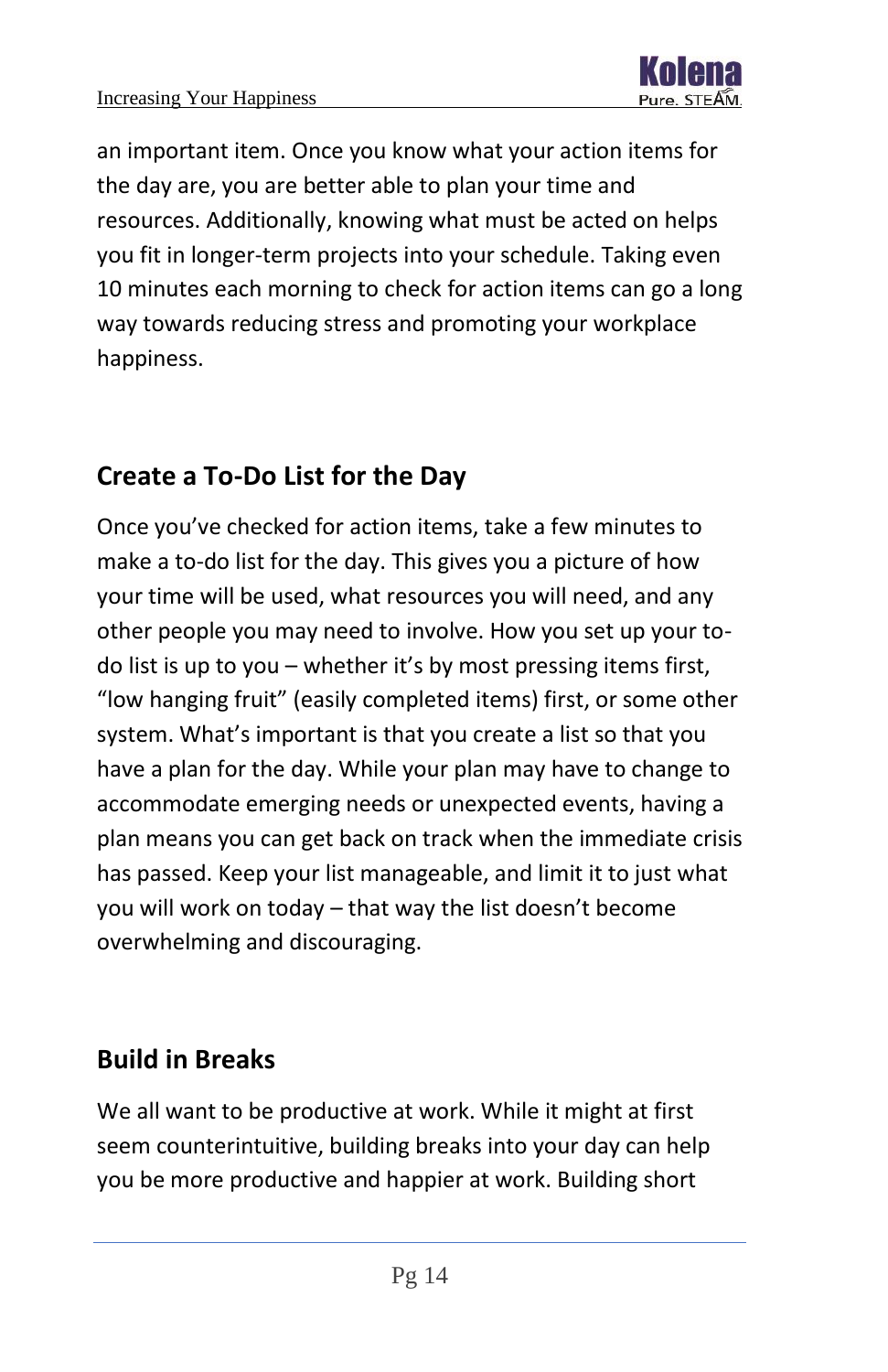

breaks into your day helps to break work into manageable chunks. It also gives you guideposts to aim for – and if you make a break something to look forward to, you may find yourself working more efficiently to get to it. Breaks give you time to reset, relax, and tune in. They also help you as you transition into different projects or other aspects of your work. Build regular breaks into your workday as you create your to do list – and put those breaks on your list or schedule, just like you would any other appointment! You can use your breaks to check email, take a walk around the office or even get outside for a few moments, get yourself a drink or snack, or even just take a few moments to not think about work. You might build in different types and lengths of breaks as well, or consider having a coworker who is your "break buddy." Breaks should be long enough to give you time to reset but not so long that you get completely distracted  $-5$  to 15 minutes is a good guideline, with a lunch or dinner break being longer. Even if you can't get up from your desk or out of your office, taking a quick 5 minute break can leave you feeling refreshed and recharged.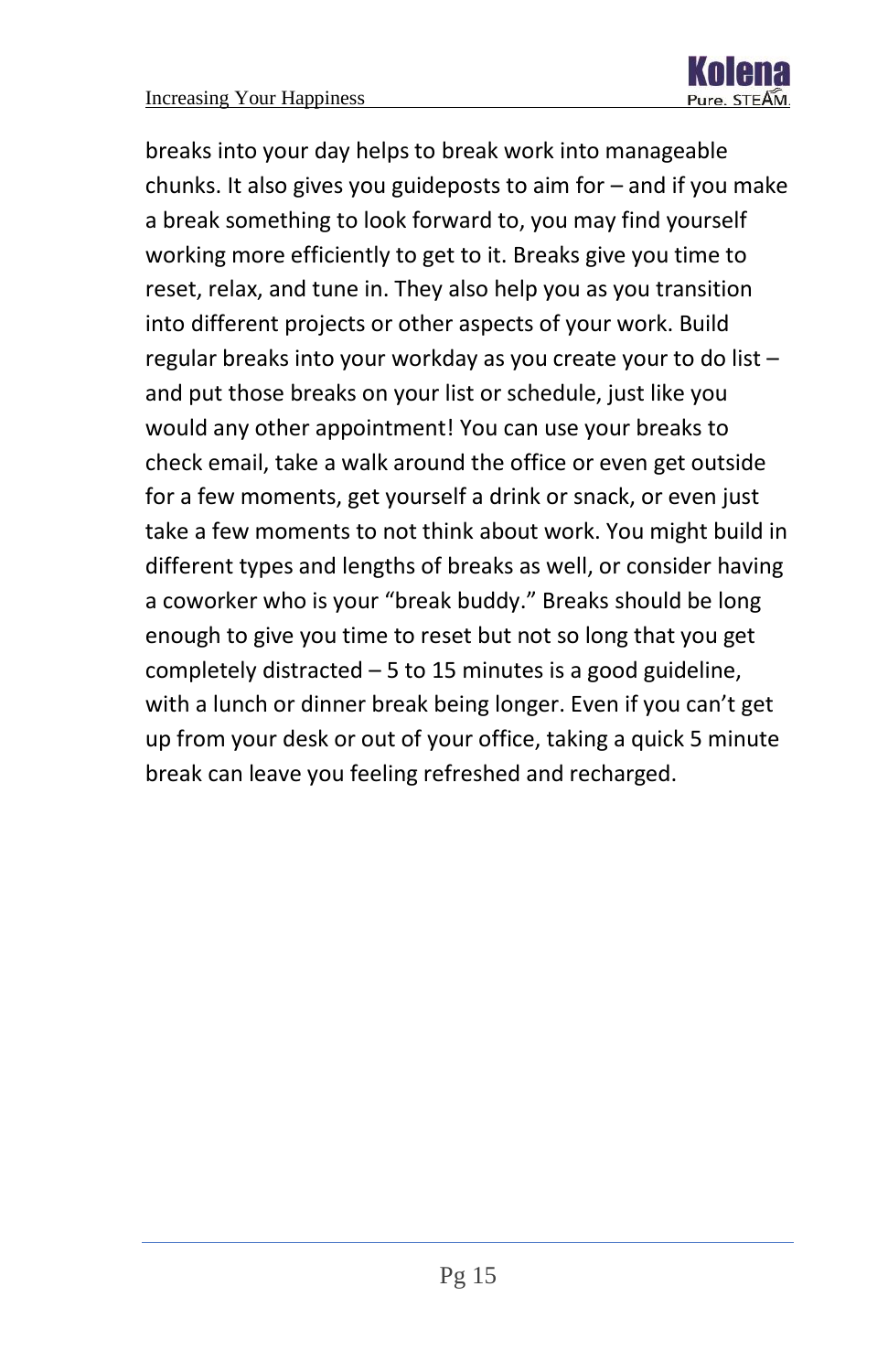

## **Practical Illustration**

Samira was always "just in time." She had a long commute via train, and so she always took the last possible train to get to work. She would arrive on time, with a few minutes to spare. She usually just attacked whatever project was first on her mind, and sometimes missed deadlines. She always said she liked to get "in the zone" and work straight through a project, even skipping lunch. She was always tired and was often short with colleagues, though. Her manager suggested she try arriving a little earlier and planning her day by checking her schedule, email, and voicemail. Then she should break her day up into chunks, with short breaks to recharge. Samira was skeptical, but tried it for one week. She found that she actually enjoyed having a roadmap for the day, and was better able to finish work in timely fashion. She met all her deadlines for the week. She also found that taking time to transition between projects helped her improve her focus.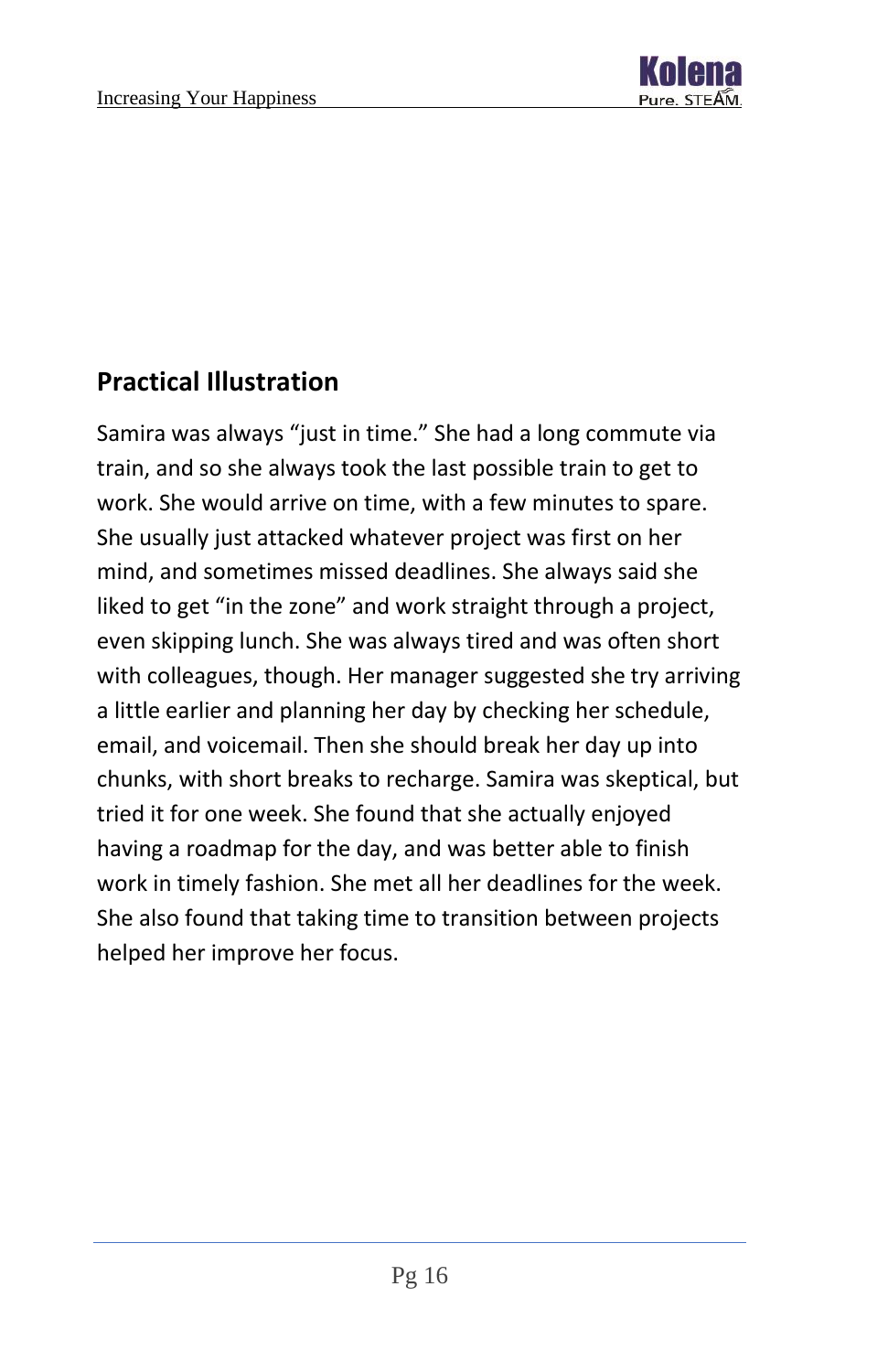

*Happiness depends on ourselves.*

*Aristotle*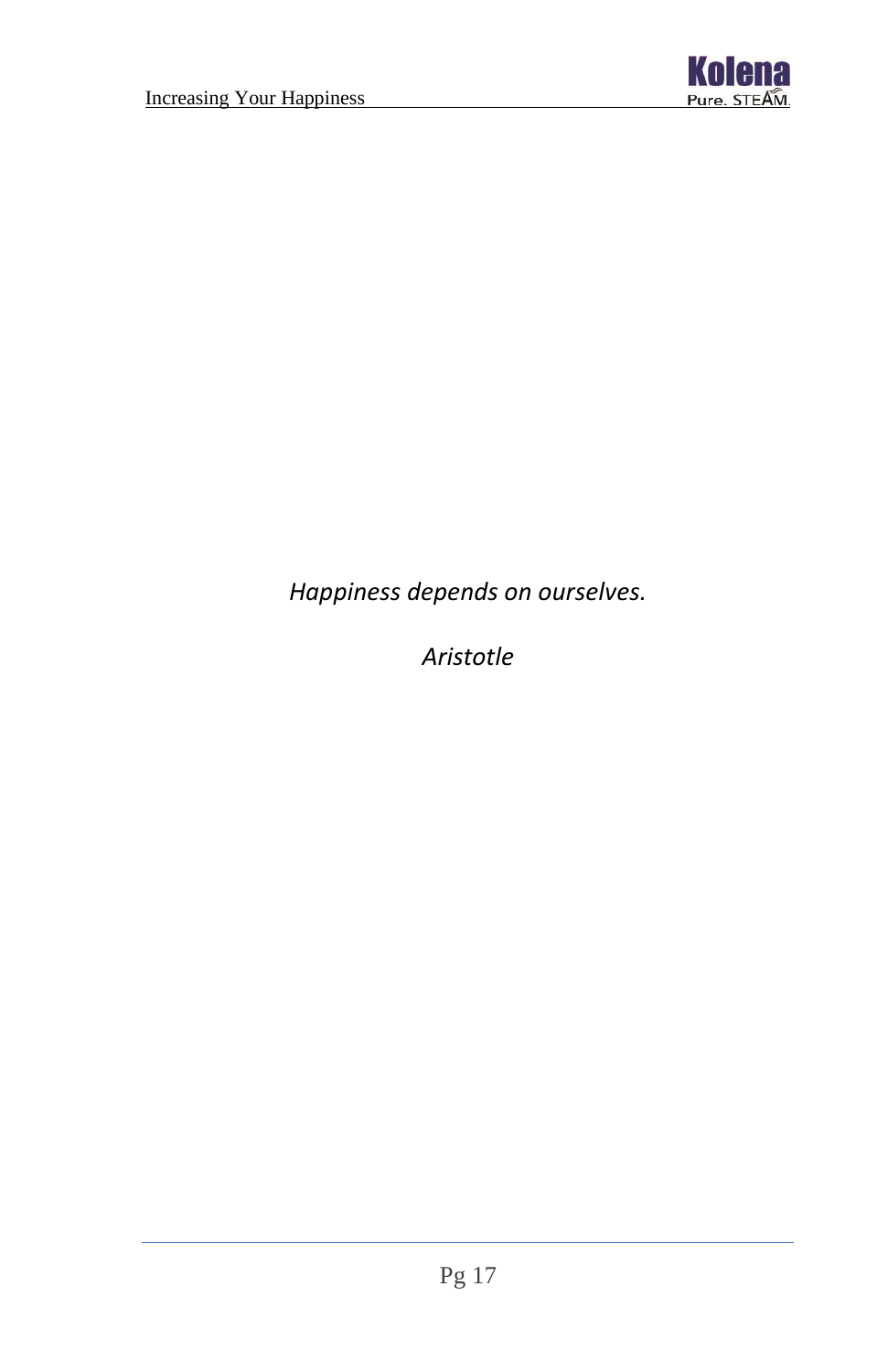

## <span id="page-18-0"></span>**Chapter Three: Relate to Others**

Even if we work well independently, it is important to take time to relate to others in the workplace. Building work relationships helps us feel less isolated and creates a support network. Relationships also help us feel part of a team or workplace community, which can promote happiness. When we have strong relationships with our coworkers, we may even look forward to going to work! Instead of being a place where we are disconnected, work can become another place where we connect with others.

## **Greet Your Colleagues**

Something as simple as taking the time to greet your colleagues when you come into the office can make all the difference! Can you remember a time when someone just saying "Hello" improved your day? When we take the time to greet others, we make a connection. It is likely that your colleagues will greet you back, spreading the good feeling. Starting the day with a positive interaction with another human being helps you feel connected and can turn a rough morning into a productive, happy day. You don't have to stop to have lengthy conversations with every person you meet, but taking the time to smile and wish them a good morning is a worthwhile investment of your time.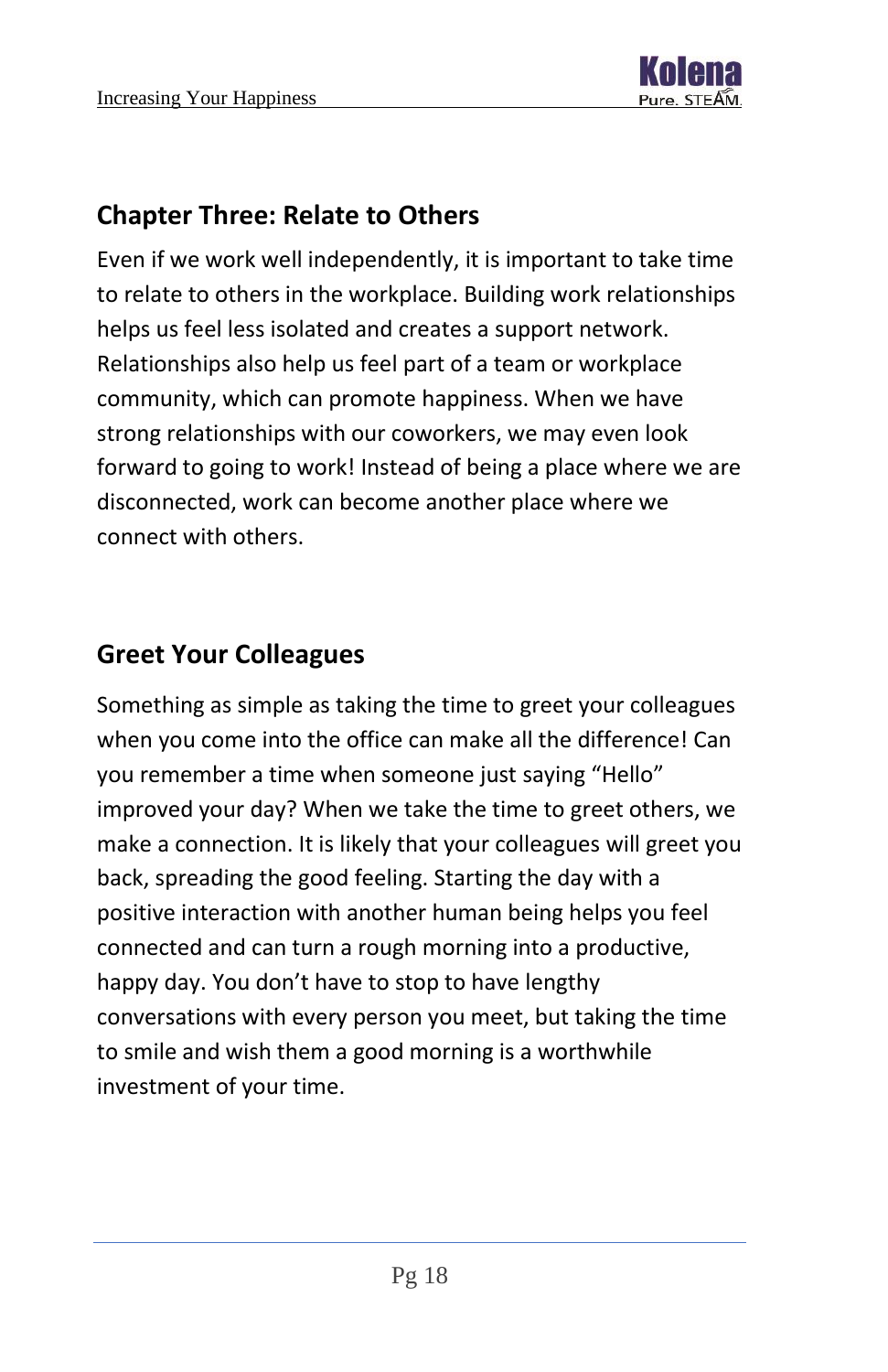

## **Smile! Fake It If You Have To!**

Remember to smile! Even when you don't feel like smiling, the act of using your muscles to smile releases happy chemicals into your brain. And as the saying goes, when you smile the whole world smiles with you – you'll see smiles in return, which can improve your mood. You don't have to always be jolly when you're at work, but remembering to smile when you interact with others, or just to yourself, can improve your mood. Smiling also makes you seem more approachable, which means you may be able to more effectively connect with others. It might help to have a mental list of things that make you smile so you have think of these throughout the day!

#### **Build Your Support Team**

Having a support team at work is key to success and happiness. Your support team isn't just the team members or coworkers who provide administrative or other support for your work. A good support team is made up of people you can turn to for advice, help, feedback, or just a kind word. As you build relationships with your coworkers, consider who you want on your "support" team (and who you can offer support to). You might include your manager or supervisor, people with whom you often collaborate or cooperate, or colleagues who you have built more personal relationships with. Once you have built your support team, check in with them often. Checking in with your support team might be something you build into your breaks, as it gives you a chance to bounce ideas or seek support if you are struggling. However, be sure to check in with your support team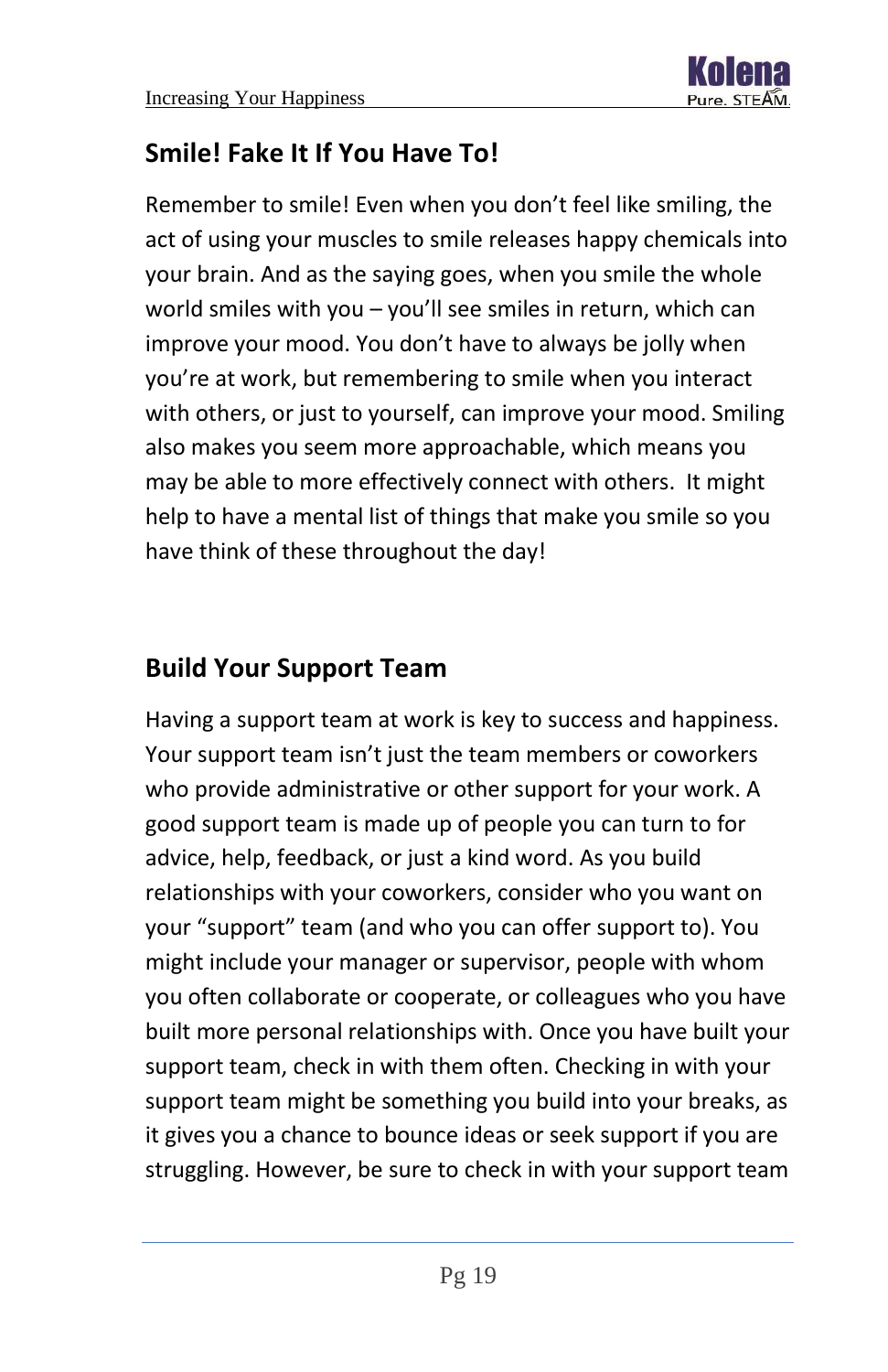

when things are going well, too!

#### **Take Time to Socialize**

It may sound like exactly the opposite of what you should be doing at work, but take the time to socialize with others during your day. Take a few minutes to chat with a colleague when you refill your coffee cup. Ask a coworker how her day is going. You want to keep these interactions relatively brief so that you are still accomplishing work, but also long enough to make a meaningful connection. Many people also find they are happier at work if they take the time to socialize with coworkers outside of work hours, whether by meeting for dinner regularly or otherwise sharing non-work time together. Whether you choose to limit your socialization to work hours, or you choose to spend time with coworkers away from the workplace, it is key to have interactions that aren't wholly centered on work. Getting to know your colleagues as people, and letting them get to know you as a person, helps you feel connected. This can make you a much happier person at work!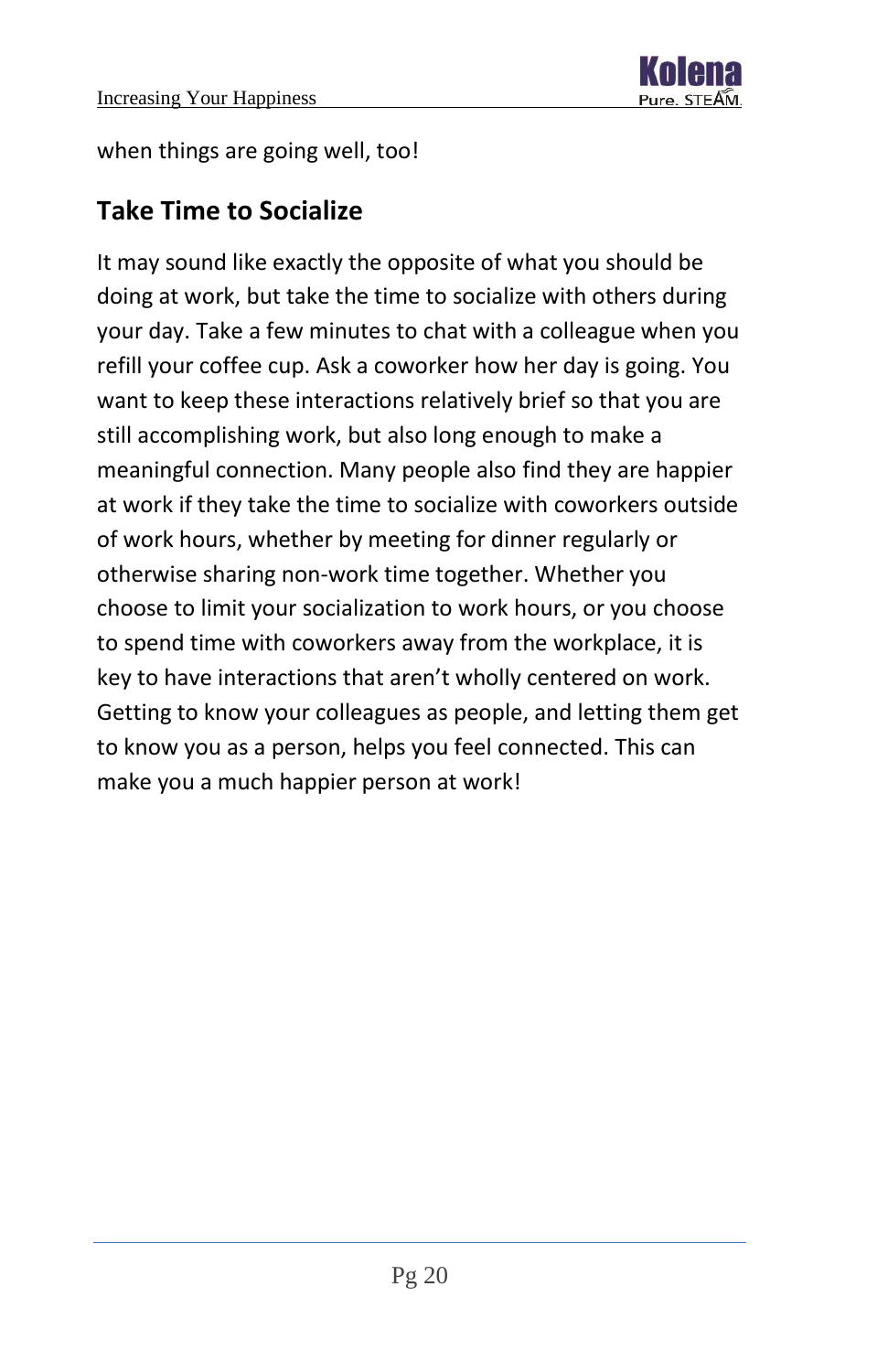

## **Practical Illustration**

Jose was a loner at work. His projects tended not to involve a lot of collaboration with others. He spent most of his time in his office, with the door shut to prevent distractions. Often he even took lunch in his office, as he preferred to read a book or catch up on news while he ate. When he did leave his office, he typically did not interact with others – he went to the area or office he needed. While he was very productive, he often felt lonely or disconnected from the rest of the office. His coworker Eva suggested he try eating lunch in the break room, taking the time to say hello, or just smiling more – she said that some of their coworkers got the impression that Jose didn't like them or his job very much since he kept to himself and often seemed hurried or angry when moving about the office. Jose agreed to try it for one week. He found that many of his coworkers were very friendly and funny, and some even had resources or ideas that would help his projects. He found himself happier and more willing to reach out.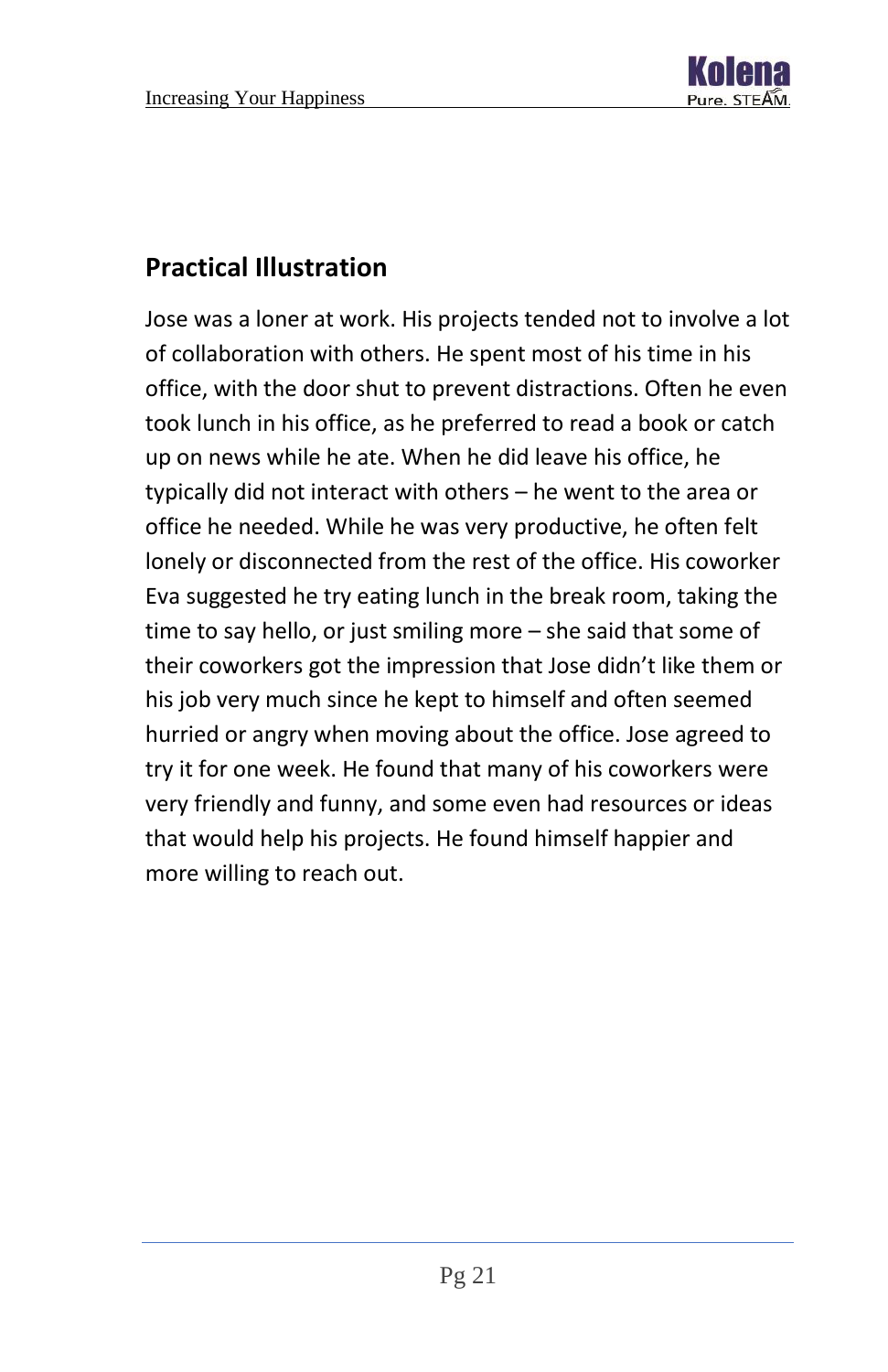

*You can be happy where you are.*

*Joel Osteen*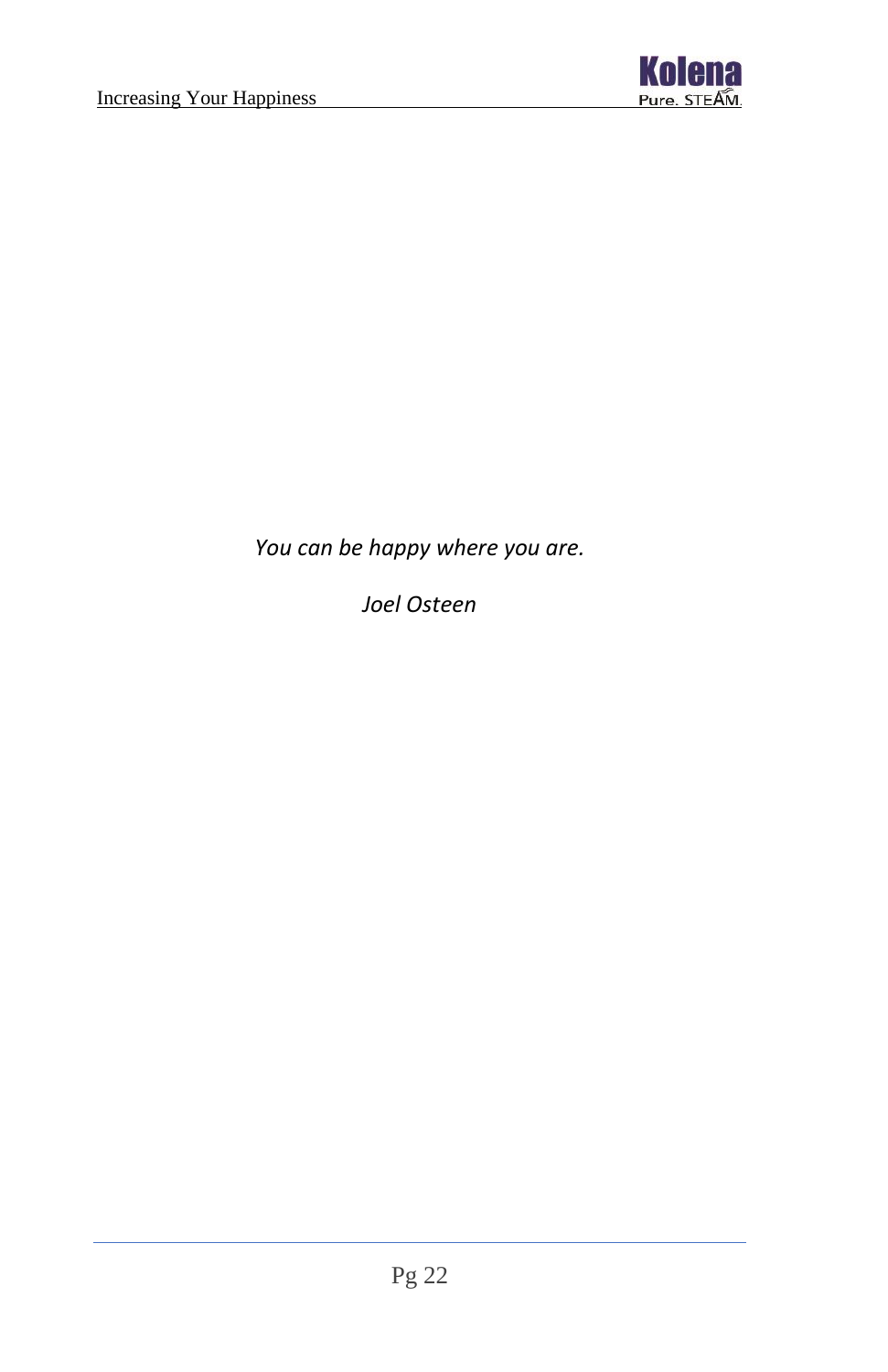

#### <span id="page-23-0"></span>**Chapter Four: Go to Your Happy (Work) Space**

No matter what steps we take towards happiness, if our workspace is uninspiring or depressing, it can bring us down. There are many simple steps you can take to create a workspace that promotes happiness. While you must keep in mind your workplace's rules about workspaces, as well as take into account any colleagues with whom you share space, you can personalize your space and make it part of your happiness plan.

#### **Create a Workspace That Makes You Happy**

Does your workspace – your office, cubicle, or desk – make you happy? Why or why not? What steps could you take to improve it? Once you know what rules are in place about decorating or changing workspaces think about what changes you could make to create a happy space for yourself. Every person's needs are different, so don't be afraid to think about what makes you happy. Revisit your "smile list" from Module Three for inspiration.

## **Clear the Clutter**

One of the easiest things you can do to create a happier workspace is clear the clutter! Clutter is any unnecessary or distracting items in your space. A clutter-free space doesn't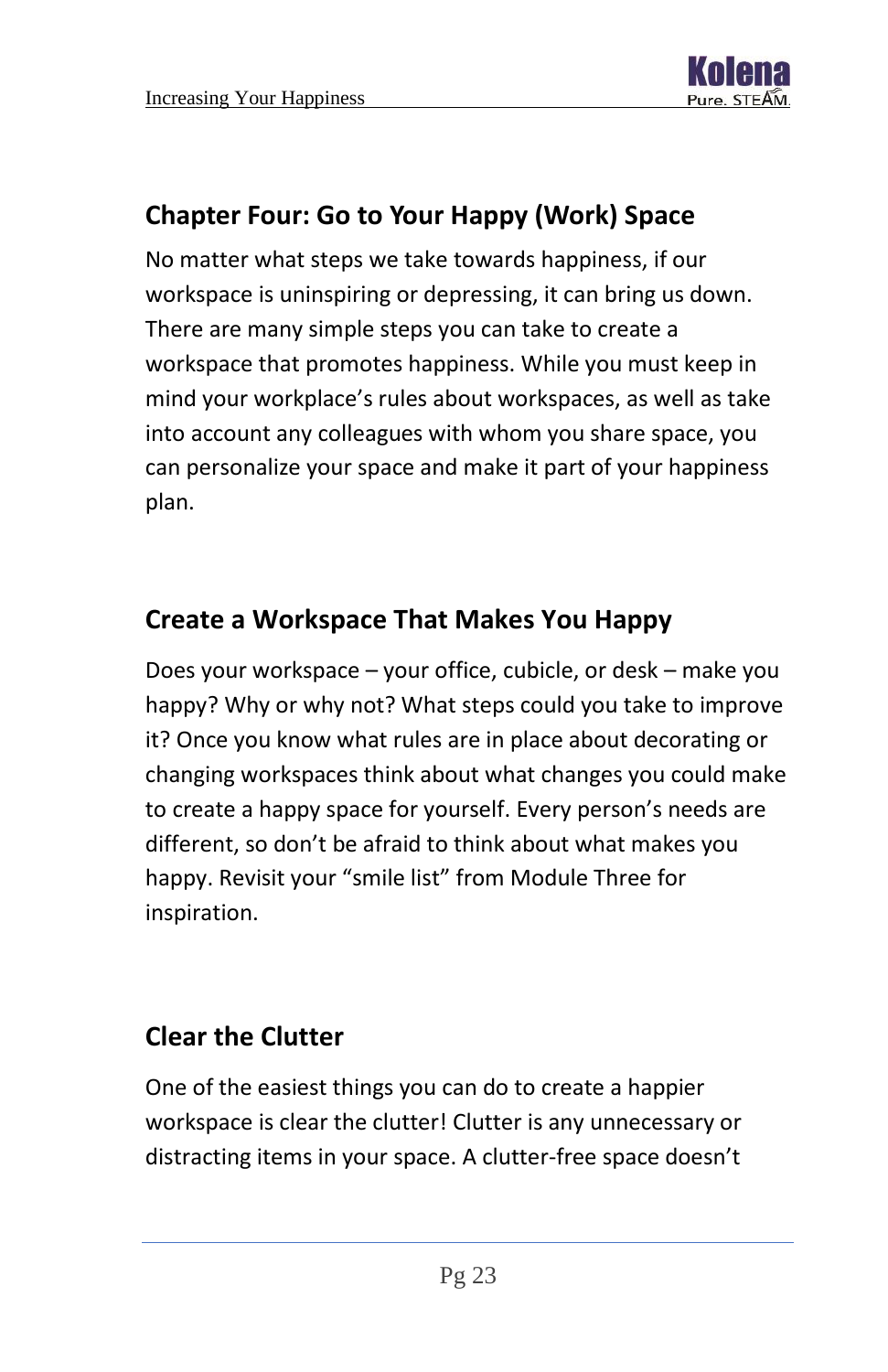

have to be bare – things just have to have a place, and unnecessary or unloved and unused items should be removed. An item is clutter if it distracts you or you have to constantly move it to get to things you do need. Every person has a different level of preference for clear spaces – some work best with a totally clear desk, while others find the empty space depressing. Spend time looking around your office or workspace for clutter, then remove it (or make a plan to remove it, if the items are big). Keep inspirational items and items that make you smile, as well as those things you use every day. You cannot organize clutter – get rid of it! Then find ways to organize what you have left.

## **Bring in Personal Touches**

When you've removed the clutter from your workspace, bring in some personal touches. Bring in only things that make you smile or otherwise evoke pleasant feelings. This might include pictures of your family, a favorite coffee mug, awards that you have received, or a piece of art that you enjoy. If your workplace allows, you might even be able to "wallpaper" with cloth and liquid starch to bring in some color – but ask first! Even if you can't make large-scale changes to your workspace, taking time to personalize it will make it a happier place to be. You can also bring in personal touches that are functional – a type of pen that you prefer, or notepads in a soft pastel shade work just as well as less personal options. Given the amount of time you spend in your workspace, taking the time to make it reflect you and your personality is an investment in your overall happiness. A personalized workspace also helps your colleagues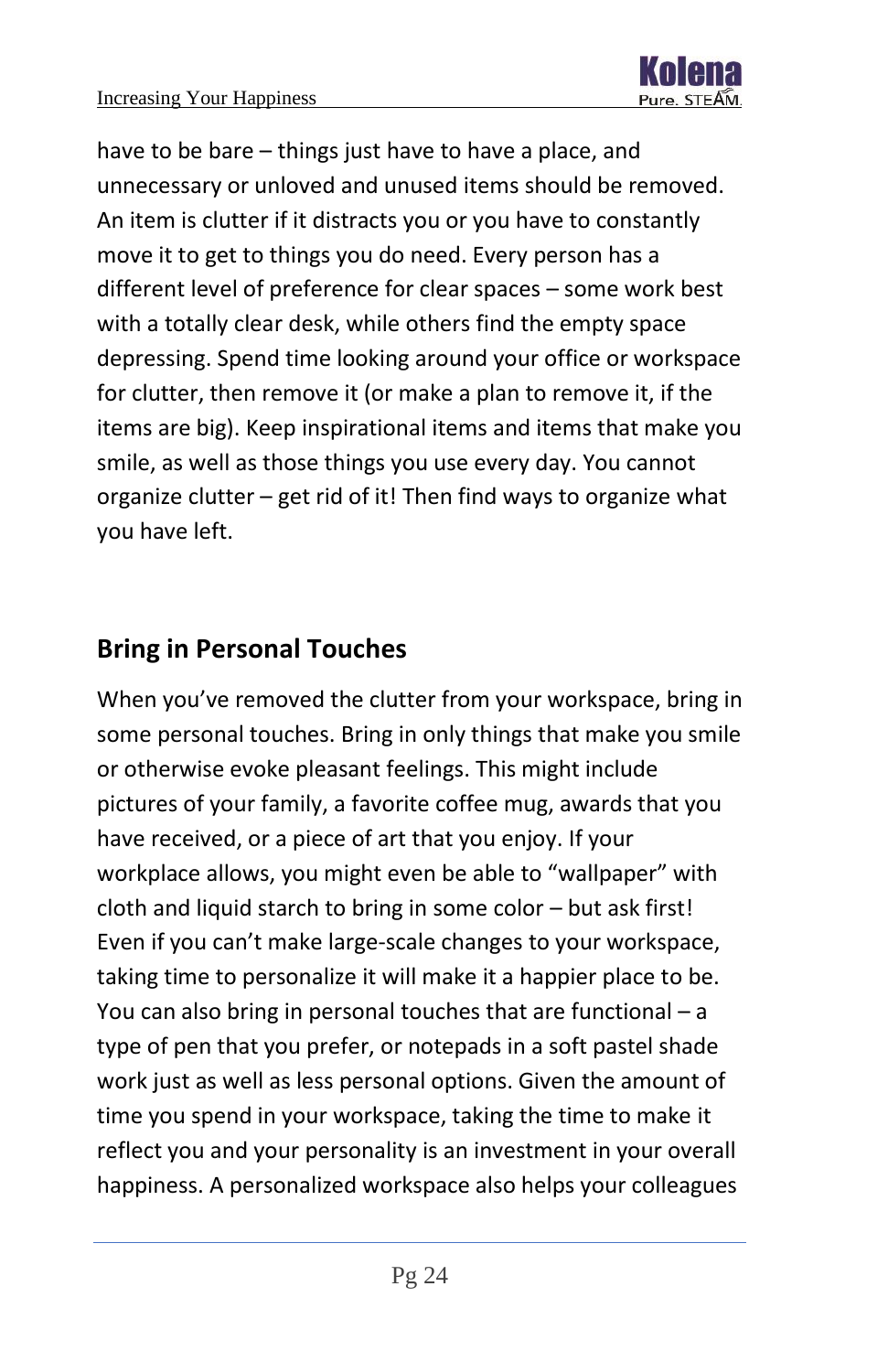

connect with you!

#### **Add Some Green!**

Studies show that green is a color that promotes happiness. One of the easiest things you can do to promote happiness in your workspace is to bring in some green! Green plants literally bring life to a space – in Feng Shui, they are thought to bring positive energy into a room where they are placed. If your workplace allows, and your workspace has enough light, bring in a potted plant or two. Pothos and ivies are good, lowmaintenance plants, as are cacti. Having a live plant in your workspace gives you something to care for as well, which can promote happiness. And green plants create oxygen, which contributes to your overall health! If you can't bring in a live plant, even silk plants add a touch of life and green to your workspace.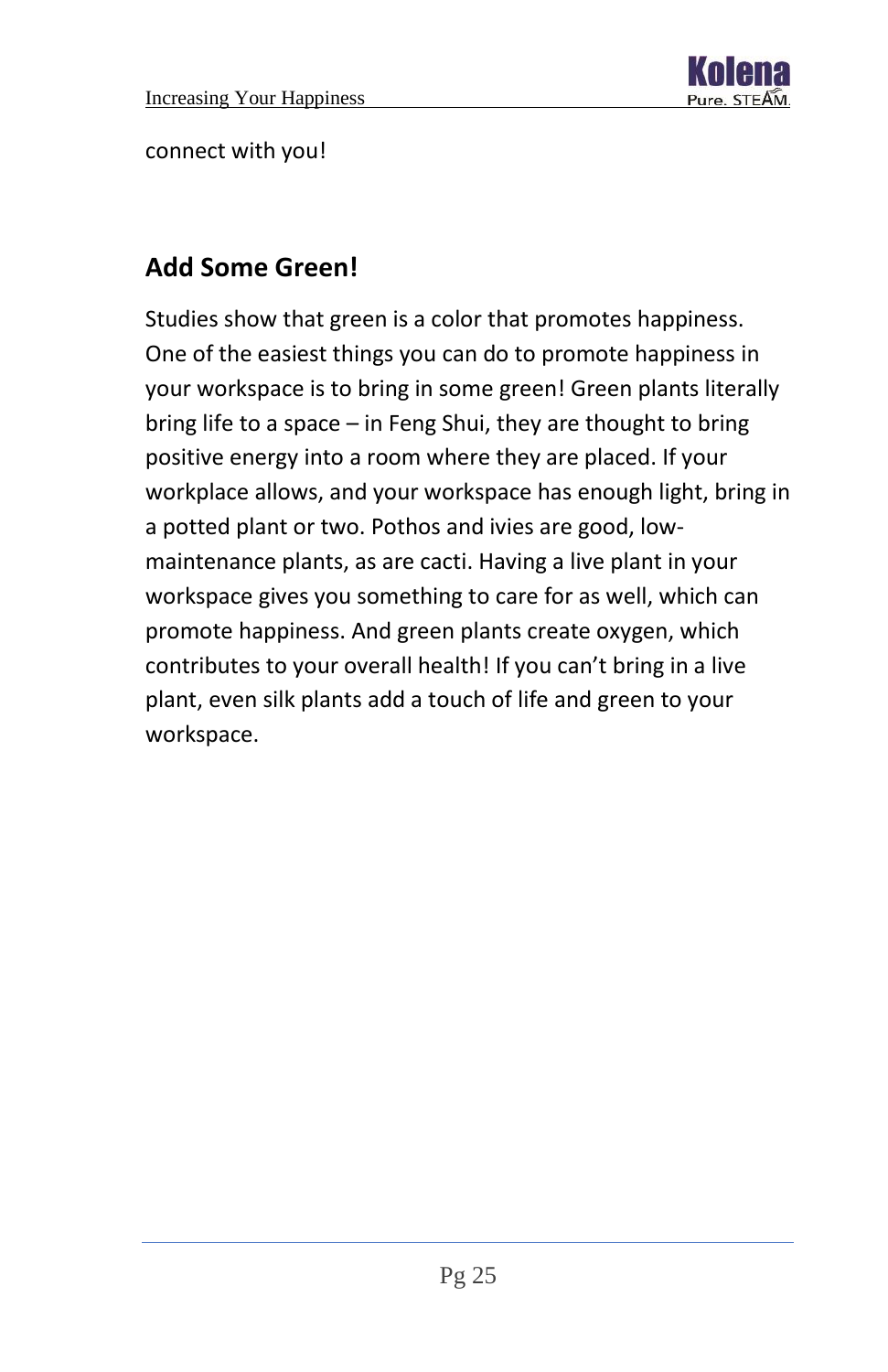

## **Practical Illustration**

Steve really hated his workspace. It was furnished in dull grey office furniture. Things tended to pile up on the desk and floor because he lacked shelves and a filing system. Even when he was feeling pretty positive on the way to work, walking into his workspace brought him down. He tried to tell himself that this was silly, because it was just a workspace – his home was decorated in a way that he enjoyed, and after all he only spent 40 hours a week at work. His wife suggested he take a few pictures from their last vacation to put on his desk as inspiration – they would remind him why he was working so hard. Steve took the framed photos and found that they made him smile every time he looked at them. Then his manager offered him a bookshelf. Steve was able to organize the things that were scattered on the floor and desk, and the clear space made him smile even more. He hung some awards he'd been given, which had gotten lost in the clutter. Finally, Steve's direct reports gave him a hanging ivy as a Boss's Day present. Steve was amazed at how much happier he felt walking into his workspace.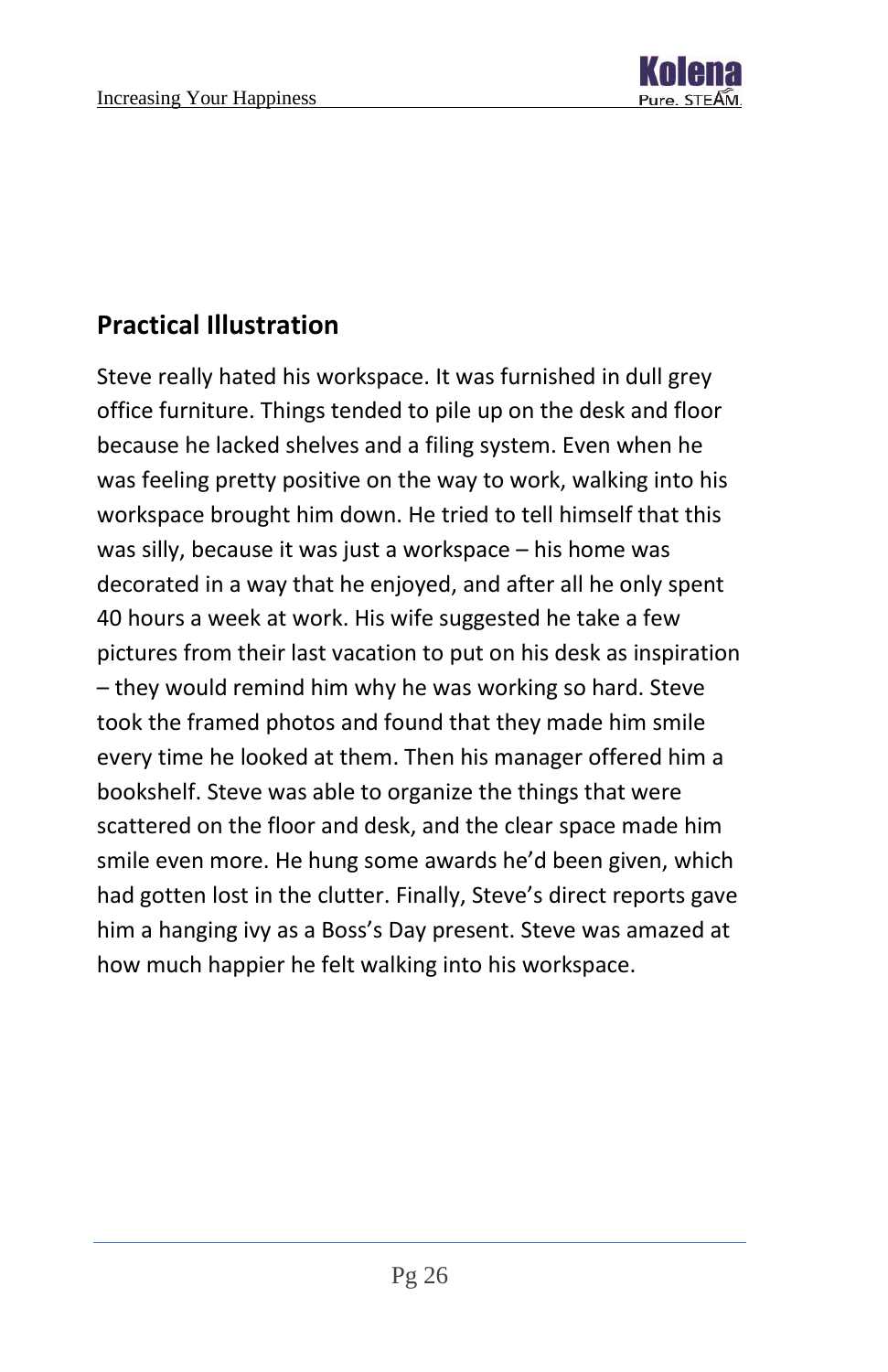

## *Positive thinking will let you do everything better than negative thinking will.*

*Zig Ziglar*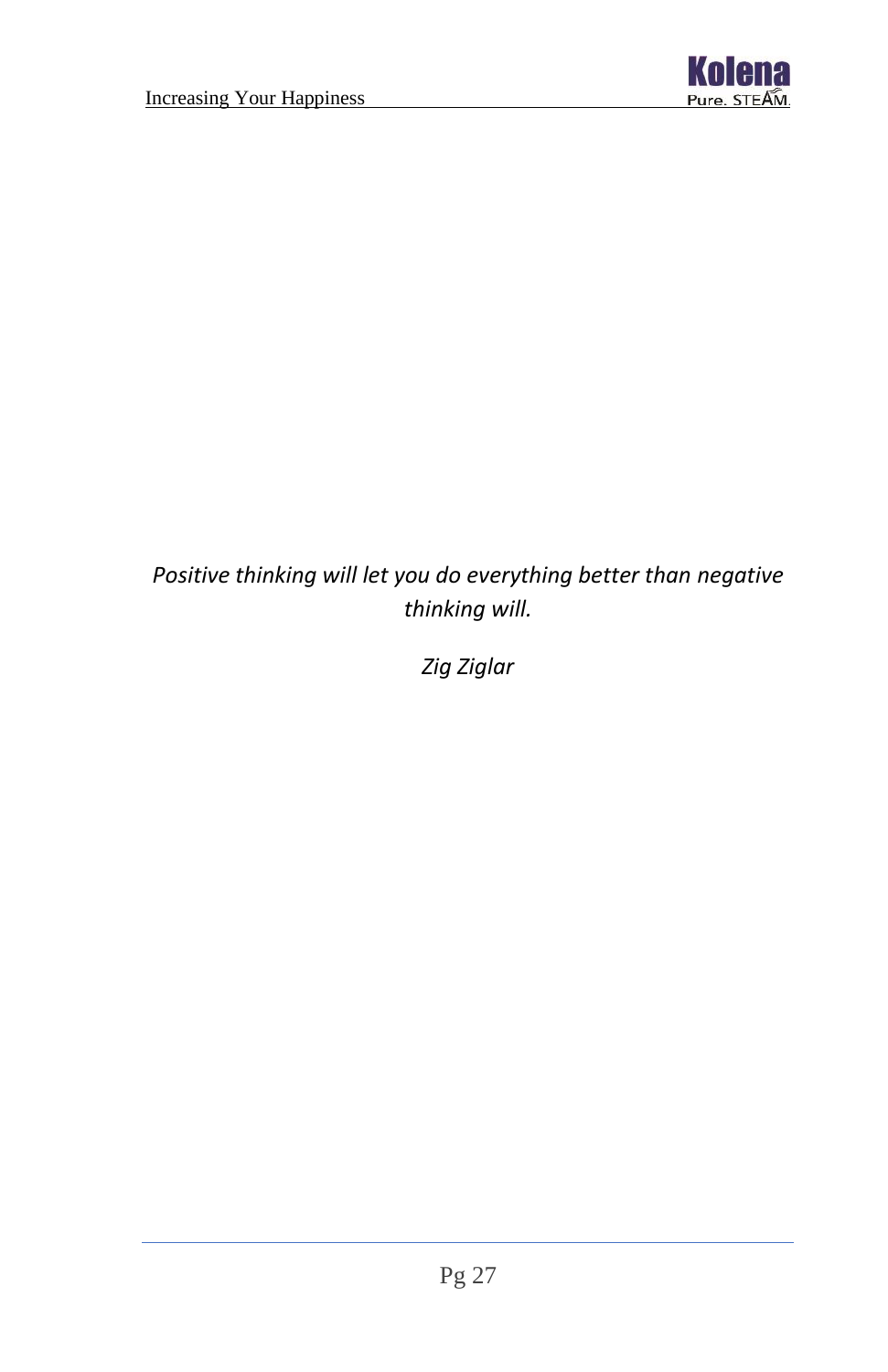

#### <span id="page-28-0"></span>**Chapter Five: Accentuate the Positive**

It's hard to feel happy at work when we focus on the negative. Making the small shift to accentuating the positive can go a long way toward greater happiness at work. Finding ways to focus on the positive aspects of your life, your job, and your workplace, even when negative things happen, can foster your workplace happiness. Positive thinking is in many ways a choice – when we choose to see the positive rather than the negative, it attracts positive experiences to us.

## **Use a Daily Affirmation**

One way to start your day off on a positive note, and to focus on positivity throughout the day, is to use a daily affirmation. Affirmations are simple, positive statements that you repeat throughout the day, either mentally or out loud. A simple affirmation could be, "Today is going to be a great day." You can write your own affirmations, or use affirmations written by others – there are many books and websites that offer up daily affirmations. You might use the same affirmation each day, or choose a new affirmation every morning, once a week, or once a month. An affirmation gives you something to focus on when you are tempted to drift into negative thinking or you are faced with other people's negative attitudes. Some people find it helpful to print out or write their affirmation and keep it somewhere visible. There are also beautiful pieces of art with affirmations available, if you choose to put your affirmation in your office.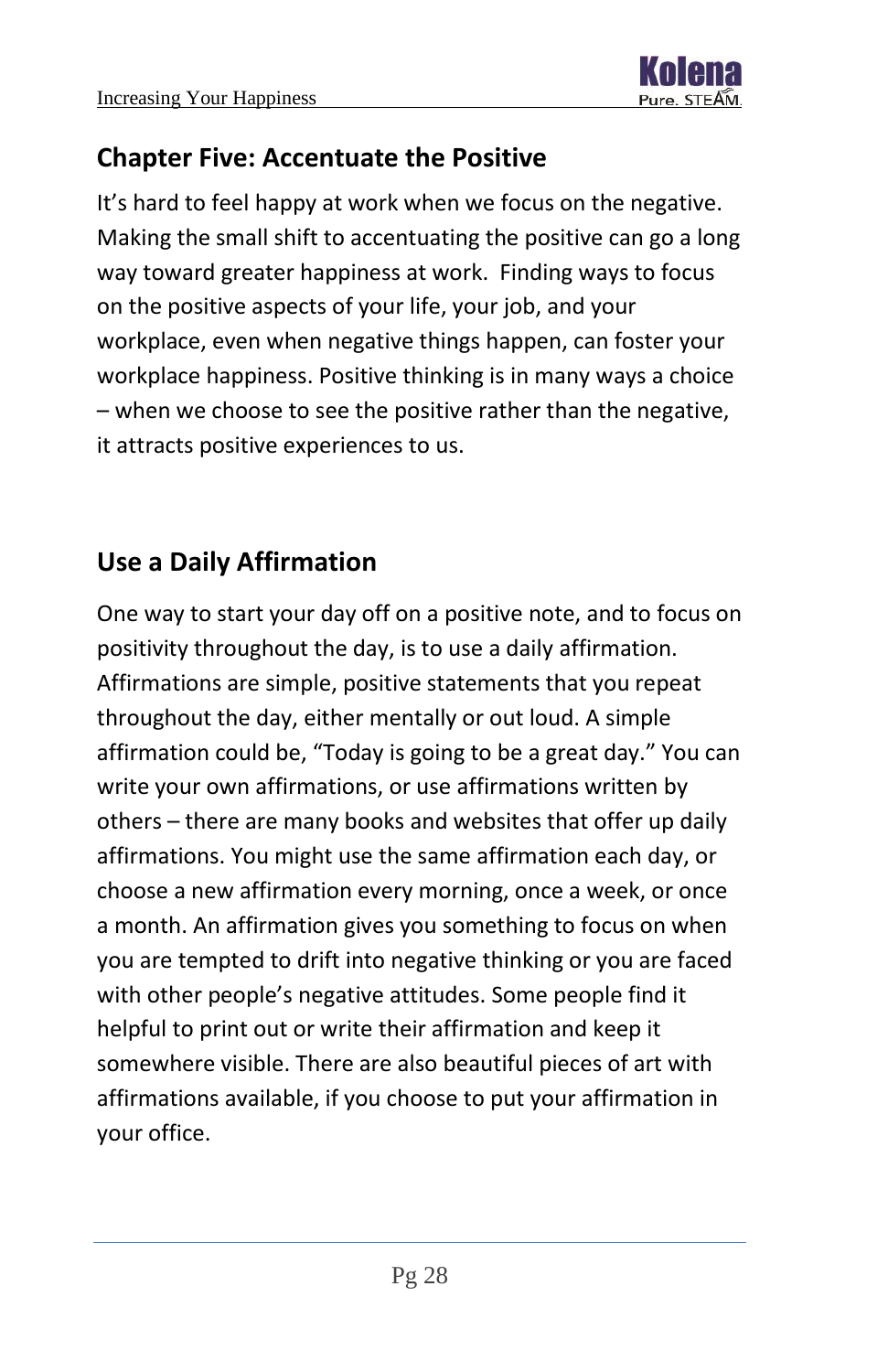

#### **Surround Yourself with Positive People**

One way to stay positive is to surround yourself with positive people. While you may have to interact with people who are less than positive in order to accomplish tasks at work, you can choose to surround yourself with positive people whenever possible. Choose to interact with coworkers and colleagues who have a positive outlook. When you put together your support team, choose people who have a consistently positive outlook. This doesn't mean choosing people who will never tell you hard truths or who never have a bad day, but it does mean choosing people who attempt to find the positive in even difficult situations, who act with compassion, and who seek to lift others up rather than bring them down.

## **Limit Your Negative Interactions**

Another way to keep yourself focused on the positive at work is to limit your negative interactions. There will be times when you will have to interact with negative people, but it is important to limit these interactions if at all possible. Avoiding office gossip is another way to limit negative interactions. Once you have a list of positive people to surround yourself with, seek them out instead of engaging in negative interactions. It can be tempting to vent or join in when others complain, but this can bring negativity into your day. It's understandable to want to vent frustrations, but if possible you should find a way to turn this into a positive interactions. If there are people in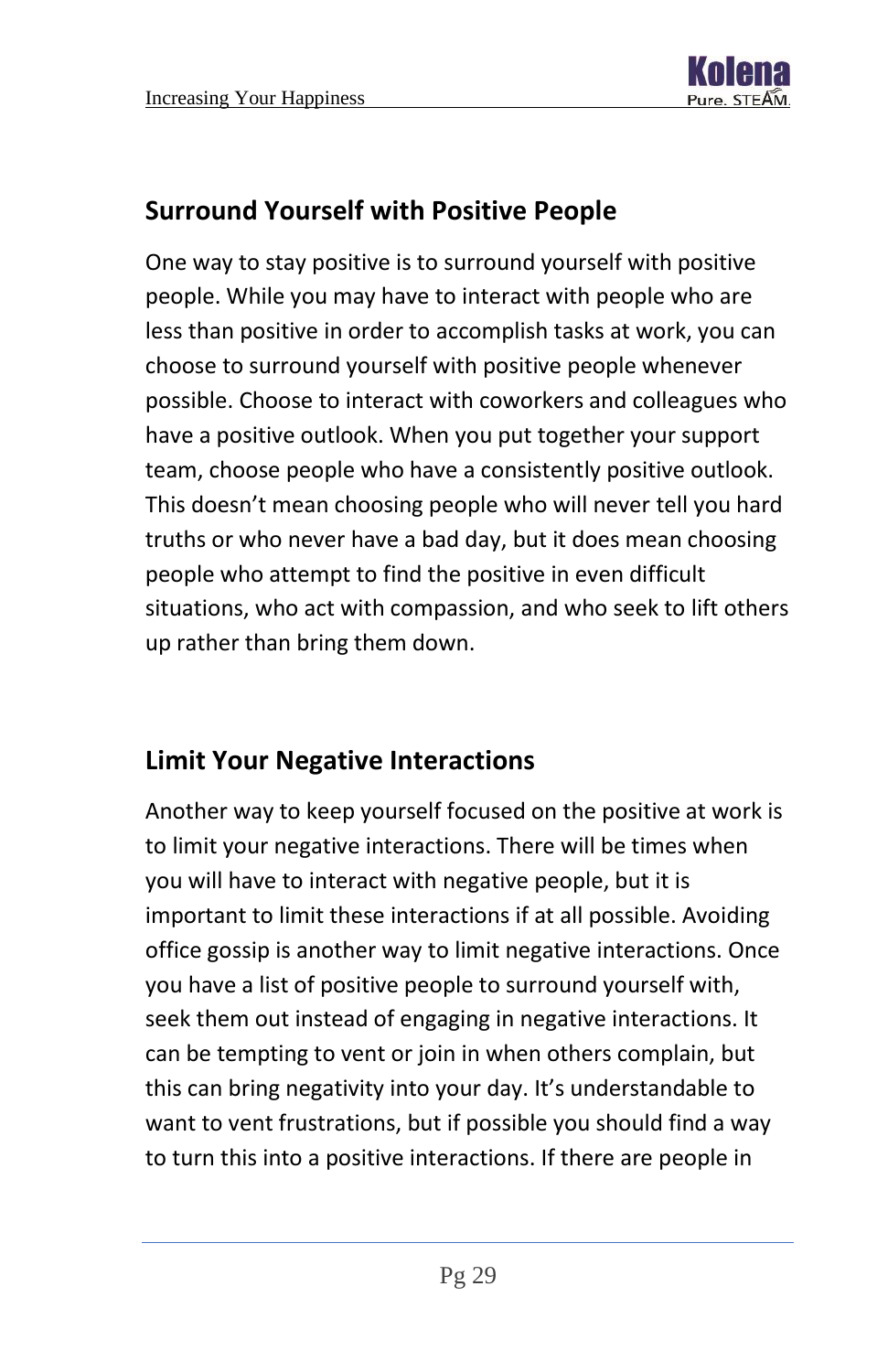

your workplace that are consistently negative and with whom you do not have to interact, keep your interactions with them professional and pleasant, but brief. Another way to limit negative interactions is to be aware of the type of media you consume – we can't avoid bad news and negative images totally, but being sure to also feed your mind positive images is key to staying positive and happy.

## **Build Friendships**

Building friendships at work also helps keep you focused on the positive. Having strong friendships at work gives you a built in support network. When you choose positive people to build friendships with, it is easier to avoid negative interactions and choose positive ones instead. The time you spend socializing with colleagues helps to lay the groundwork for work friendships. Seek out colleagues and coworkers who share your interests, who make you smile or laugh, or who appear to share your goals and values. Collaborate with these people when possible, and seek to spend time with them that is not focused on work.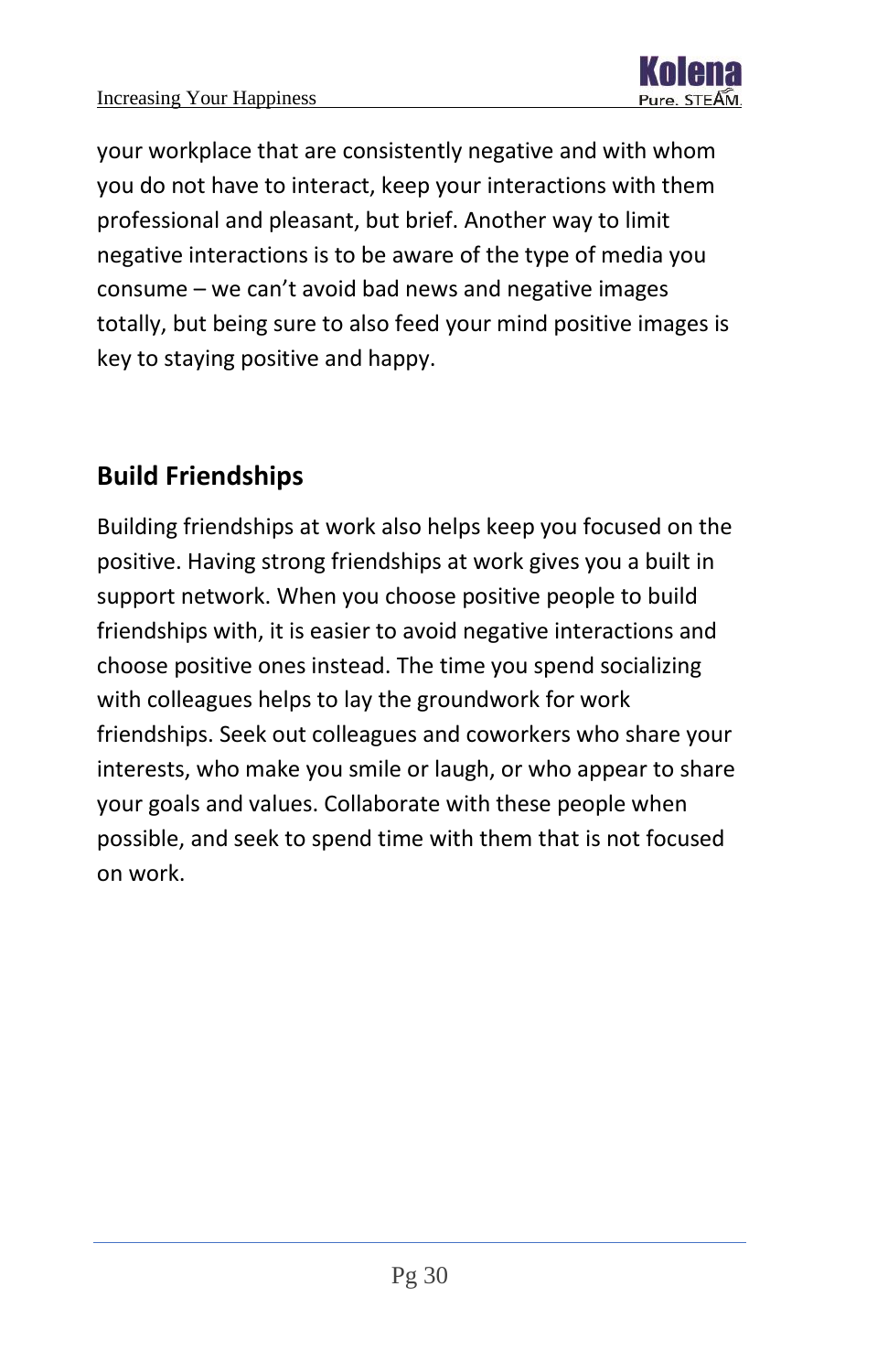

## **Practical Illustration**

Helen found herself often drawn into gossipy, negative conversations with her coworkers. Even if she was having a good day, a few minutes talking to these people left her feeling irritable and negative. She would resume her day in a very bleak state of mind. She started dreading going to work. One day she was working with another coworker, Kenya, who always seemed to be smiling. Helen asked her what her secret was. Kenya told her that she used a daily affirmation to keep herself focused, and she tried to avoid negative conversations. Kenya invited Helen to try one of the affirmations in a book she kept on her desk, and to use it when faced with negative people. Helen tried the affirmation for a day or two, and found she felt better. She also started seeking out Kenya instead of spending time with the negative group, and felt her spirits rise.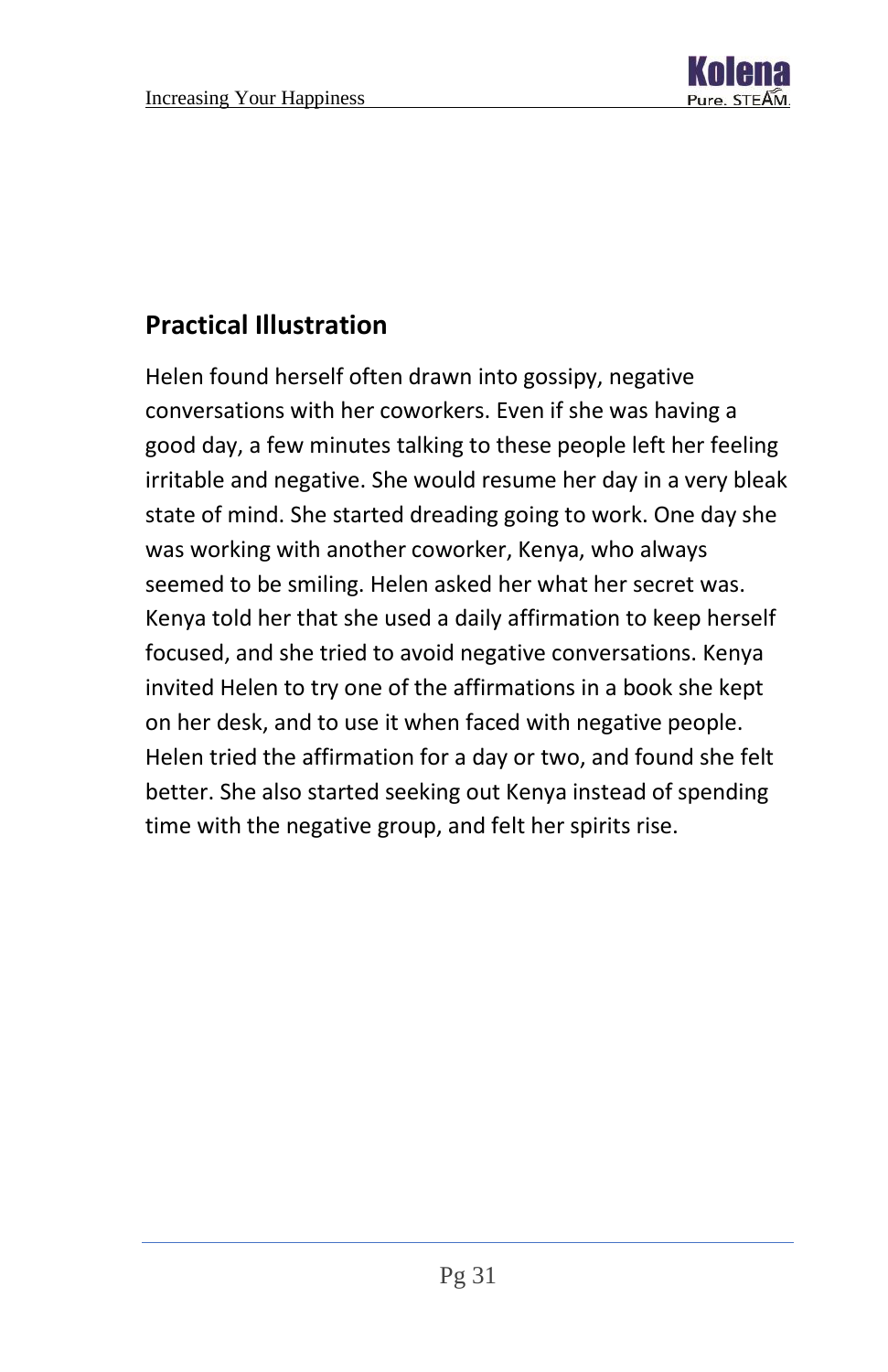

## *Happiness is when what you think, what you say, and what you do are in harmony.*

*Mahatma Ghandi*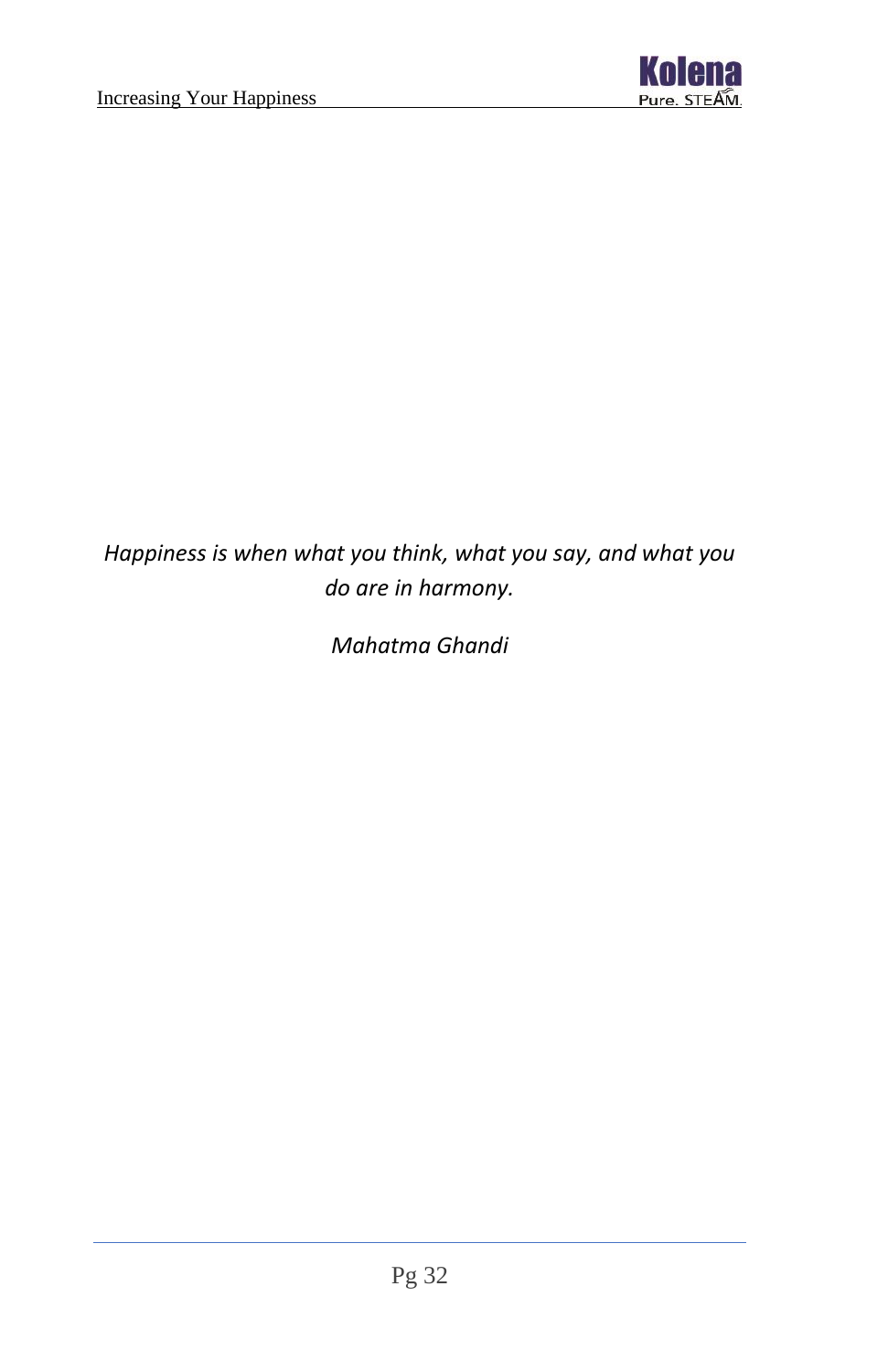

## **Chapter Six: Use Your Benefits**

How many of your benefits do you use? Many of us have benefits through our workplace that we don't even know about. Taking full advantage of these benefits can help you be happier, healthier, and more productive. We are often reluctant to use our benefits, but it is important to remember that these are earned. Your employer or workplace provides benefits because they can help keep employees happy, healthy, and loyal to the organization. Learn about your benefits and use them to help promote your workplace happiness.

## **Use Your Vacation and Paid Time Off!**

Many people feel guilty about taking vacation or paid time off. When they do take time off, they take it all in one chunk for a big vacation, or decide to not take it at all and instead cash it out when they leave a job. Studies show that people who take time off throughout the year are happier at work because they have breaks to look forward to. Using your vacation and paid time off is the same principle as building breaks into your workday – it provides time to reset, refresh, and relax. Be sure to take your paid time before it expires, if you workplace has a limit on how long you can accumulate time. Plan time off and look forward to it. It provides a respite from work, and will allow you to return to work refreshed and centered.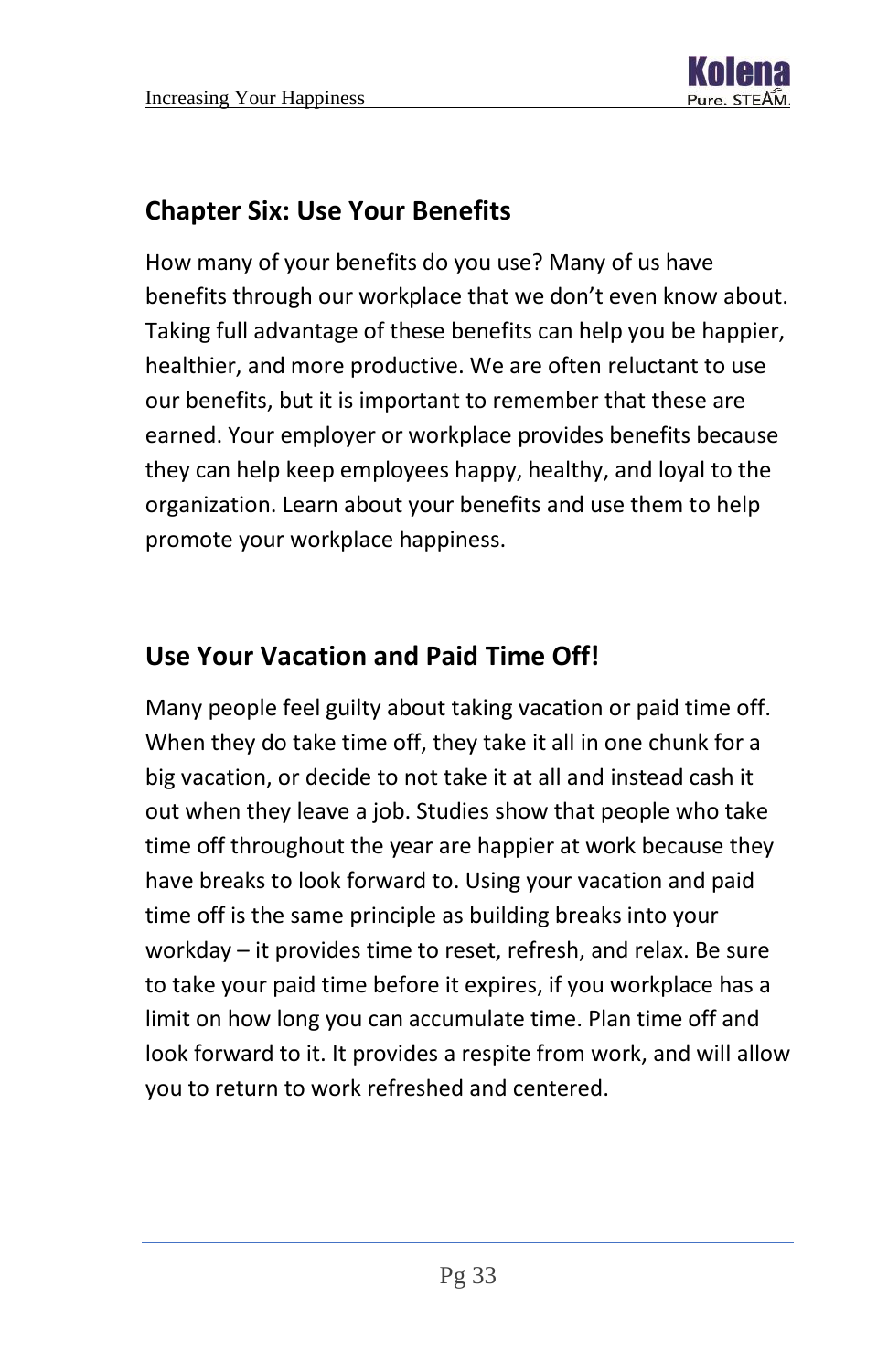

## **Gym or Health Club Memberships**

Studies show that exercise is one way to increase serotonin, the feel good hormone. Many workplaces include gym or health club memberships in their benefits packages, or have partnerships with such places where employees get a discount. Explore whether these benefits are available to you. Gyms and health clubs aren't just for exercise, either – many offer yoga, massage, saunas, and other services which promote overall physical, mental, and emotional health. If you have access to such benefits, use them! You will benefit from the greater physical and mental health that results from exercise, and knowing that you can schedule a treat such as a massage or pedicure for yourself can also give you something to look forward to after a long week at work.

## **Employee Assistance Programs**

Many workplaces have Employee Assistance Programs (EAPs). These programs offer referrals to counseling services for employees in crisis, as well as information on other mental and psychological health services. Your EAP may also offer legal advice, information about resources such as gyms and health clubs, and other key resources that foster employee well-being. Many people only draw on their EAP when they are in crisis, but the EAP can be leveraged even in the best of times. Explore the benefits available through your EAP and take advantage of those that can increase your happiness and well-being.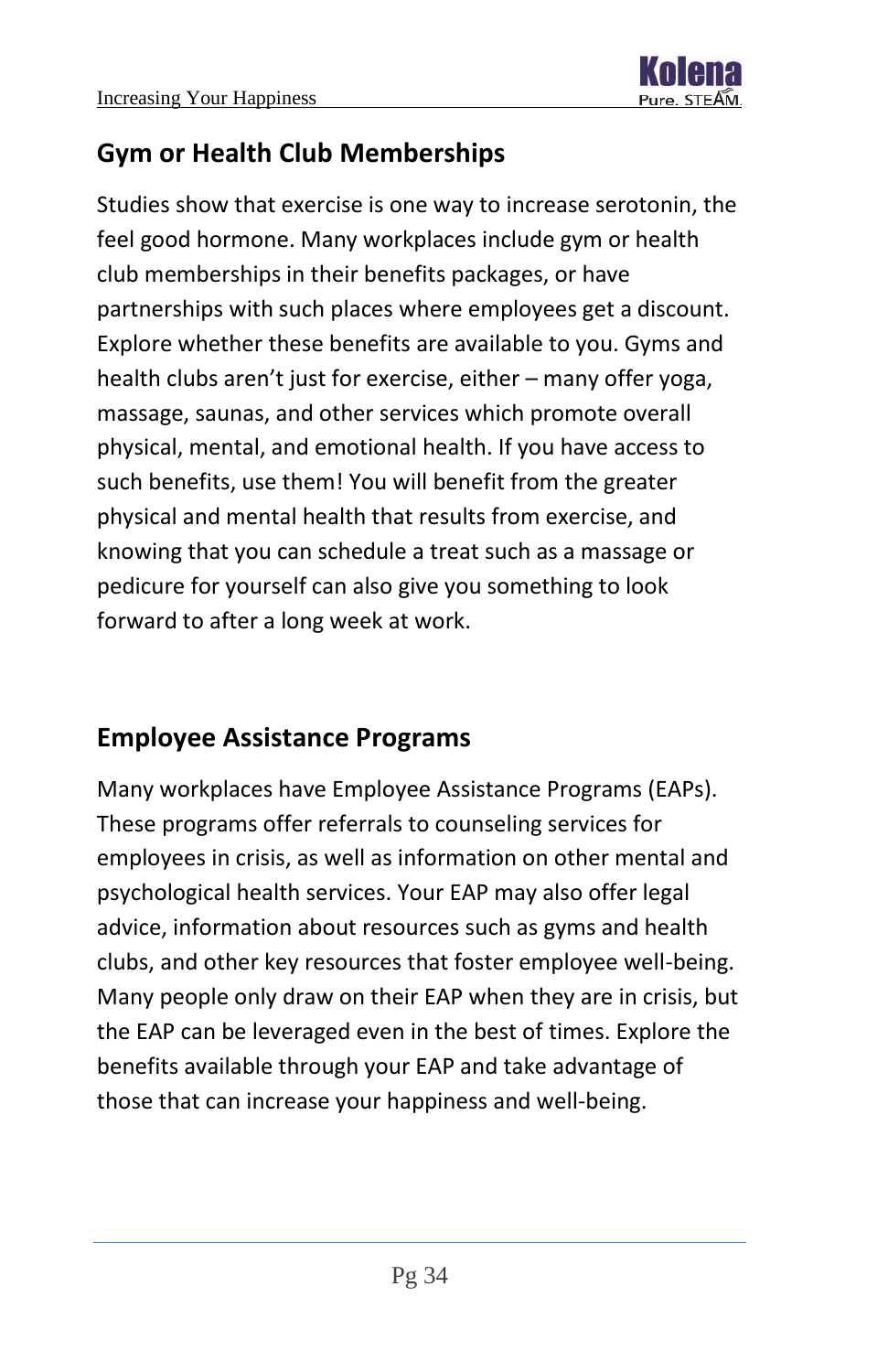

## **Explore Other Benefits**

Employee benefits extend beyond health insurance and the EAP. Take the time to review your benefits package. Many workplaces offer membership to a credit union, direct deposit, and automatic savings deposits from your paycheck, discount memberships at wholesale clubs, and more. Many of these benefits can streamline otherwise stressful activities like banking. Your workplace may also have access to travel discounts and other services which you can use to make your life easier. Using your benefits to save money, time, and stress can contribute to greater overall happiness at work. In addition, knowing that your workplace values its employees and seeks to better their lives can make you feel more positive about the organization. These additional benefits often go unused – look over your benefits package or make an appointment with your Human Resources representative to find out what benefits might be hiding in plain sight.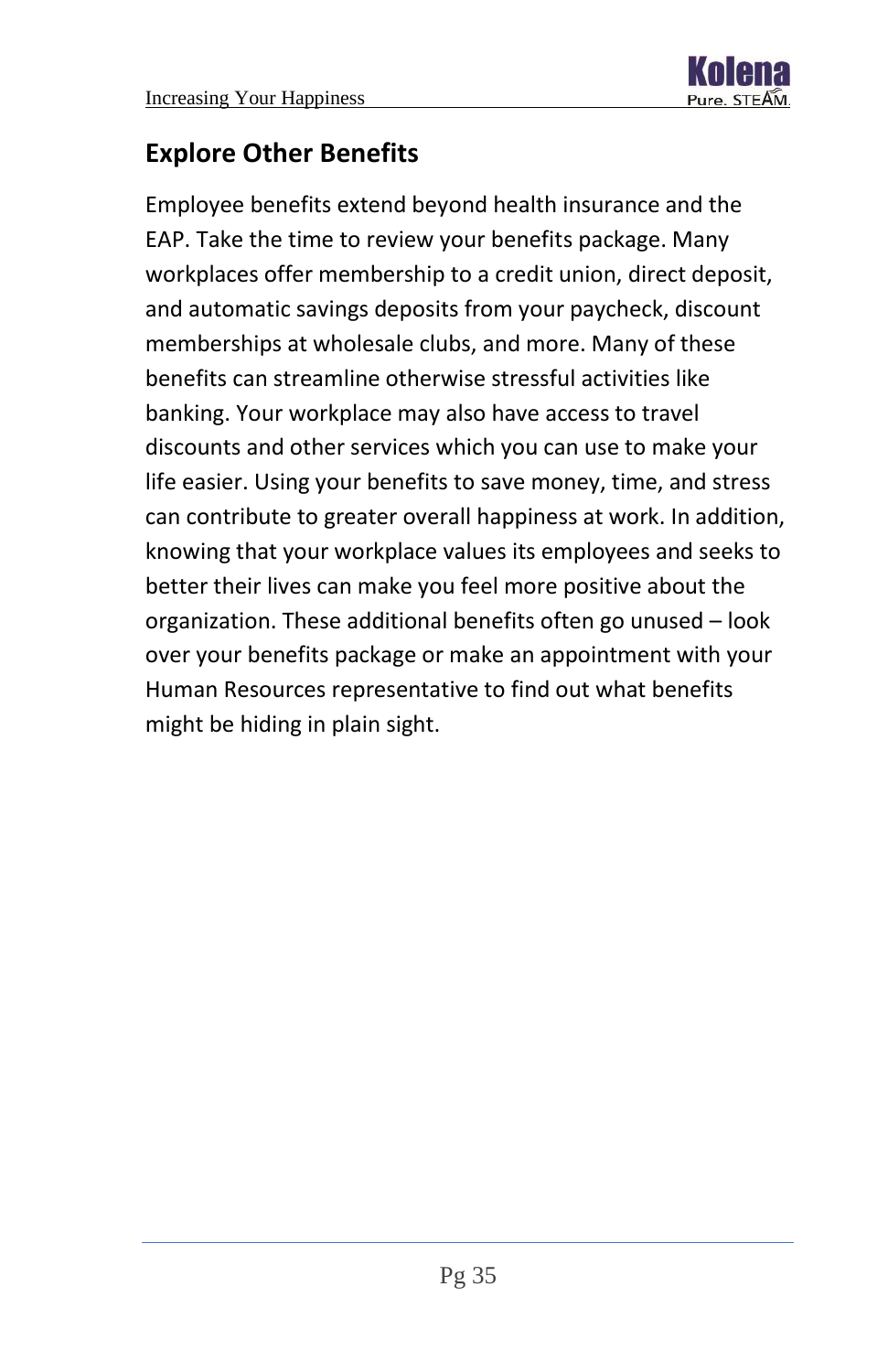

## **Practical Illustration**

Heath was a hard worker, and prided himself on not having taken a sick day or day of vacation in 5 years. He was the first to arrive in the morning and the last to leave in the evening. On the weekend, he spent Saturday running errands like the bank and the gym, which often left him exhausted. He was often frustrated with his team mate Carole, who seemed to take vacation time at least every three months. He thought she was not dedicated to the team and only cared about her next trip. Carole told Heath that having frequent vacation and downtime helped her be productive – she used the time off as a reward. She asked if he knew that his paid time off expired periodically, and challenged him to schedule a week of vacation as a reward for finishing the next big project. He reluctantly did so. As the vacation go closer, he realized he was working more efficiently so that he would complete the work before his vacation started. When he returned to work, he was refreshed and less stressed.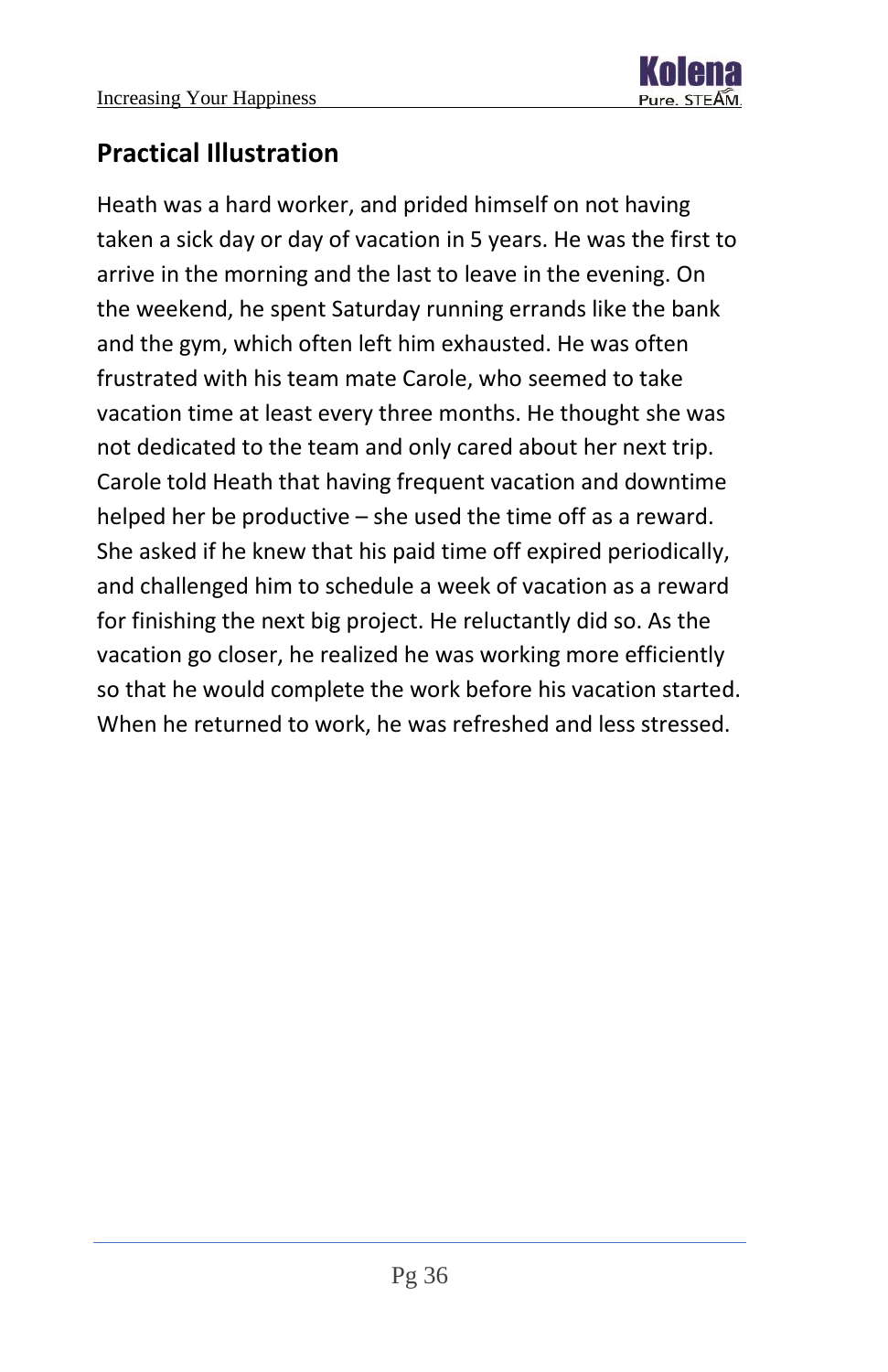

## *Happiness is not a goal – it is a by-product.*

## *Eleanor Roosevelt*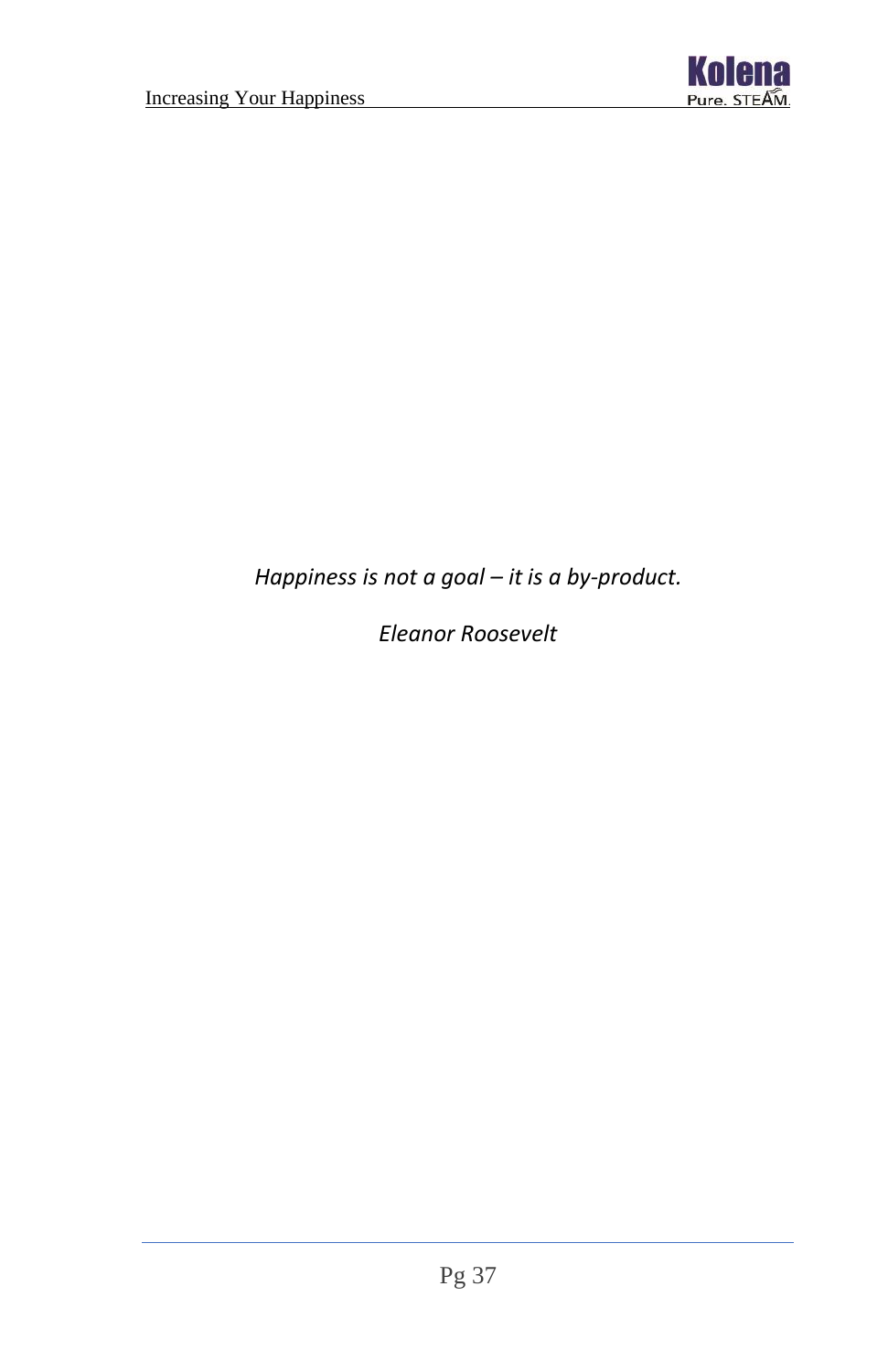

# <span id="page-38-0"></span>**Chapter Seven: Take Control of Your Career Happiness**

It sounds simple, but one of the best ways to take control of your happiness at work is to take control of your career happiness. Seek out opportunities to improve your performance, take on new responsibilities, or otherwise engage in work that is rewarding and fulfilling. Investing time and energy into your career growth and development can result in greater workplace happiness because you feel like you are growing or working towards goals and aspirations.

#### **Take Control of Your Professional Development**

Often we wait for our employers, supervisors, or bosses to suggest professional development. If they do not do so, we remain in the same position and do not grow. To be happy at work, take control of your professional development. Set goals for yourself in terms of new skills to master, new roles to try on, or new positions to aspire to. Don't be passive – be active! Seek out opportunities for new training or education, and enlist your supervisor or manager's support. Be willing to develop new skills, and look for opportunities to do so. Create a professional development plan for the next year or even five years for yourself, and actively seek ways to implement it.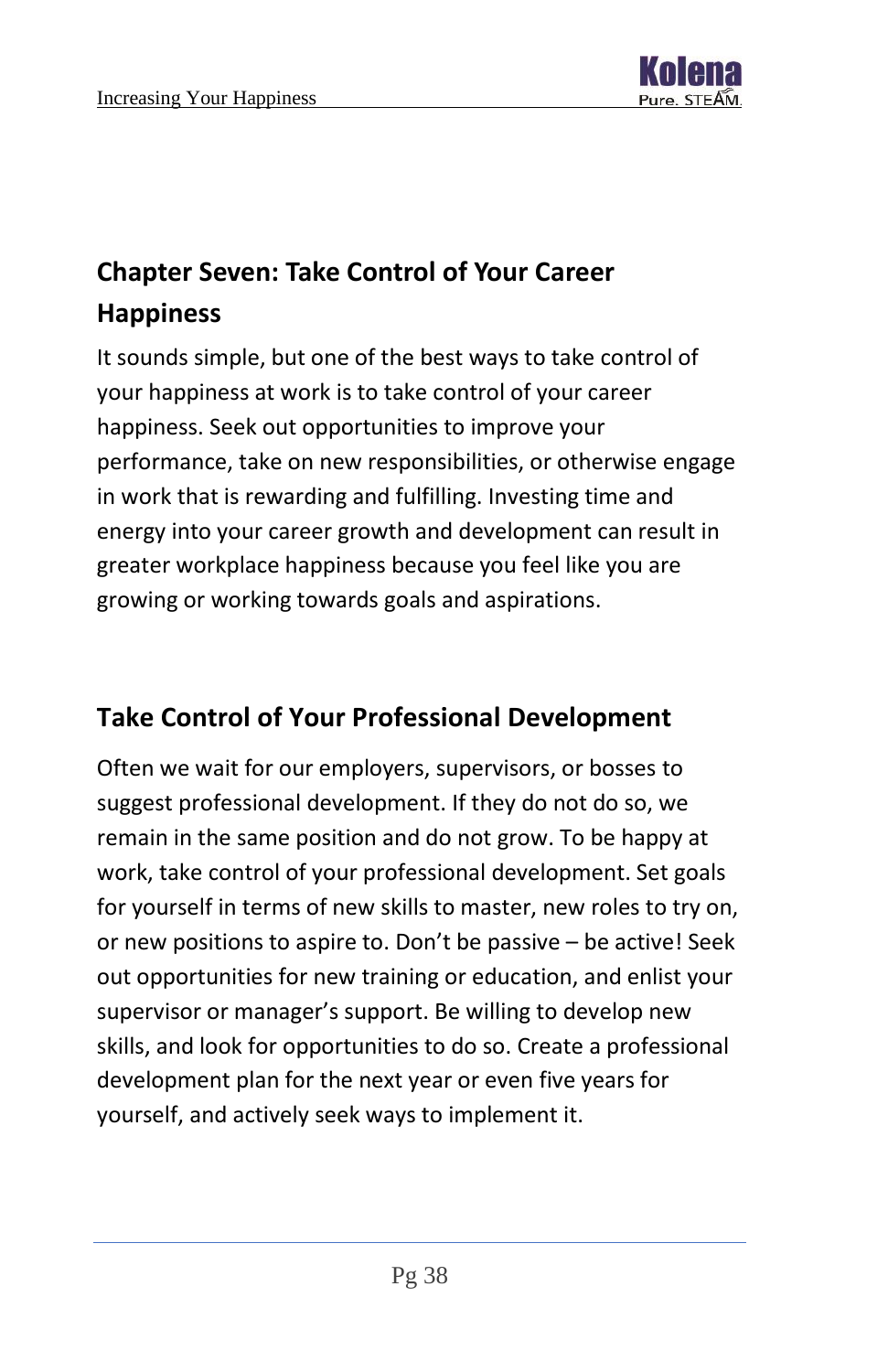

## **Seek Frequent Feedback**

Seeking frequent feedback is another way to take control of your career happiness. Being aware of what we are doing well and what we can improve helps us as we set professional goals. Draw on your support team to seek out feedback regularly. Rather than relying on yearly or quarterly reviews, or waiting for a supervisor or colleague to come to you with feedback, ask for feedback on the completion of projects, after presentations, or when collaborating with others. Make an agreement with members of your support team that you will regularly ask for their feedback, and that you will listen carefully to what they have to say. When you receive feedback, listen respectfully rather than preparing to respond. Then decide how best to act on feedback, both developmental and positive.

## **Practice Professional Courage**

One of the greatest things you can do for your own professional development and workplace happiness is practice professional courage. Professional courage involves directly and productively addressing conflicts, advocating for yourself and others on your team, and otherwise dealing directly and proactively with potential problems. It can be difficult to practice professional courage, as it involves taking risks – it can seem easier to let a conflict go unaddressed or to accept the status quo. However, allowing conflict to be unresolved or your needs to go unmet can breed resentment and undermine productivity and happiness. Professional courage helps to promote open communication in the workplace. It also assures that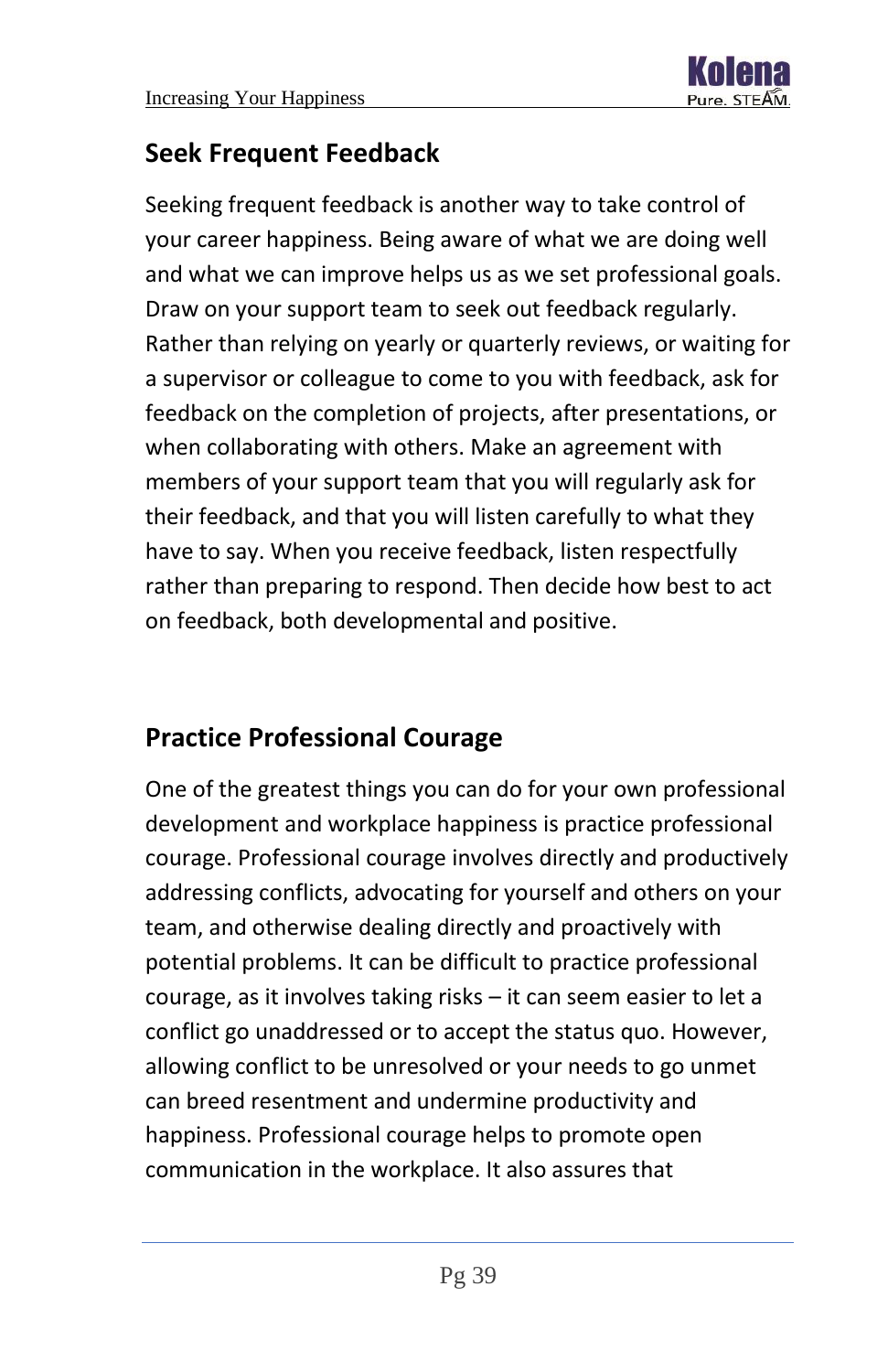

resentments and grudges do not fester. Learning to practice professional courage is a leadership skill which can help prepare you for, and make you a candidate for, more responsibility or promotions. But even if it does not lead to job advancement, practicing professional courage marks you out as a leader and someone who wants to promote the healthiest workplace.

#### **Seek Mentoring, and Seek to Mentor Others**

Mentoring is a key aspect of professional development. When taking charge of your own professional development, seek mentoring. You might choose one mentor or several, depending on your development needs and your goals. Spending time with a mentor and getting his or her feedback can amp up your professional growth. Actively seeking mentoring also demonstrates that you take your professional development seriously. Having a mentor to help guide your professional development also helps create a positive, beneficial relationship. Seeking out opportunities to mentor others is also a way to take charge of your professional development. Seeking out opportunities to mentor others is one way to build leadership skills and share your knowledge and development. Mentors and mentees can be valuable parts of a support team, as well as creating personal connections in the workplace.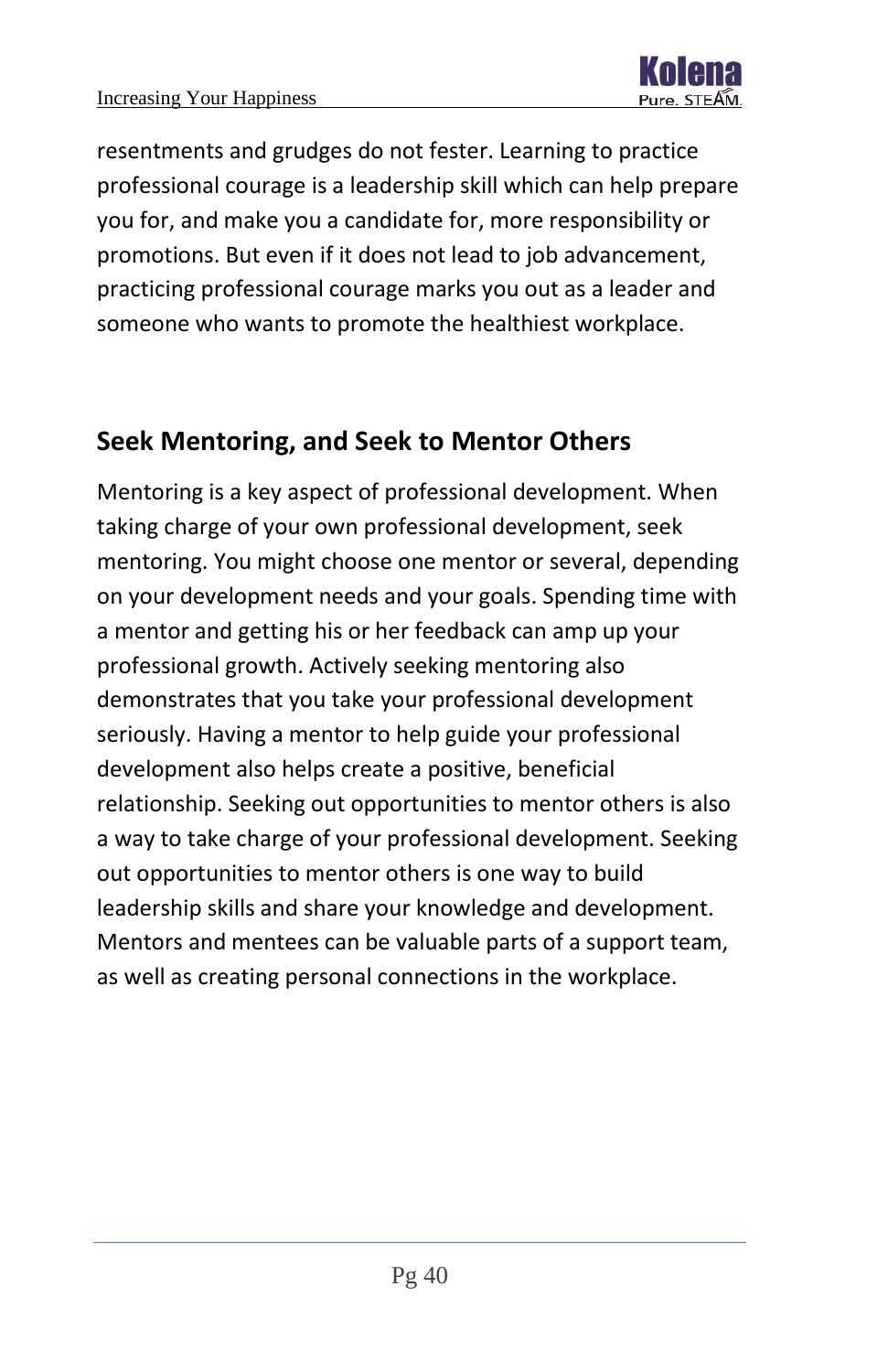

## **Practical Illustration**

Martina wanted to move up in her organization, but she didn't know how. She felt stagnant and bored in her current position, but didn't know what she needed to do to advance. Her boss was very distant – he gave her a yearly review, but otherwise seldom checked in with her. She noticed that her coworker Paige seemed to be on a fast track to the kind of position Martina herself wanted. She asked Paige how she did it. Paige explained that she had found a mentor in the department she hoped to work in, and they met regularly to discuss the steps Paige would need to take in order to gain the job she wanted. Paige also told Martina that she and her boss checked in once a week, at Paige's suggestion, for a feedback session. Based on these sessions and her time with her mentor, Paige had begun taking a night course and also seeking opportunities to develop new skills. Martina asked her boss about setting up the same type of weekly session. He agreed and even suggested a mentor for her. Martina began to believe she might just advance after all.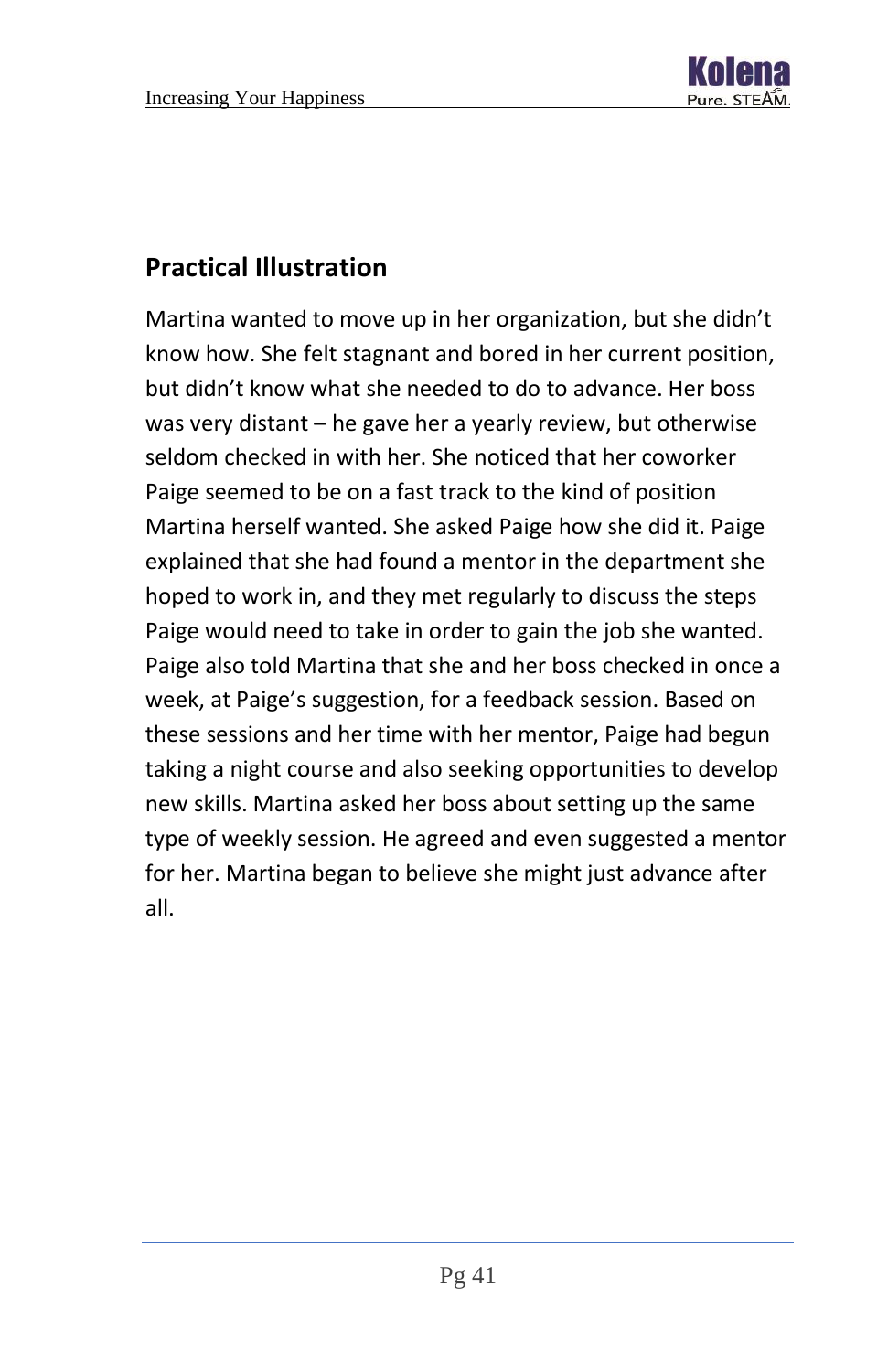

*If you want to be happy, be.*

*Leo Tolstoy*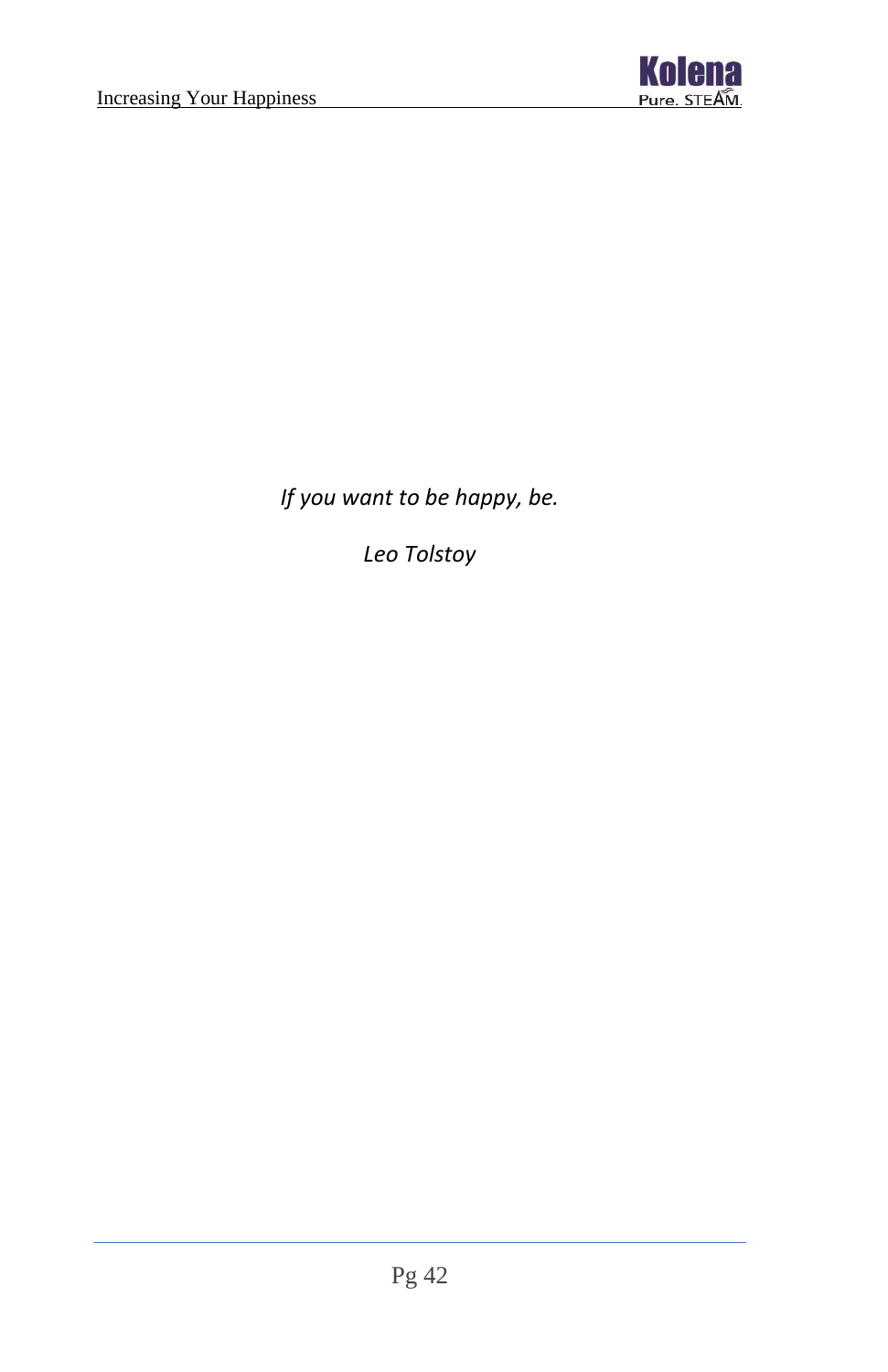

## <span id="page-43-0"></span>**Chapter Eight: Set Boundaries**

A lack of boundaries can be a major contributor to unhappiness in the workplace. When we do not set boundaries, we may find that our time is not our own, our plan for our day gets derailed, or we spend too much time dealing with other people's problems. We may also take on too much, which can lead to resentments and conflicts. Learning to set good boundaries around your work and your time is a key skill to fostering happiness in the workplace. Strong boundaries can also help alleviate conflicts and other problems which can undermine everyone's happiness!

## **Learn to Say No**

It can be hard to say no, especially to people who we depend on in the workplace. We may feel guilty, or we may fear that the person will refuse us the next time we need help. However, learning to say no is one way of protecting your own work time and downtime. While we all sometimes will have to say yes to something that causes upheaval in our day, learning to say no when we really don't want to or are not able to do something is a key skill. When we say yes when we really mean no, we may end up resentful of the task and the other person. This can lead to passive aggressive interactions or outright conflict, which undermines everyone's well-being. Trust that saying no will not convey that you are a bad person, not a team player, or otherwise a poor colleague. Learn to say no firmly but kindly, and be very clear about what you can and cannot do in any given situation.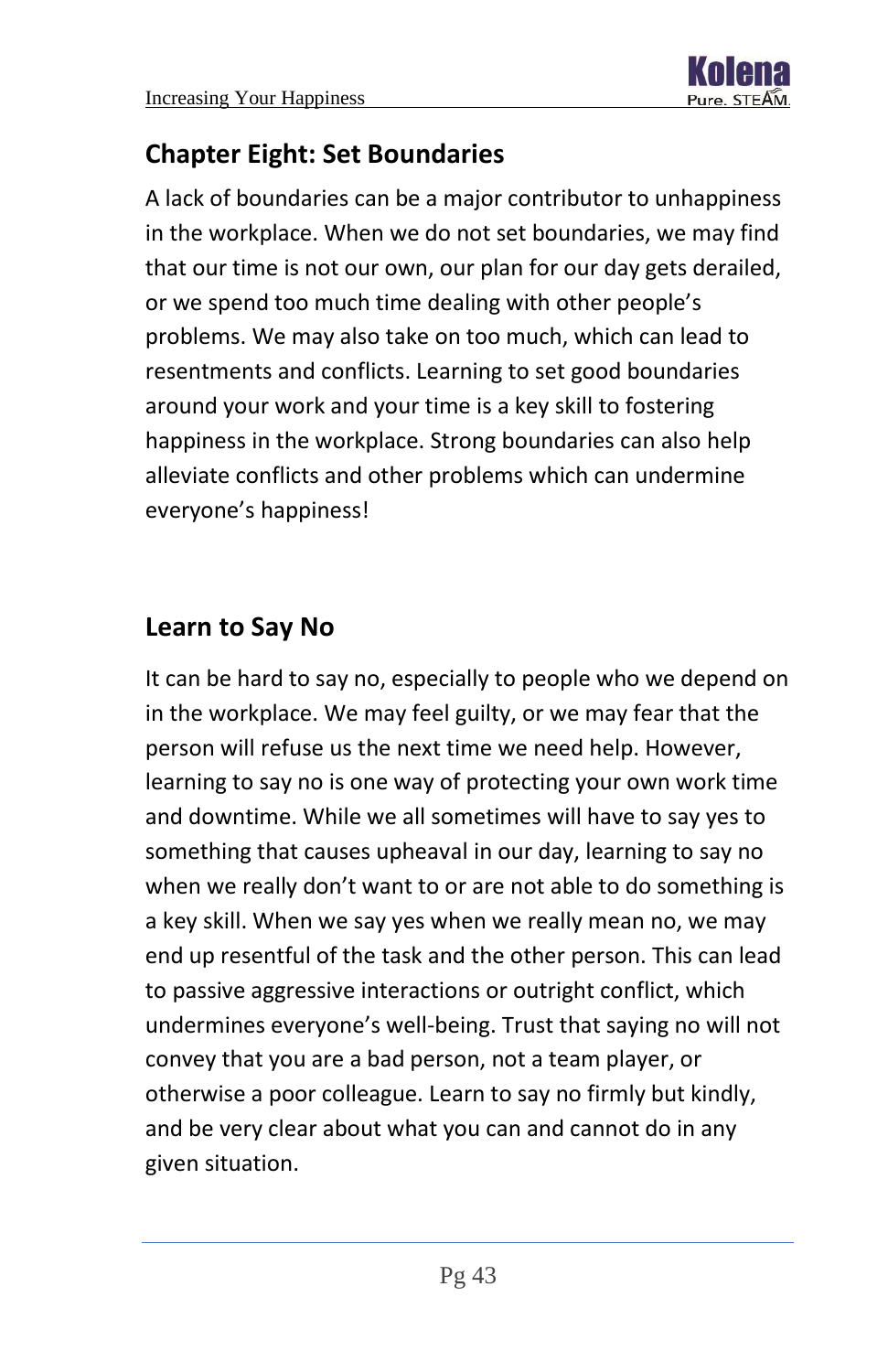

#### **Learn to Say Yes**

We may be hesitant to say no, but we are sometimes equally hesitant to say yes. We may be afraid to say yes to things that are a stretch of our skill set or which pose a risk. Learning to say yes to things we really want to say yes to is as important as learning to say no! Be willing to change your plan to take advantage of a good opportunity. Based on the professional development plan you create, be willing to say yes to projects or experiences which take you out of your safe zone and into your development areas. When we are willing to say yes – whether to a new project or to a little time off – we are also setting good boundaries for ourselves. Saying yes allows us to grow and experience new things, even if we may be a little fearful of the risk of trying something new or unexpected.

## **Protect Your Downtime**

One of the most important boundaries we can set at work is around our downtime. Often we find ourselves working through lunch, answering emails on weekends, staying late to finish one last thing, or going without a break all day. When we do take a break, we might cut it short to help a coworker or address an issue that could have been handled by someone else. This can breed exhaustion, burnout, and resentment. Learn to protect your downtime. Start simply, if this is hard for you – make yourself take a full lunch, or close your door when you take a five minute break between projects. Let your team members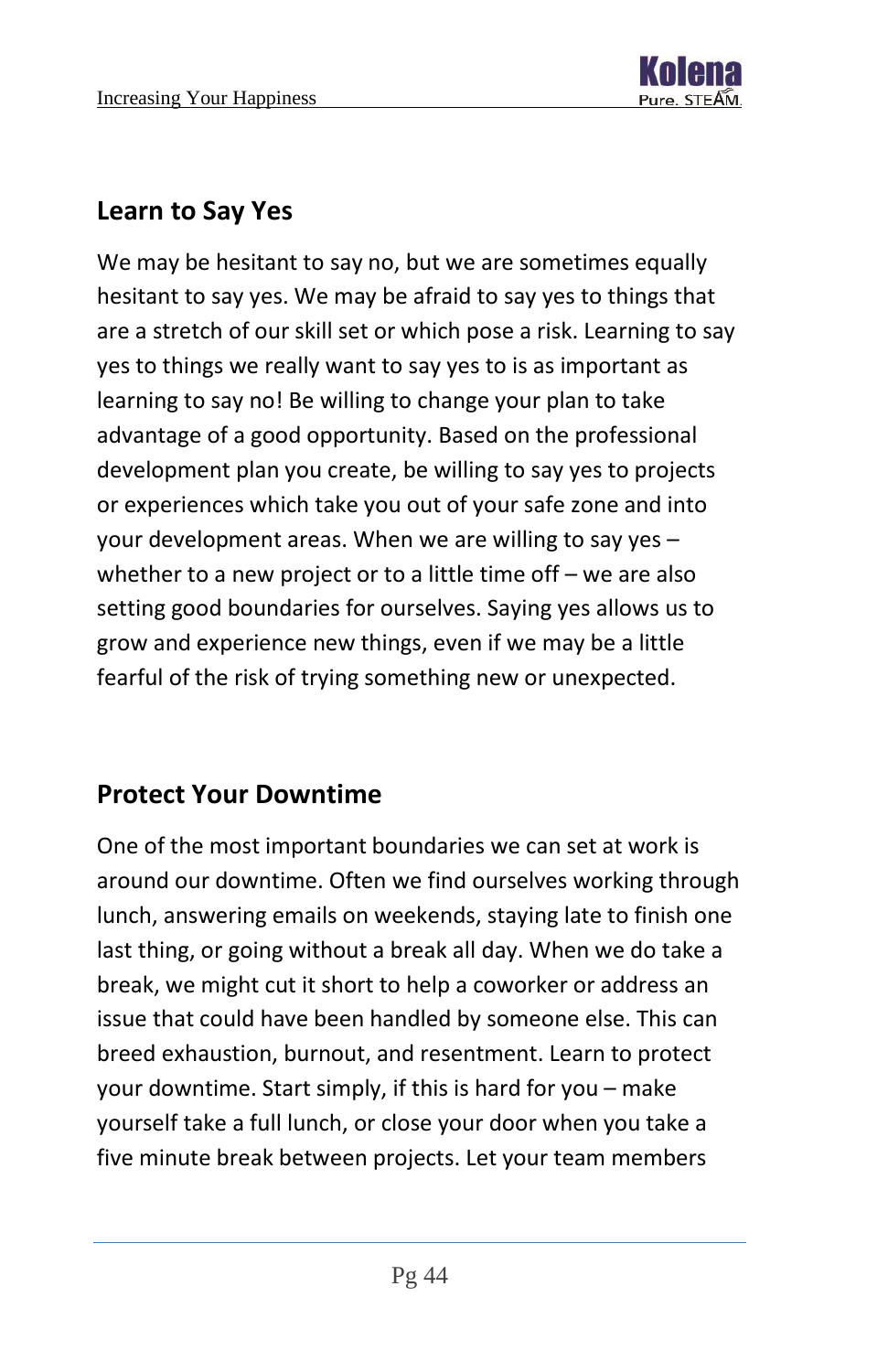

and clients know that you do not check email on the weekend, or that you only check a set number of times. Be firm, clear, and polite about the fact that you are protecting your "you" time so that you can better serve your clients or colleagues' needs.

## **Know When to Call It a Day**

In this age of smart phones and tablets, even if we leave the office at our regular time, work can follow us home. It's important to know when to call it a day! Checking and responding to email late at night (or even just after dinner) extends your workday into your downtime. Set a boundary with yourself that you will not check email or voicemail after a certain time. If you can avoid taking work home with you, do so. And don't stay late at the office unless it's a true emergency. When work bleeds into all other aspects of our lives, we can quickly become burned out or overly stressed. While there will always be occasions where work has to intrude on non-work time, making a practice of ending your workday at a regular time can help you avoid overload and burnout.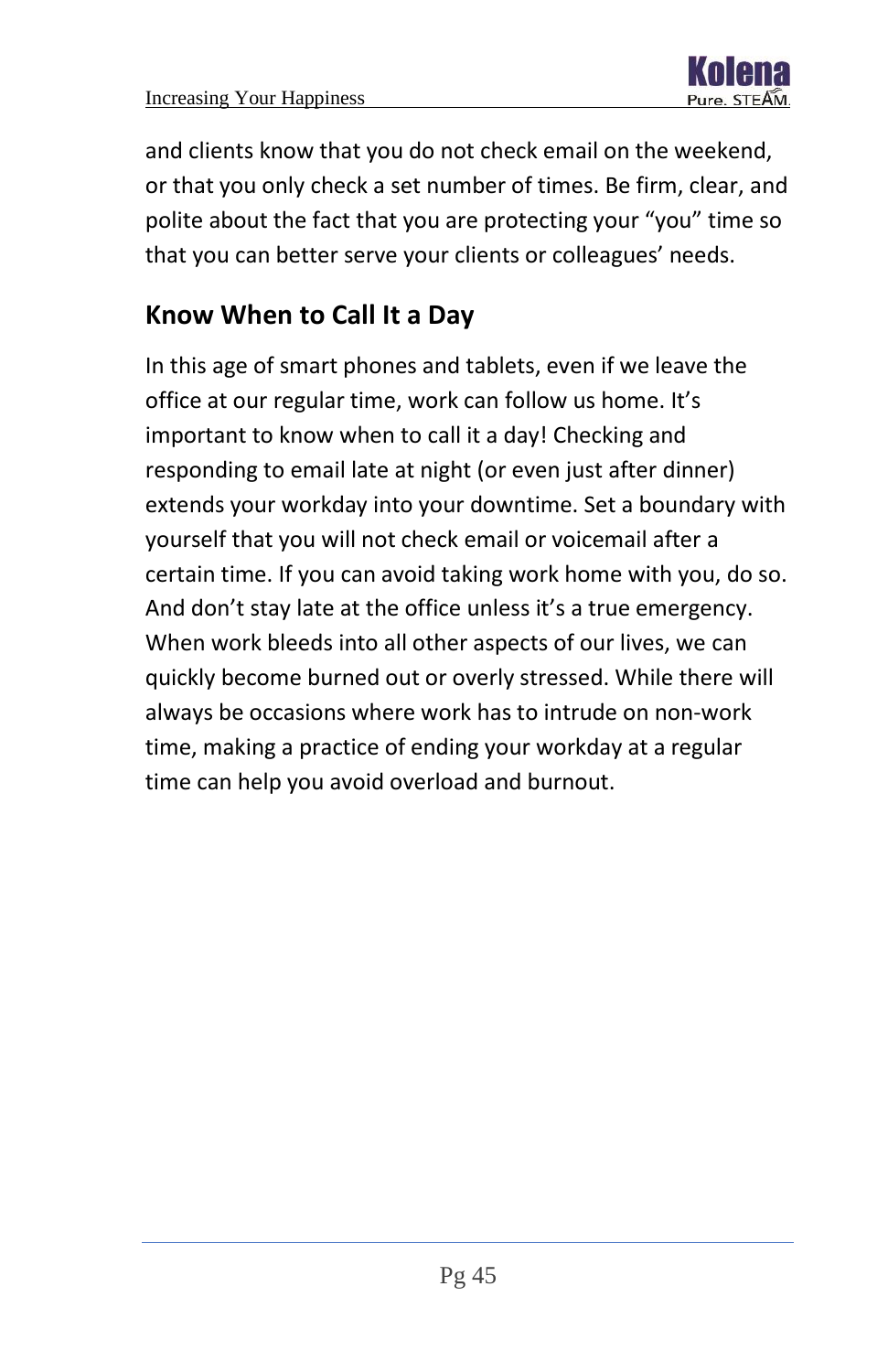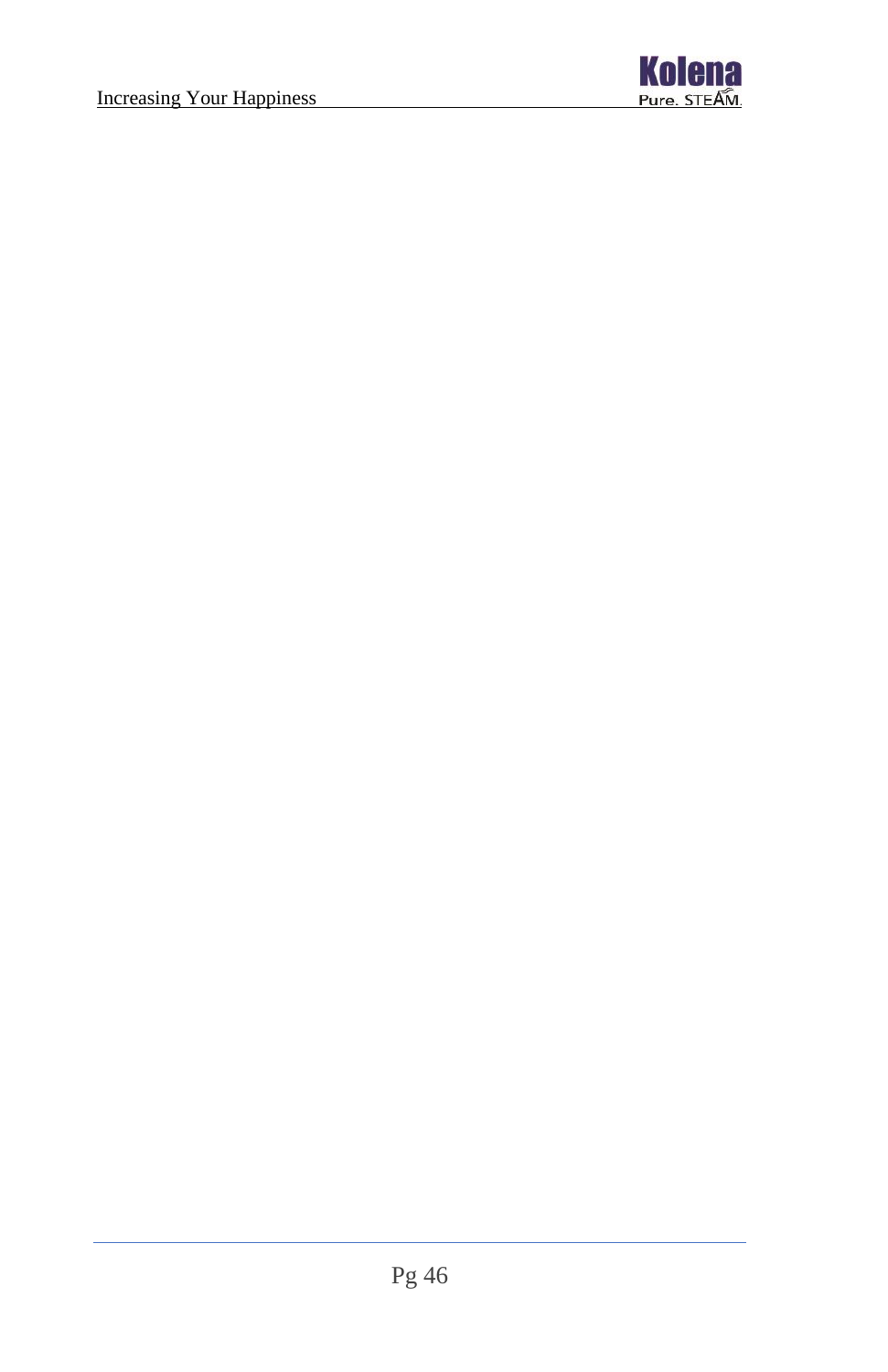

## **Practical Illustration**

Riley just couldn't say no when it came to her colleagues. Whenever someone asked her for help, she would drop what she was doing and offer a hand. This meant she often stayed late at work or took work home with her on the weekends so she could catch up. Even when she left the office, she would check her work email on her smart phone and respond, no matter how late it was. She felt that this showed she was dedicated to her career. However, she sometimes resented that her colleagues didn't seem to have the same dedication. She was also often tired, as it felt like she never really left work. Her husband complained that Riley's job was intruding on their family life, as she would even check emails on the weekends or on vacation. Her husband asked Riley to try, for one week, not answering emails outside of work hours. It was hard, but by the third day Riley felt much more relaxed. And she also noticed that the work or problem was still there during work hours, and could be addressed then. Riley began to feel more comfortable not being available all the time.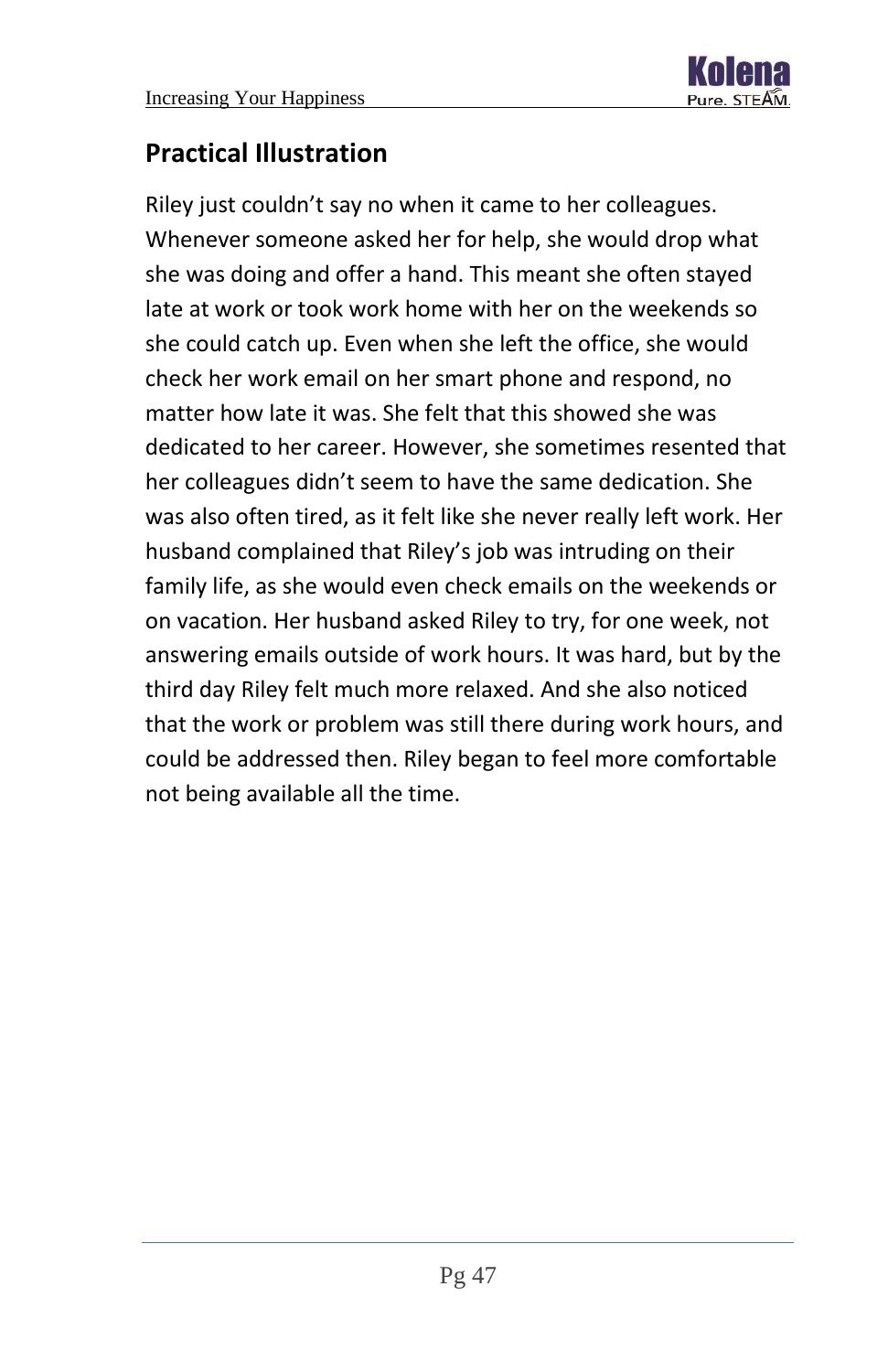

*Happiness is the only good.*

*Robert Ingersoll*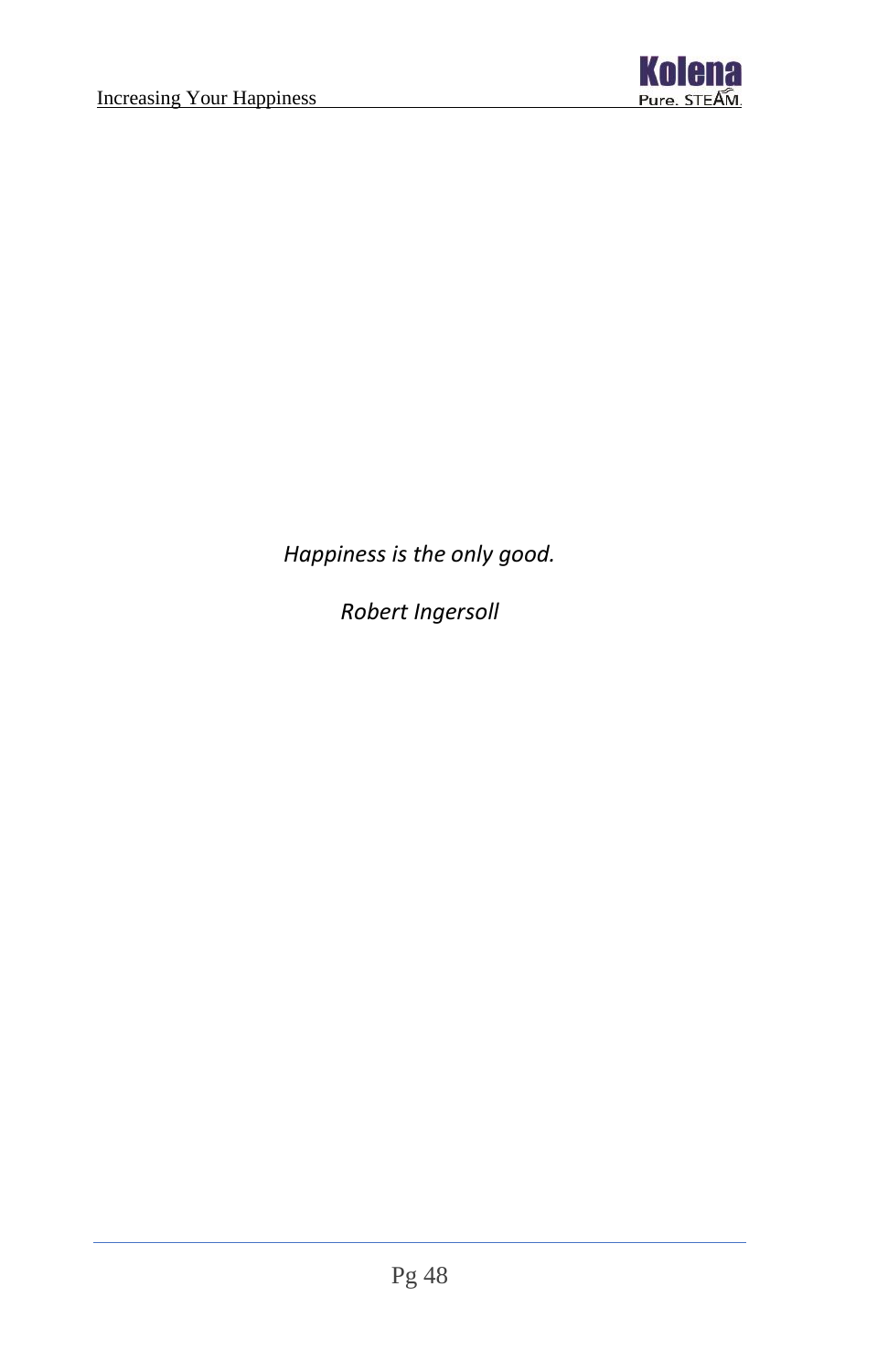

#### <span id="page-49-0"></span>**Chapter Nine: Practice Positivity**

Positivity is a like a muscle – you have to use it and build it. One way to help foster happiness at work is to practice positivity. There will be days this is easier than others! But with continuous practice you will find yourself in a positive mindset more often than not. When we practice positivity, people respond to us positively – it creates a feedback loop. Taking the time to learn some basic skills for practicing positivity is a worthwhile investment in your own happiness.

#### **Keep Your Interactions Positive**

By surrounding yourself with positive people and limiting your negative interactions, you are already taking a major step towards practicing positivity. Find ways to keep your interactions positive. Avoid office gossip and rumors, as these feed on negativity. Avoid complaining or participating in "whine fests" as well, as these interactions focus solely on the negative. When you do need to voice your dissatisfaction with something, try to find a positive note. If you are interacting with someone who is negative, suggest a more positive spin on the situation, or simply end the interaction politely. You don't have to become Pollyanna – simply cultivate a tendency to look on the bright side or find the positive in the situation.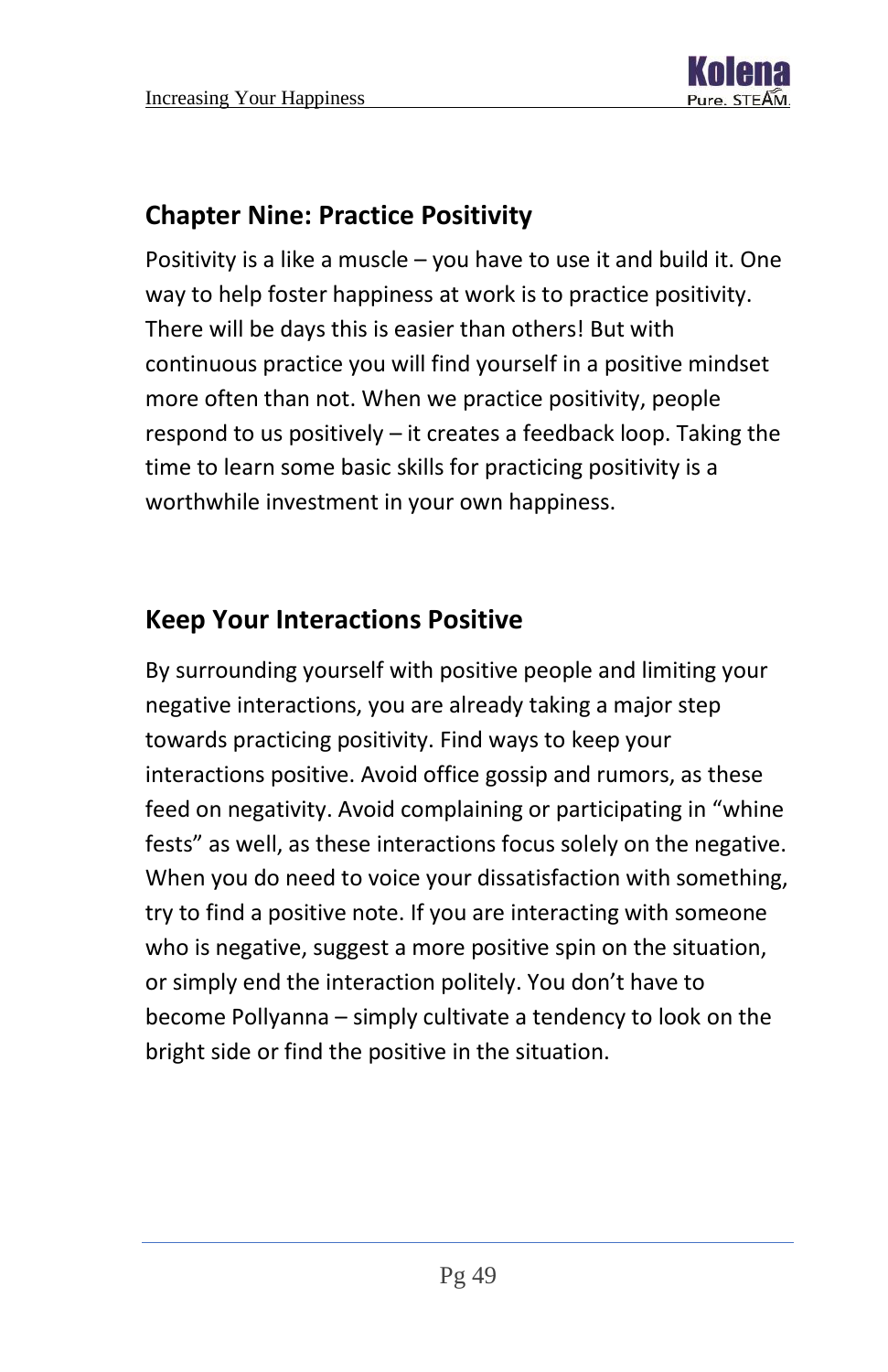

## **Practice Gratitude**

Gratitude is one way to find the positive in every day. Taking the time to practice gratitude helps focus you on your blessings and the positive aspects of your day and your life. A gratitude journal is one tool used by many people as they learn to practice positivity. Take the time each day to list three, five, or ten things you are grateful for. These can be major or minor, large or small. You can share your gratitude journal with others, via a blog or social media, or you can keep it private. Some people like to have a list of things they are thankful for handy, so they can review it on a day when gratitude is harder to come by. The continuous practice of gratitude helps keep you in a positive mindset even when life is challenging.

## **Address Conflict and Misunderstandings Directly**

Nothing can poison the atmosphere in a workplace like unaddressed conflict! But conflict and misunderstandings are a natural part of working with other humans. Even with the best intentions, conflicts and misunderstandings can arise. One way to practice positivity is to address these things directly and positively when they occur. Approach the person or people with whom the conflict or misunderstanding has occurred. Express that you want to find the best solution and clear the air. This may mean apologizing or seeking to make amends. Rather than seeking to place blame, keep the focus on finding a way to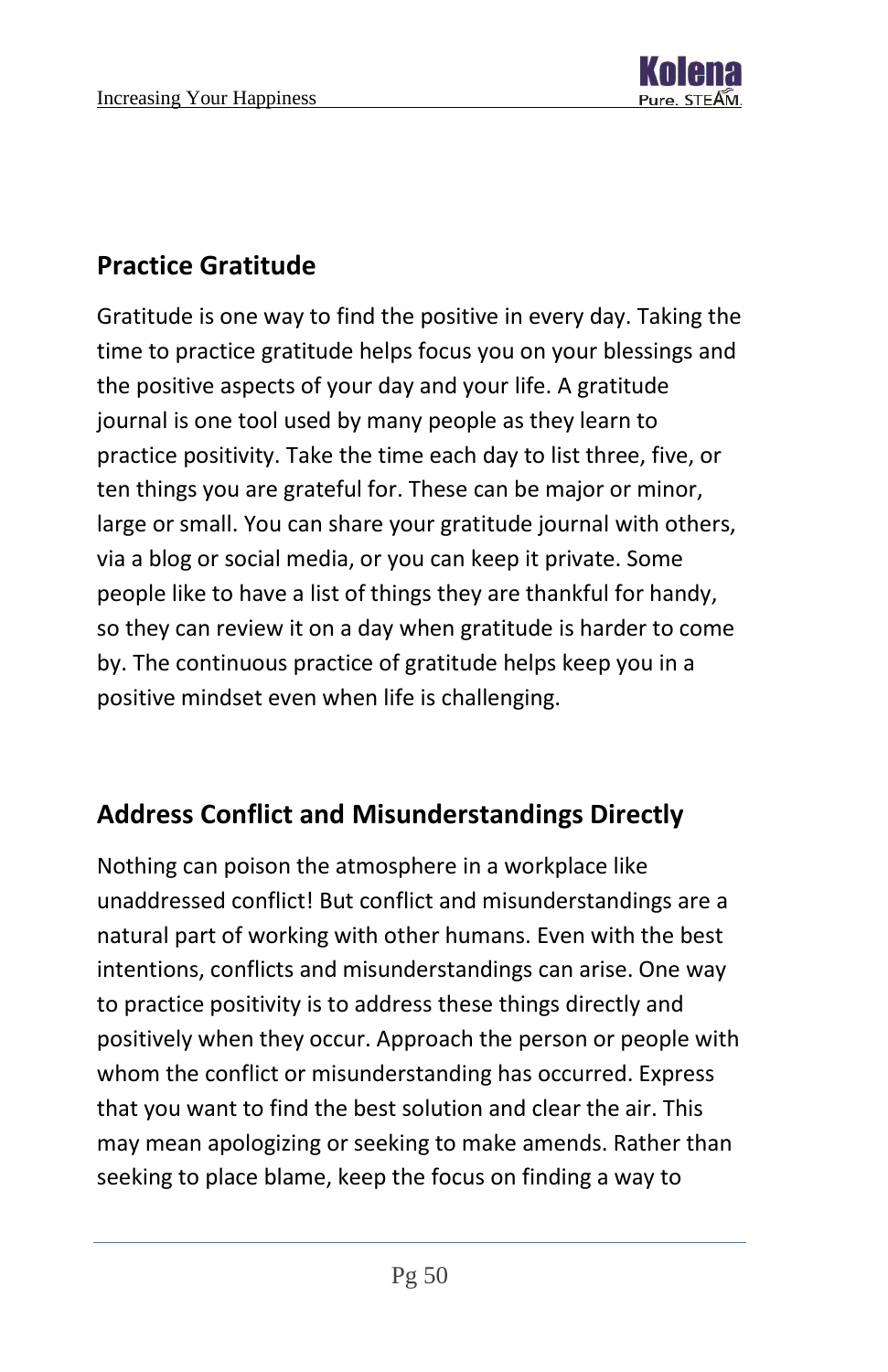

resolve the situation and restore the relationship. Directly and positively addressing conflict and misunderstandings prevents them from festering into resentment and grudges.

## **Look for the Silver Lining**

When we practice positivity, we attempt to find the silver lining in any situation. It can be difficult, but finding the learning opportunity or other positive aspect of even the worst situation can keep us from sliding into negativity. One way to do this is to give people the benefit of the doubt. In a conflict or misunderstanding, assume that the other person has everyone's best interests at heart. Do not assume that he or she meant to be hurtful or cause problems. This small shift can help us keep the focus on the positive, as well as give us the courage to address problems or conflicts as they arise. When we look for the silver lining, it helps us refocus on the good in a situation rather than fixating on the negative. This is a technique that can be useful when interacting with a negative person and attempting to turn the interaction into a more positive one.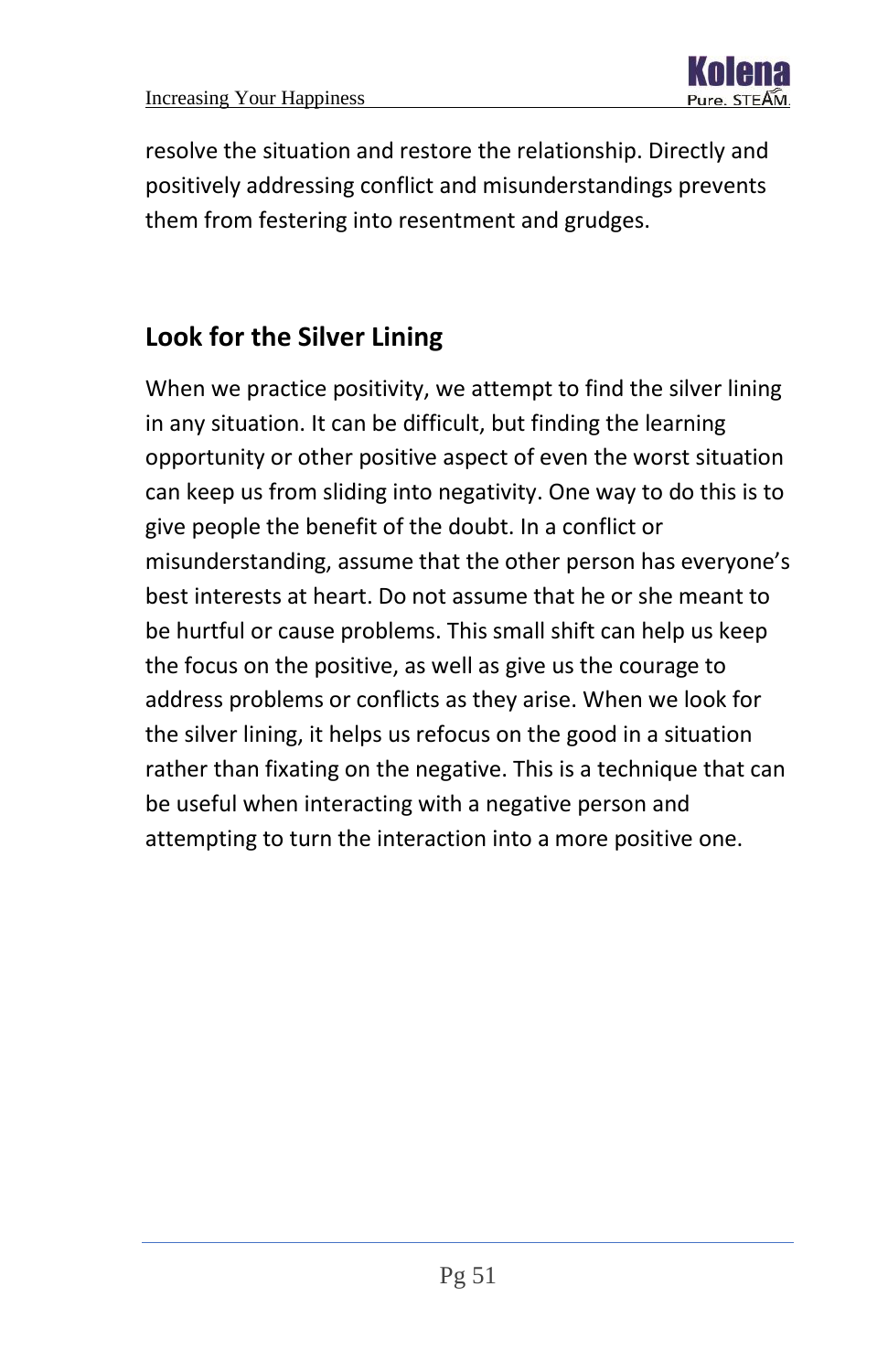

## **Practical Illustration**

Brian is known as someone who finds the negative in everything. He is often in conflict with colleagues, but does not address it with them. Instead, he stews about how they are out to sabotage his career. Even when he reaches a great accomplishment, he finds the negative in it – that he is older than he thought he'd be, or that others have accomplished more. His mentor suggested that Brian try reflecting for just 5 minutes a day on things he was grateful for. Brian thought it was a silly idea, but agreed to try it if only to prove it wouldn't work. He spent 5 minutes each day for a week listing 5 things he was grateful for. He discovered he had many blessings. He started to wonder if he could be more grateful in his workday.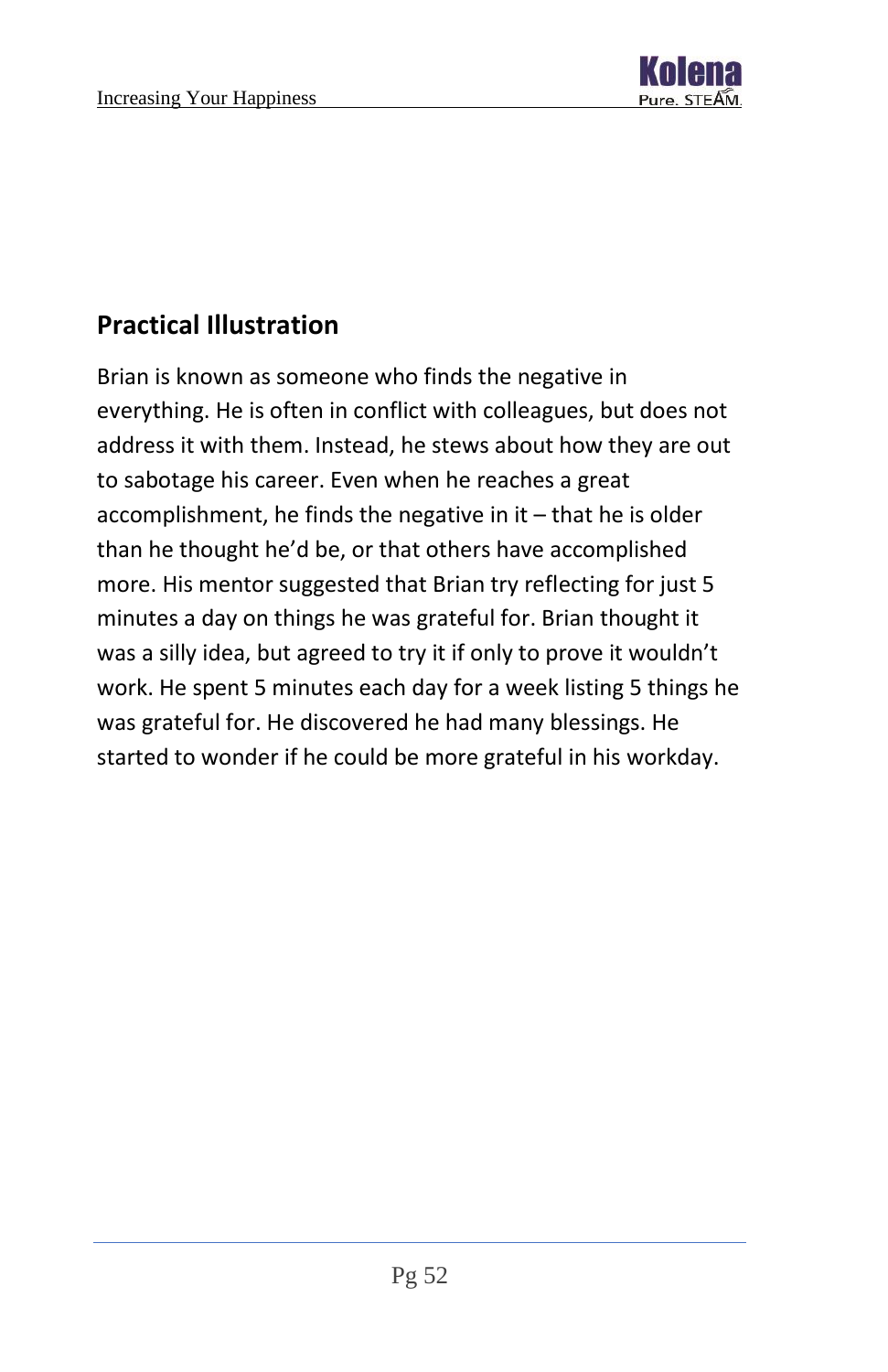

*Happiness is an inside job.*

*William Arthur Ward*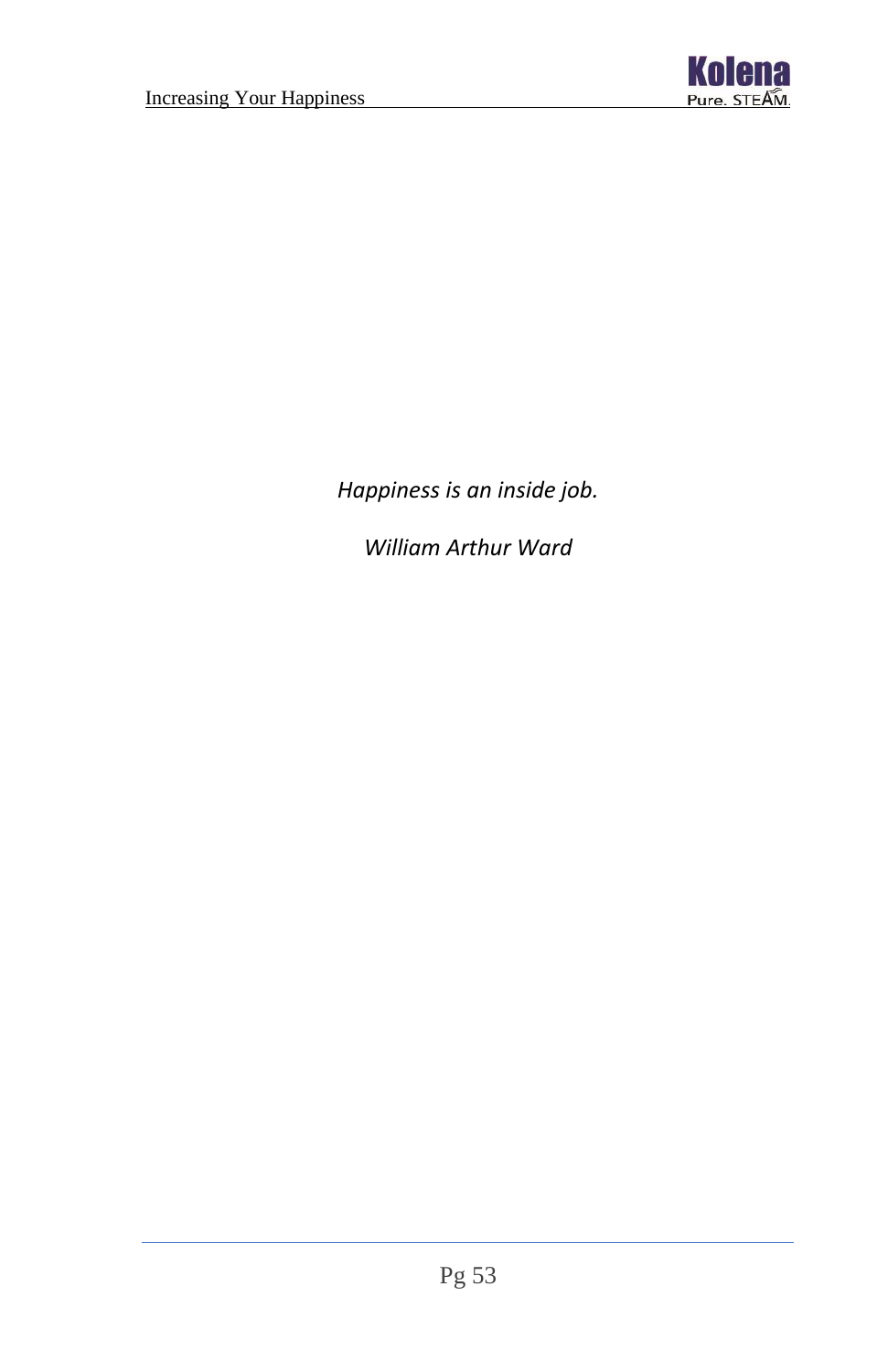

#### <span id="page-54-0"></span>**Chapter Ten: Choose to Be Happy**

Ultimately, the most important thing we can do to promote happiness at work is to choose to be happy! We will all face difficult days and situations, but we choose how we react to them. We can choose to be miserable or choose to be happy. By practicing positivity and otherwise choosing happiness, we go a long way toward fostering happiness and contentment in our work lives – and our whole lives.

## **Happiness is a Choice**

Happiness is a choice. We choose every day whether we will be happy or not. We may have unhappy, angry, or difficult moments, but overall we choose whether we will focus on the positive and stay happy. When we choose to be happy, we focus on the good in our lives, including our work lives. Make a conscious choice that you will be happy in your workplace, and act on it. Decide what you would need to do to be happy – even if that means seeking other work! – and do it. Know that from moment to moment you can choose to be happy or choose to be miserable!

#### **Choose Your Stress Response**

One of the things that undermines happiness is stress. We cannot choose whether we will have stress in our lives, though we can limit it. However, we can choose our stress response. We can choose responses like anger or panic, which will make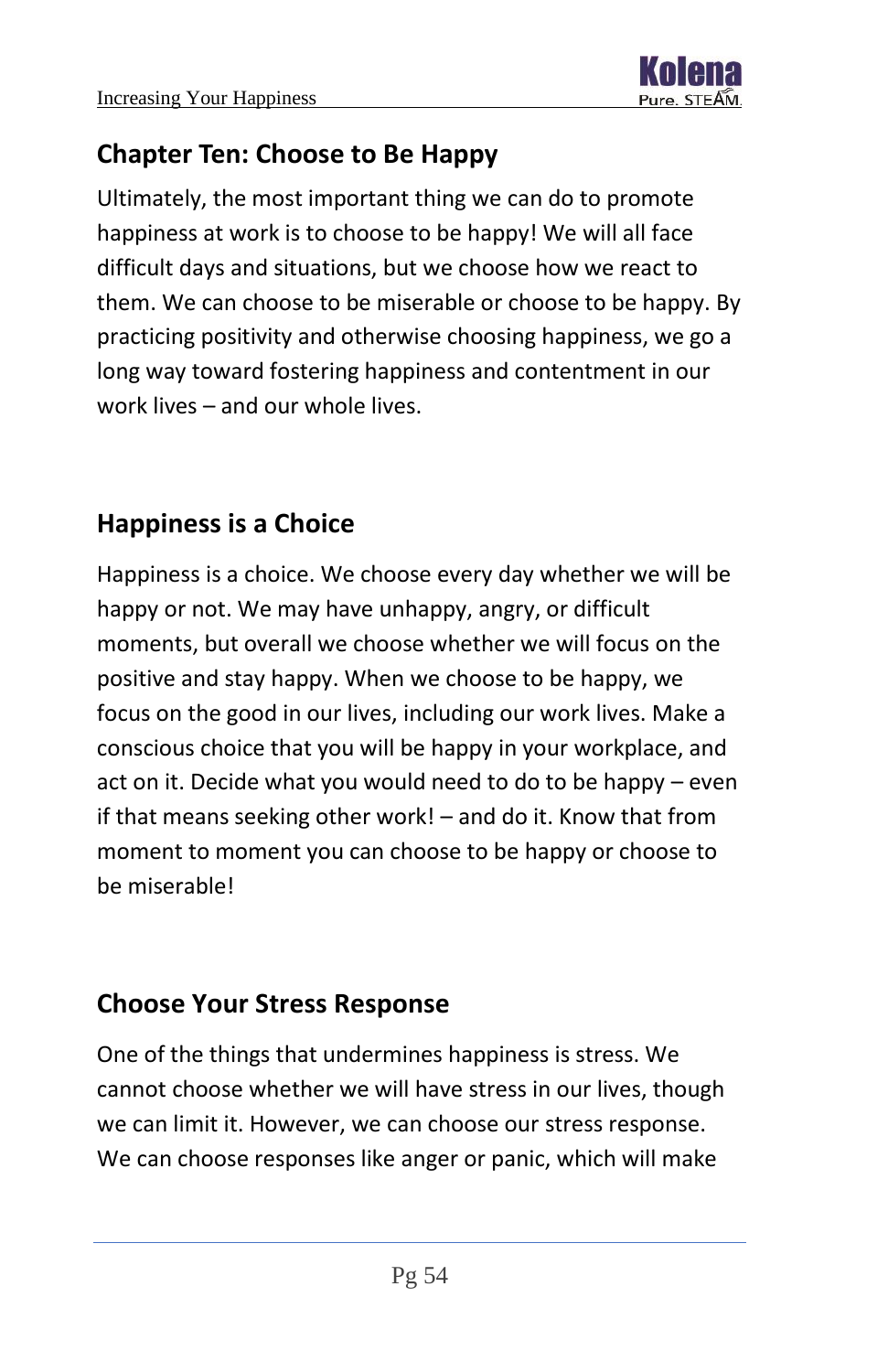

us negative and unhappy. Or we can choose positive responses, such as focusing on solutions, taking a time out, or even sleeping on a stressful decision. Explore different stress responses and choose some that help you stay focused. Not giving in to a negative stress response will help you stay happier and healthier. Learning to navigate stress in a positive way will lead to greater workplace happiness as well. Stressful situations will always arise, but when we choose a positive response, we can emerge from those situations with our happiness intact!

## **Do One Thing Every Day That You Love and Enjoy**

Taking time each day to do one thing you love and enjoy goes a long way toward fostering happiness. Whether you do yoga in the morning, drink a cup of your favorite tea, visit a funny website, or engage in a rewarding hobby, finding something you love and making time to do it is key to your well-being. It is not even necessary to do the thing you love in the context of work – just knowing it will be part of your day fosters happiness. When we don't take time to do things we love, our lives become a series of obligations. Taking time to engage in something you love and enjoy activates parts of your brain associated with joy and pleasure, and this fosters an overall sense of mental and emotional well-being.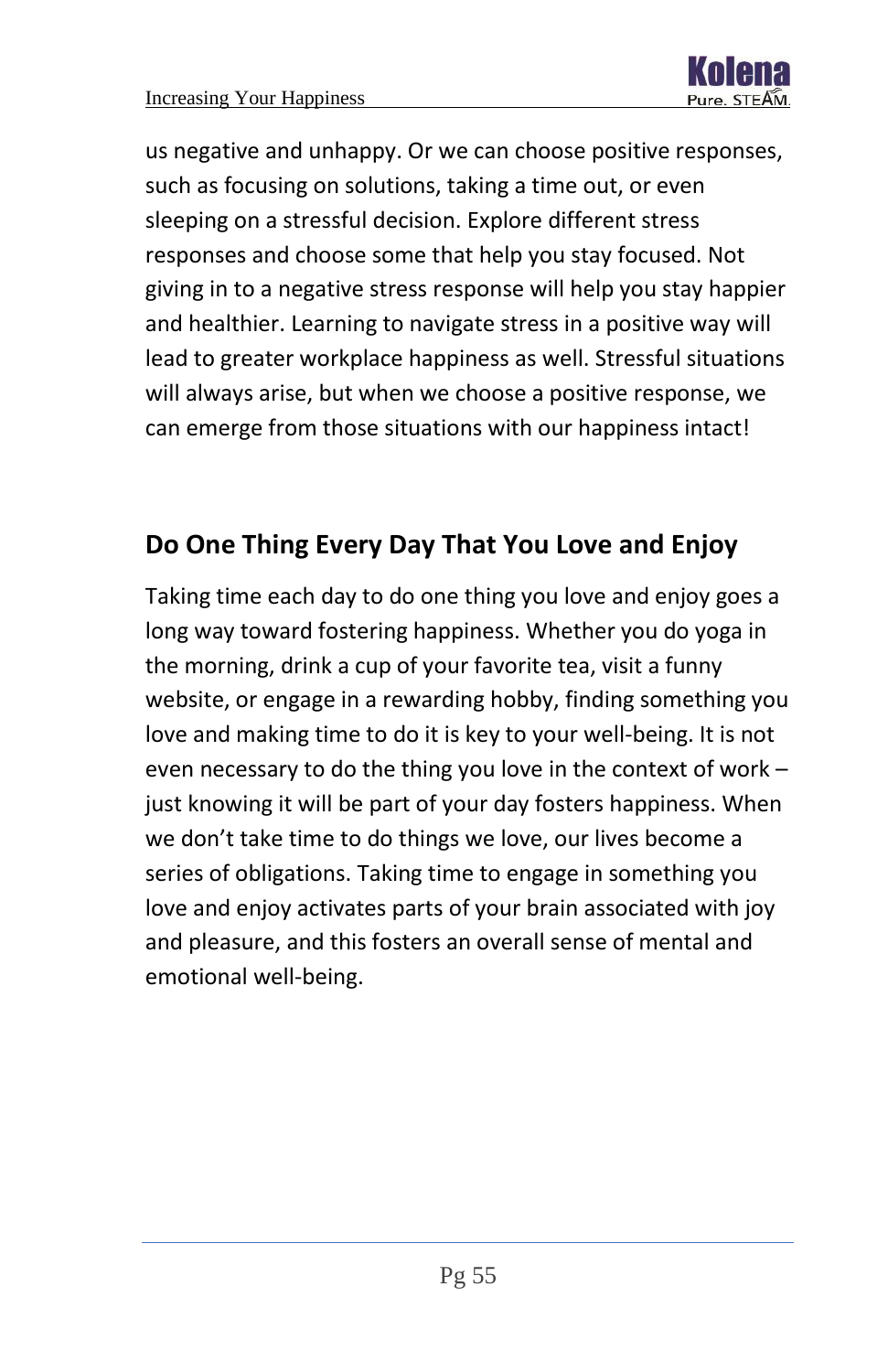

#### **Seek to Make Positive Changes**

Happiness is a process. Even when we decide to choose happiness, it won't happen overnight. Seek to continuously make positive changes in your life, and you will find your happiness growing. Whether it's implementing the suggestions from this course such as a nightly routine or doing something you love each day, or you seek to make wider changes such as eating more healthfully or limiting your interactions with negative people, every step you take towards a more positive life leads to greater happiness. Adopt a continuous improvement mindset and constantly look for ways in which you can make positive changes. Also reward yourself for making changes! Happiness is a journey!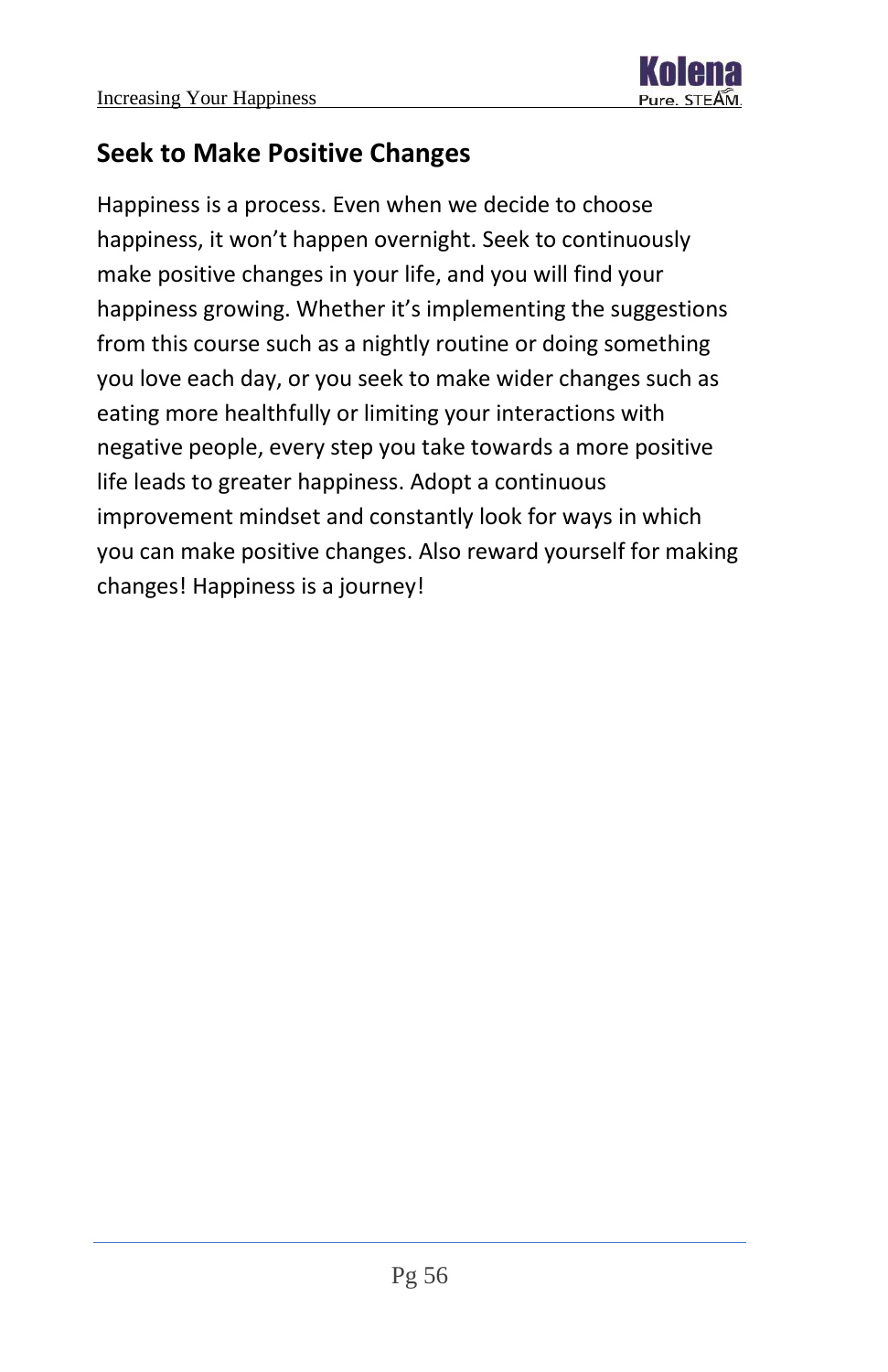

## **Practical Illustration**

Wendell always said he wanted to be happy, but the deck was stacked against him. His job was stressful, his children were ungrateful, and his ex-wife was miserable. Every time he tried to be happy, he said, something happened. He was just born under a bad star, he guessed. No matter what happened, Wendell could find the downside. One of his friends suggested that he could choose to be happy. Wendell laughed. But the friend said Wendell should try it. He should decide each day that he would be happy. Wendell agreed, if only to prove her wrong. By the end of a week, he was feeling better. He still has bad days and still sometimes sees a dark cloud over him, but he is learning to make changes to choose happiness.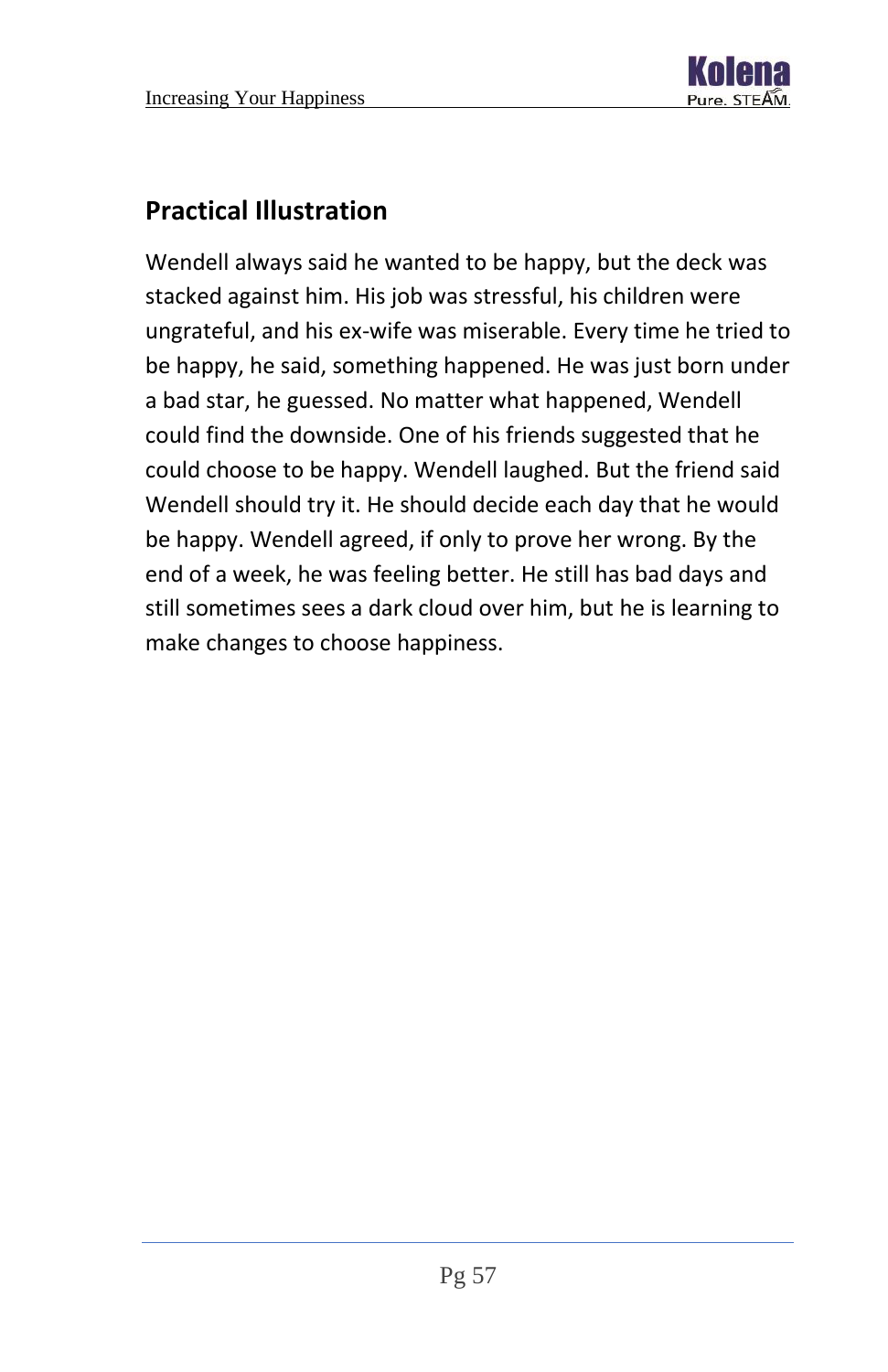

*Research has shown that the best way to be happy is to make each day happy.*

*Deepak Chopra*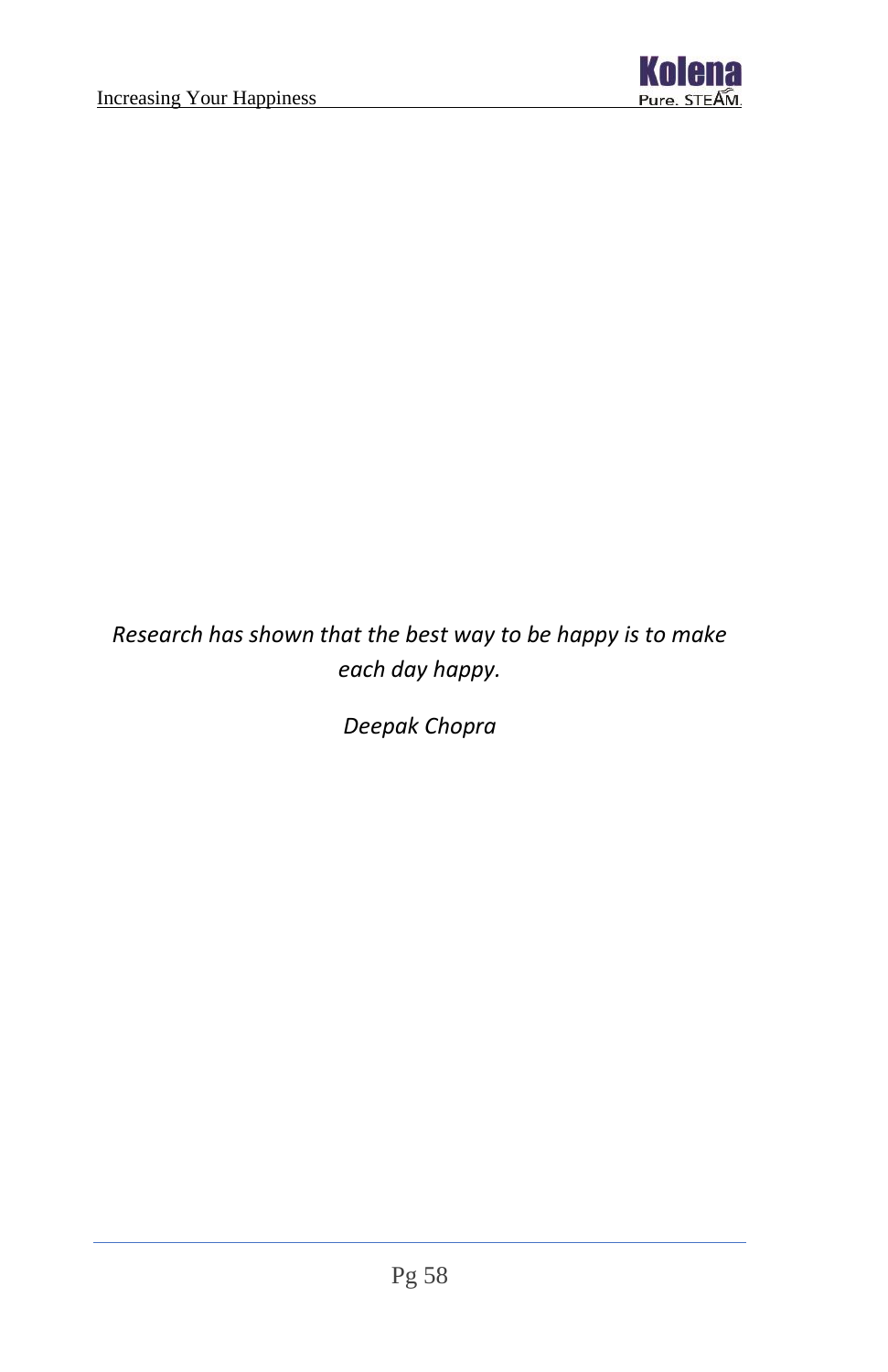

## **Closing Thoughts**

- **Richard Bach**: Every gift from a friend is a wish for your happiness.
- **Andy Rooney**: Happiness depends more on how life strikes you than on what happens.
- **Sydney J. Harris**: Happiness is a direction, not a place.
- **Lucinda Williams**: People let their own hang-ups become the obstacles between them and personal happiness.